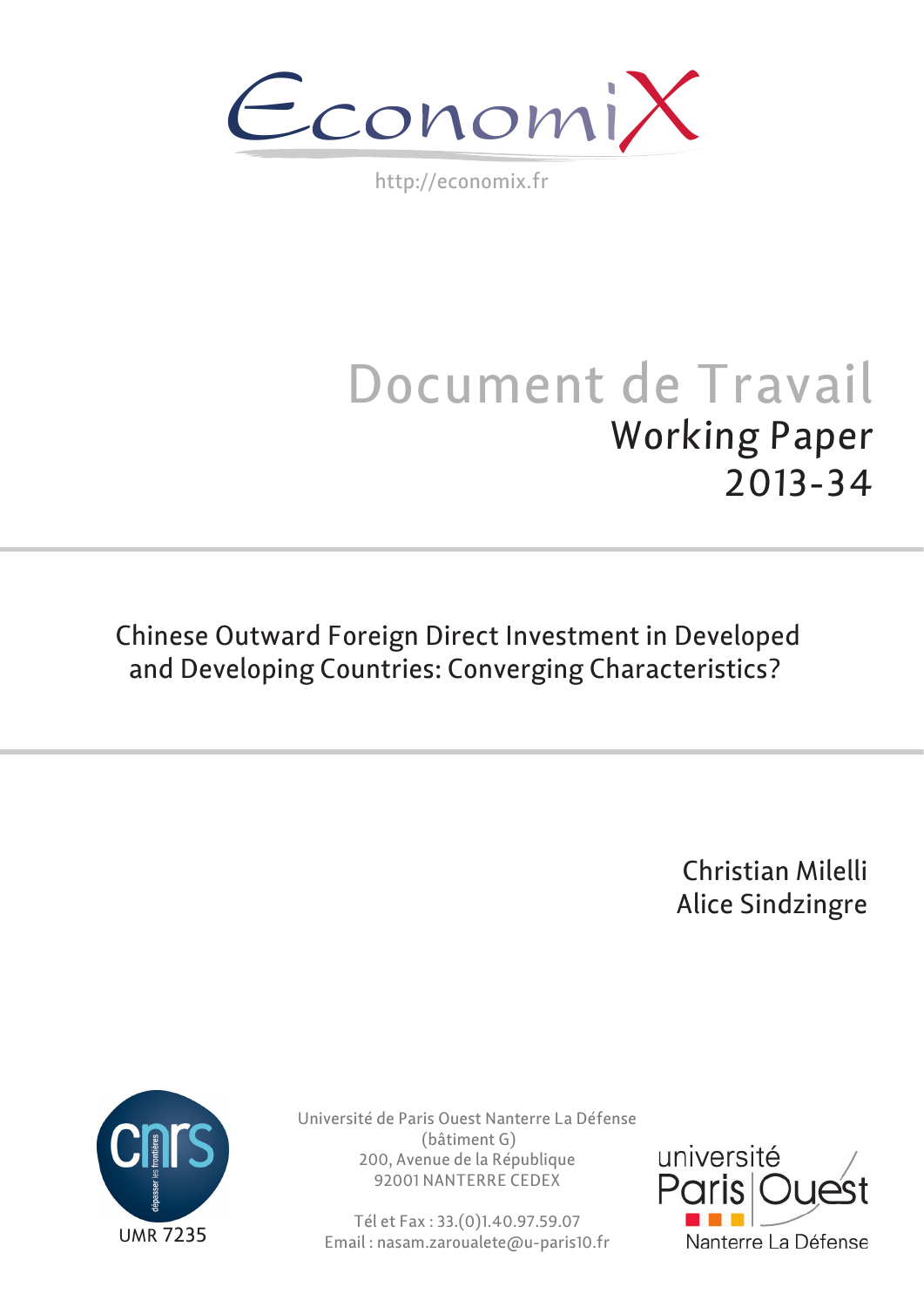# **Chinese Outward Foreign Direct Investment in Developed and Developing Countries: Converging Characteristics?**

## **Christian Milelli**

National Centre for Scientific Research (CNRS, France), EconomiX, University Paris-West

#### **Alice Sindzingre**

National Centre for Scientific Research (CNRS, France), EconomiX, University Paris-West; School of Oriental and African Studies (SOAS), University of London, department of economics<sup>1</sup>

#### **Abstract**

1

The spectacular surge in Chinese outward foreign direct investment (OFDI) has been reinforced by China's accession to the WTO (2001). The understanding of their determinants remains a key theoretical question, in particular whether they confirm the standard conceptual framework - 'ownership', 'location', 'internalisation' (OLI) and 'linkages' (augmenting competences by learning). The paper argues that the determinants of Chinese OFDI change over time and converge toward global strategies, via a comparison between Chinese OFDI in developed countries (based on an original database of 1800 investment operations in Europe from 2002 onwards) and in developing countries (Sub-Saharan Africa, Latin America). While their impacts indeed vary according to countries' contexts, Chinese OFDI in developed and developing countries converges toward complex and similar motives, become more mature through the combination of various modes of entry (greenfield and mergers-and-acquisitions), and exhibit more commonalities than differences. The comparison thus demonstrates that while the determinants of Chinese OFDI in developed countries were initially access to their markets, they now include efficiency-seeking motives (dispersing design, R&D and production) and assets-seeking (or augmenting assets) motives, the latter's prevalence in developed countries (e.g., patents, skills, brands) remaining a contrast with developing countries. Chinese OFDI in developing countries is mostly driven by resource-seeking motives (strategic inputs for China's growth), but also in resource-endowed developed countries (Australia, Canada). Large investments are driven by Chinese state-backed firms both in developed and developing countries. The growing number of Chinese small and medium private enterprises which invest in developing countries (e.g., Sub-Saharan Africa) shows that market access has increasingly become a determinant of OFDI, together with efficiency - and assets-seeking motives - rising labour costs in China being incentives for relocating abroad, in particular in labour-intensive sectors where competitiveness is driven by prices. Chinese firms often conduct these various strategies simultaneously.

*Keywords*: China; foreign direct investment, Europe; Sub-Saharan Africa *JEL Classification*: F21; F23; O53; O55

<sup>&</sup>lt;sup>1</sup> Contact emails: [christian.milelli@u-paris10.fr](mailto:christian.milelli@u-paris10.fr) and [ansindzingre@orange.fr](mailto:ansindzingre@orange.fr)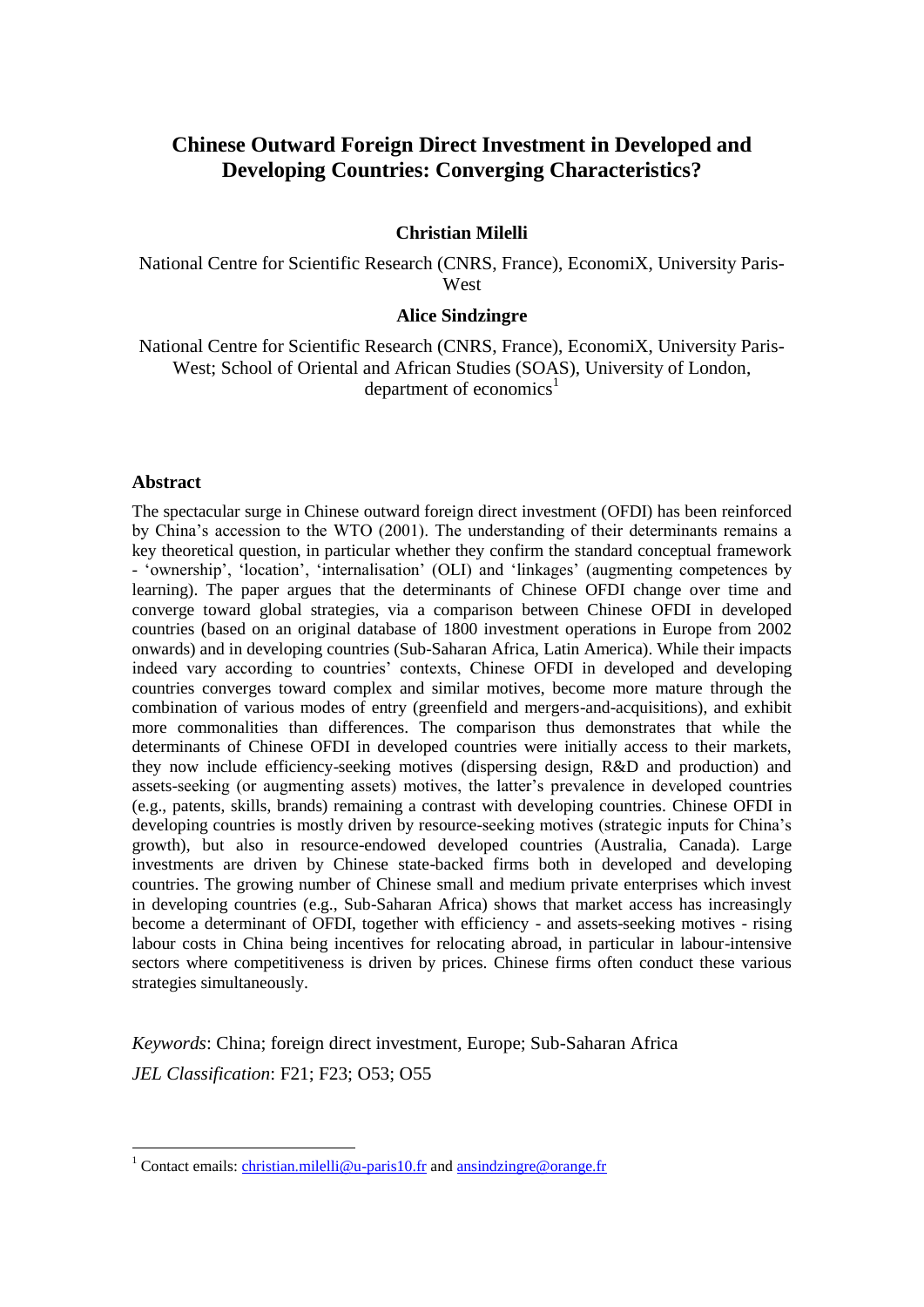#### **Contents**

**[1. Introduction](#page-2-0)**

- **[2. The theories of determinants and characteristics of outward foreign direct investment](#page-4-0)**
	- [2.1. The difficulty in defining foreign direct investment](#page-4-1)
	- [2.2. The various determinants of foreign direct investment](#page-5-0)

[2.3. A key theory of the determinants of foreign direct investment: the 'Ownership, Location and](#page-7-0)  [Internalisation' \(OLI\) framework and its extensions](#page-7-0)

#### **[3. Chinese foreign direct investment in developed and developing economies: key facts](#page-10-0)**

- [3.1. The global landscape of foreign direct investment](#page-10-1)
- [3.2. Chinese outward foreign direct investment](#page-11-0)

[3.3. Chinese OFDI in developed countries, with a focus on Europe](#page-13-0)

[3.3.1. Chinese firms follow a learning process](#page-14-0)

[3.3.2. Broadened and more complex motives: seeking for strategic assets](#page-15-0)

- [3.3.3. Steady increase of mergers-and-acquisitions of firms with low level of risk](#page-16-0)
- [3.3.4. An ongoing spatial polarisation](#page-17-0)
- [3.3.5. A specialisation according to host country advantages](#page-18-0)
- [3.3.6. The expansion of sectoral coverage](#page-18-1)

[3.4. Chinese outward foreign direct investment in developing countries, with a focus on Sub-Saharan](#page-20-0)  [Africa](#page-20-0)

- [3.4.1. The evolution of Chinese foreign direct investment in developing countries](#page-20-1)
- [3.4.2. The pre-eminence of the resource-seeking motive: the example of Sub-Saharan Africa](#page-21-0)

[3.4.3. The increasing orientation of Chinese foreign direct investment in Sub-Saharan Africa](#page-24-0)  [towards manufacturing sectors](#page-24-0)

#### **[4. Differences and similarities: increasing convergences of determinants and characteristics of](#page-26-0)  [Chinese foreign investments](#page-26-0)**

[4.1. Less differences than commonalities](#page-26-1)

- [4.2. The determinants of convergence in Dunning's OLI and Mathews' 'LLL' frameworks](#page-27-0)
- [4.3. Convergence driven both by global forces and China's internal transformation](#page-28-0)
	- [4.3.1. Convergence pushed by connected global production and supply chains](#page-28-1)
	- [4.3.2 Convergence pulled by the transformation of the Chinese growth model](#page-29-0)

**[5. Conclusion](#page-30-0)**

1

# <span id="page-2-0"></span>**1. Introduction<sup>2</sup>**

The surge in Chinese Outward Foreign Direct Investment (OFDI) flows began at the millennium after China entered the World Trade Organization (WTO) in December 2001, and was driven by the development of the Chinese economy - hence the importance of push factors - and the rise of Chinese firms, which became major investors abroad. A key theoretical question is therefore to understand whether Chinese OFDI confirms the OLI ('ownership', 'location', 'internalisation') standard conceptual framework regarding the determinants of foreign direct investment (FDI) (Dunning, 1981**)**, and its extension through a resource-based view of the firm: the latter assumes that companies go overseas in order to get access to a resource that is not otherwise

<sup>&</sup>lt;sup>2</sup> A first version of this paper was presented at the  $24<sup>th</sup>$  Chinese Economic Association (CEA-UK) and  $5<sup>th</sup>$ CEA (Europe) Annual Conference, co-organised by Leiden University, Erasmus University Rotterdam and the International Institute of Social Studies, The Hague, 30-31 August 2013.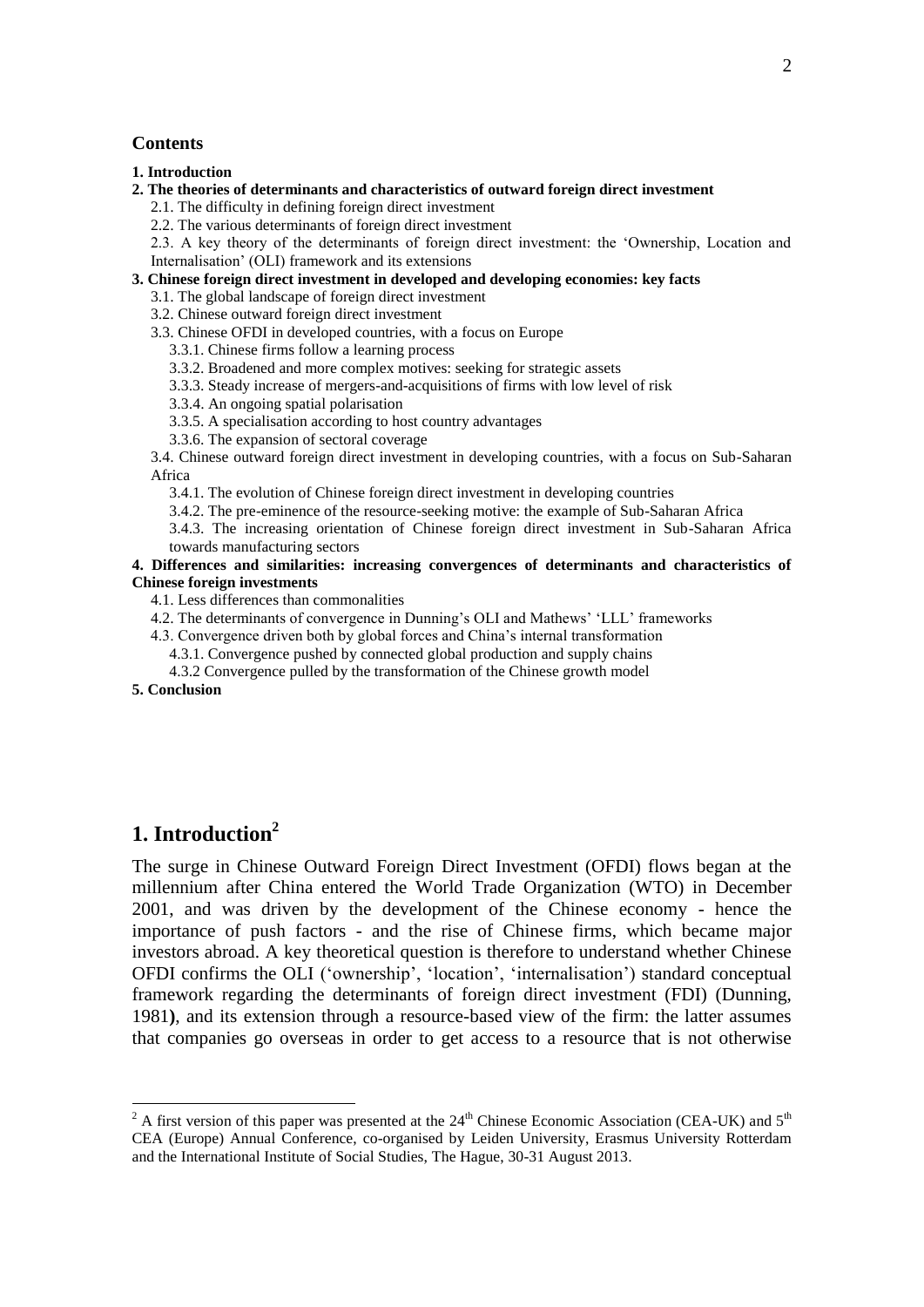available at home, the objective being the enhancement of international competitiveness (Mathews, 2006; Kaplinsky and Morris, 2009a).

The paper argues that the determinants of Chinese OFDI change over time and converge towards global strategies, via a comparison between Chinese OFDI flows in developed countries (based on an original database covering about 700 Chinese groups in greater Europe, i.e. including non-EU countries, which have realised about 1800 operations of investment over 2002-2012) and in developing countries (mainly Sub-Saharan Africa). Indeed, while their impacts (positive and/or detrimental) always vary according to countries' contexts, the characteristics of Chinese OFDI in developed and developing countries over time exhibit an increasing convergence, and more commonalities than differences.

Differences may stem from differences in levels of development and assets that Chinese firms can pick up. An important difference is the prevalence in developed countries of the strategic asset-seeking motive (e.g., patents, codified and tacit knowledge, management capabilities, marketing skills, brands or goodwill), in contrast with developing countries. The resource-seeking motive that predominates in developing countries, however, also prevails in resources-endowed developed countries (e.g., Australia, Canada). Large investments are driven by Chinese state-backed firms both in developed and developing countries.

Indeed, commonalities increasingly appear across Chinese OFDI. Firstly, they rapidly converge from contrasted motives (e.g., access to markets in developed countries vs. access to natural resources in developing countries) to complex and similar motives.

Secondly, Chinese investments become more mature through the combination of various modes of entry (e.g., mergers-and-acquisitions), even if *greenfield* investments still predominate.

Thirdly, large state-backed enterprises, which were the first to secure official support to go abroad, are now outnumbered by private companies, notably small and medium enterprises that aim at escaping China's domestic constraints. In addition, while the impacts of Chinese OFDI on some developing countries are important at a macro scale due to their economies' small size and institutional weaknesses (and are crucial in such sectors as mining, energy or construction), such macro impacts are also significant in developed countries for some sectors (e.g., telecom equipment, solar panels) or regions (e.g., industrial parks), even if they are still limited.

The comparison thus demonstrates that the determinants of Chinese OFDI in developed countries were initially access to their markets along with the building of tradesupporting networks. They now include assets-seeking (or augmenting assets) motives, and increasingly efficiency-seeking motives by dispersing design, research-anddevelopment (R&D) and production in Chinese global investments, with these motives being more and more interlinked.

For their part, the determinants of Chinese OFDI in developing countries mostly are the access to primary commodities that China views as strategic inputs for its growth, and they are mostly implemented by state-backed large enterprises. However, market access has increasingly become a driver of Chinese investment, as shown by the growing number of Chinese small and medium private enterprises that invest in developing countries, particularly Sub-Saharan Africa. The efficiency-seeking motive also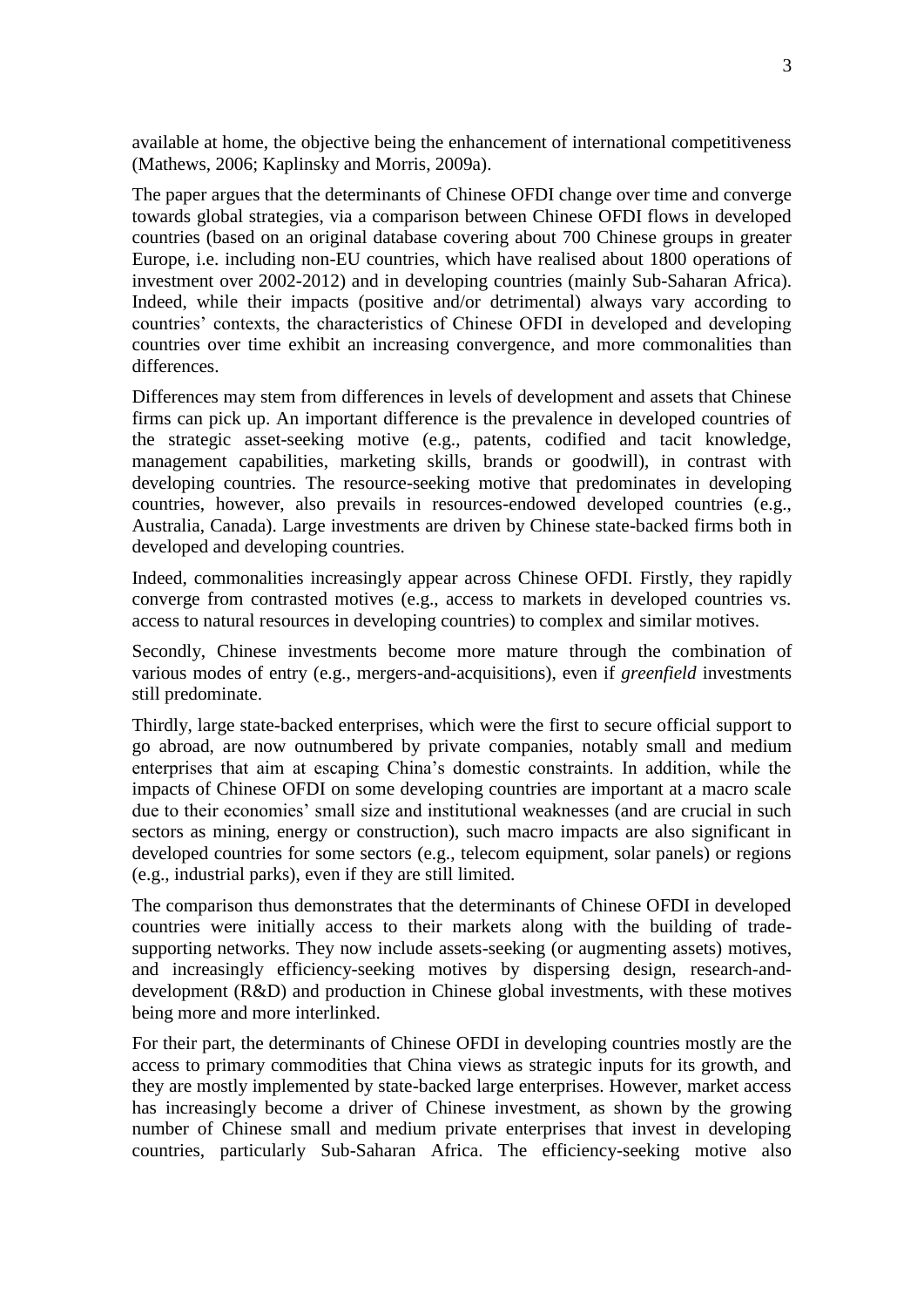increases, as Chinese firms harness abroad assets that foster their expansion at home or overseas - rising labour costs in China being incentives for relocating abroad, in particular in labour-intensive sectors (e.g., textile-clothing) where prices still are core criteria of competitiveness. Chinese firms often conduct these various strategies simultaneously.

The paper is structured as follows. Firstly, it summarises the main elements of the theoretical literature on the determinants and characteristics of foreign direct investment. Secondly, it presents key facts regarding Chinese FDI in developed and developing economies, with a focus on Europe and Sub-Saharan Africa respectively. Finally, it analyses the differences and similarities between Chinese FDI and explains the increasing convergences of determinants and characteristics of Chinese investments.

# <span id="page-4-0"></span>**2. The theories of determinants and characteristics of outward foreign direct investment**

# <span id="page-4-1"></span>**2.1. The difficulty in defining foreign direct investment**

Foreign direct investment is not easy to define, and therefore is difficult to compute. There are different forms of international financial flows or development finance: e.g., direct investment; equity investment or portfolio flows; aid, and debt. Direct investment and equity investment confer on the investor the ownership of assets. Bond issues and loans produce a regular stream of payment obligations, while the return on direct and equity investment is determined by the financial performance of the investment. Direct investment refers to the purchase or construction of productive capacity in a country by a firm outside the country.

Defining a certain capital flow or asset as 'investment' bestows certain rights on foreign investors, which is supposed to facilitate foreign investment. However, the macroeconomic management of capital flows of magnitude beyond the control of national governments may be difficult. The volatility of capital flows may affect domestic financial stability; hence the definition of investment matters to national laws and international agreements regarding foreign direct investment: it delineates which assets or investment flows are covered by national laws.

At the global level, the term of 'investment' does not have a fully accepted meaning. The internationally accepted method for classifying and recording cross-border foreign investment flows for balance-of-payments statistics distinguishes direct investment, portfolio investment, financial derivatives and other investment. National laws and International Investment Agreements also provide definitions of 'investment' and 'foreign investment', which may differ from the balance-of-payments definition. It is therefore not easy to define investment, which create problems of homogeneity and comparability of FDI data, as highlighted each year by the UNCTAD World Investment Report (e.g., UNCTAD, 2005).

For data collection purposes, FDI has been defined as involving an equity stake of 10% or more in a foreign enterprise. According to the 2004 World Investment Report (UNCTAD, 2004), FDI is defined as "an investment involving a long-term relationship and reflecting a lasting interest and control by a resident entity in one economy (foreign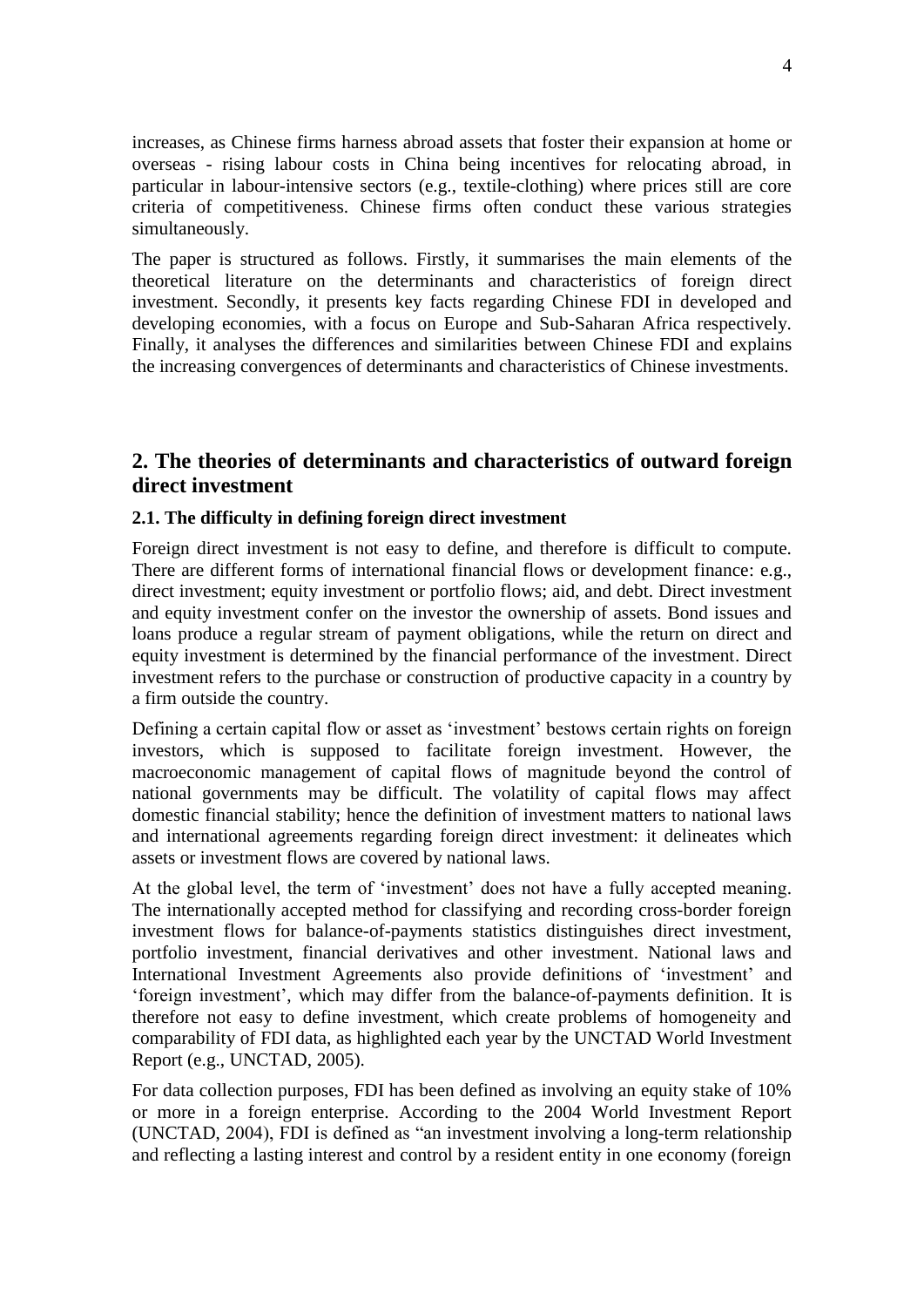direct investor or parent enterprise) in an enterprise resident in an economy other than that of the foreign direct investor".

FDI has three components: equity capital, reinvested earnings and intra-company loans. Equity capital is the "foreign direct investor's purchase of shares of an enterprise in a country other than its own". Reinvested earnings "comprise the direct investor's share (in proportion to direct equity participation) of earnings not distributed as dividends by affiliates, or earnings not remitted to the direct investor". Such retained profits by affiliates are reinvested. Intra-company loans or intra-company debt transactions refer to "short- or long-term borrowing and lending of funds between direct investors (parent enterprises) and affiliate enterprises". UNCTAD also mentions non-equity forms of investment (e.g., subcontracting, management contracts, franchising, licensing and product-sharing).

There are various types of FDI: *greenfield* FDI (new investments, new assets), joint ventures, and cross-border mergers-and-acquisitions/M&As (the consolidation of different companies into one entity - a merger - or the acquisition of existing assets, e.g., via privatisations): FDI may imply the direct entry of foreign firms, or the acquisition of existing firms. Privatisations are foreign direct investment if they imply an acquisition of more than 10% equity share.

FDI flows are also to be distinguished from FDI stocks. According to the UNCTAD World Investment Reports (e.g., 2004), FDI flows comprise capital provided (either directly or through other related enterprises) by a foreign direct investor to an FDI enterprise, or capital received from an FDI enterprise by a foreign direct investor. FDI stocks refer to the value of the share of the capital and reserves (including retained profits) attributable to a parent enterprise, plus the net indebtedness of affiliates of parent enterprises. FDI stocks are often estimated by either cumulating FDI flows over a period of time or adding or subtracting flows to an FDI stock that has been obtained for a particular year from national official sources or the IMF data series on assets and liabilities of direct investment.

# <span id="page-5-0"></span>**2.2. The various determinants of foreign direct investment**

The literature distinguishes many motives that incite firms to invest across national borders.

Firstly, these determinants refer to characteristics of host countries, e.g., market-related characteristics such as their growth rate or the policies they conduct. Growth in the host country appears to be a positive determinant of FDI (Calderon *et al.,* 2004). For example, Ajayi (2004) identifies the following list of determinants: size of the market and growth; costs and skill of the labour force; availability of good infrastructure; country risk; openness of the economy; institutional environment; availability of natural resources; concentration of other investors (agglomeration effects); return on investment; enforceability of contracts and transparency of the judicial system; macroeconomic stability. In contrast, governance failures, problems of policy credibility, macroeconomic policy failures and poor liberalisation policies deter FDI flows.

The existence of regional arrangements (the European Union is here a prominent example), which increase the size of markets, may be a positive determinant of FDI.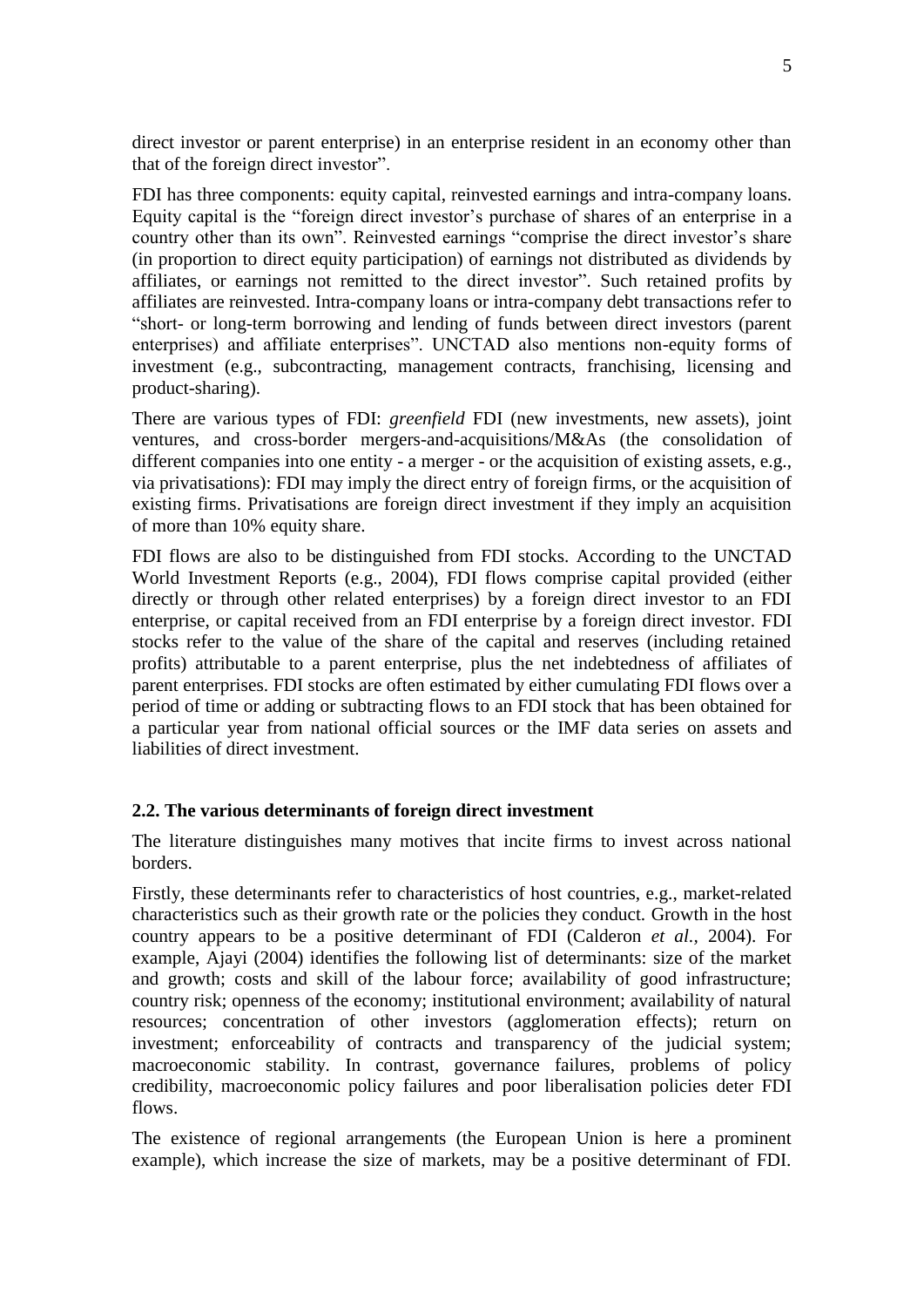Common membership in a regional integration agreement of a host country with a source country may substantially increase FDI from that source. These positive impacts, however, are fragile, as multilateral or regional trade arrangements and policies, e.g. preferential trade policies or North-South agreements, may be put to an end, as underscored by UNCTAD (2006) regarding the ending in 2005 of the quotas established under the Multi-Fibre Arrangement (MFA), which contributed to divestment in the garments industry in some Sub-Saharan African countries: preferential market access is not in itself sufficient to retain manufacturing FDI in a context of global competition. The link between regional integration and outward FDI, however, is complex (Blomström and Kokko, 1997); it remains limited for the regional heavyweights such as Brazil, China, India and South Africa (Kubny *et al*., 2008).

Also, among key determinants of FDI that refer to particular characteristics of the host countries are their structural or geographic conditions, e.g. the presence of natural resources, or locational advantages, such as the proximity with important markets. Landlocked countries are here particularly affected by geographical disadvantages, e.g. transportation (UNCTAD, 2003).

The existence of a skilled labour force in the FDI recipient country also favours the attraction of FDI. In contrast, the lack of these determinants may create low-equilibrium traps: a lack of human capital has a negative impact on FDI and a lack of FDI has a negative impact on the incentives to acquire education (Faini, 2004). Human capital and local skills in recipient countries are increasingly viewed as key determinants of FDI. Human capital also makes that host countries gain maximum benefits from FDI.

The policies implemented by host countries are essential determinants of FDI. Openness to FDI is an attractor of FDI (Agosin and Machado, 2007). Taxation policies are thus important drivers of FDIs, which are attracted by lower corporate taxes, as well as higher productivity (Razin and Sadka, 2007 for OECD countries). Likewise, trade policies, e.g., trade openness, play a crucial role in fostering FDI, or other policies such as the establishing of export processing zones. Trade liberalisation fosters inward investment: here trade and FDI may be viewed as complements.

The importance of policies in the recipient countries is also underscored by the international financial institutions (IFIs), the IMF and the World Bank. For the IFIs, 'good policies' and market-related determinants typically attract FDI, i.e. political and macroeconomic stability, firm commitment to economic reform, sound monetary and fiscal policies, appropriate exchange rate policies, lack of obstacles to private sector activities, trade openness, export-oriented trade strategies, open policies to international flows of services and knowledge. Privatisation is typically a policy that may attract FDI. The government policies that constitute positive determinants are, e.g., macroeconomic stability, efficient institutions, political stability or a 'good regulatory framework' (Asiedu, 2006). Monetary and exchange rate policies may foster FDI and poor monetary and exchange rate policies may hinder FDI, especially the recurrence of inflationary episodes, opaque monetary policies or the existence of parallel market as signals of distortions (Rogoff and Reinhart, 2003). In turn, macroeconomic instability, investment restrictions, a weak regulatory framework, underdeveloped financial systems, corruption and political instability, high country risk appear to have a negative impact on FDI (Ndikumana, 2003).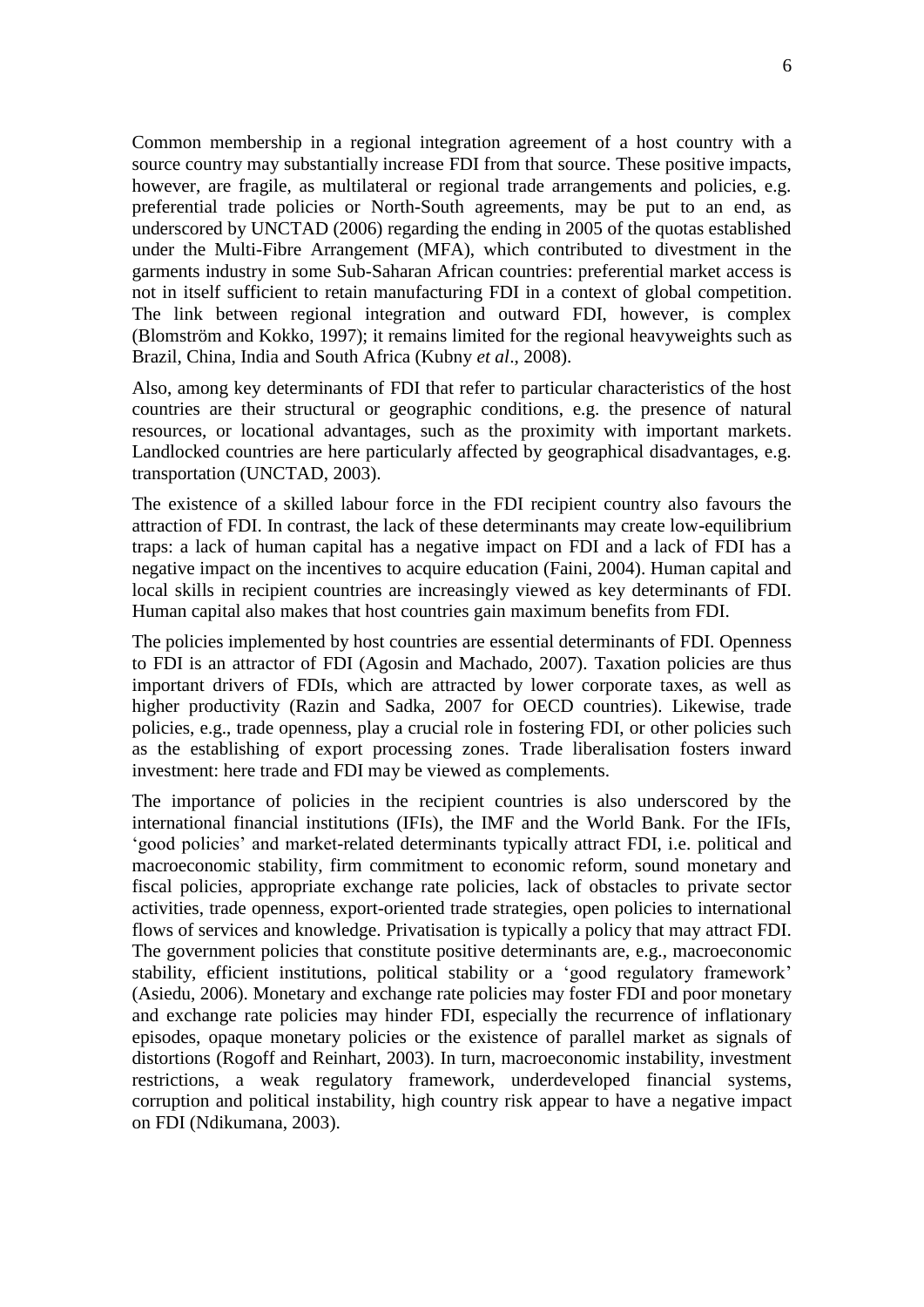As for investment in general, uncertainty is indeed an important deterrent of FDI: risk is an important constraint on FDI, because it implies high premium. In such contexts, investors therefore exhibit a preference for the status quo (Fernandez and Rodrik, 1991). The 'reputation' of a country matters, and regions where investors have a negative perception of it tend to receive less investment, or investment only in specific sectors (such as primary commodities, e.g., oil). Corruption may therefore deter FDI, and it may even be argued that it influences the type of FDI and contractual arrangements: in countries with pervasive corruption, the value of having a local partner increases in order to bypass bureaucracy, while corruption decreases the protection of investor's assets (Smarzynska and Wei, 1999). Sub-Saharan Africa global share of FDI has thus lagged behind other regions in the world due to perceptions of high corruption and weak governance, which have combined with poor infrastructure - poor infrastructure in recipient countries being typically detrimental to FDI.

Finally, in a context of global competition for the attraction of FDI, the determinants of FDI are not only absolute but relative to other regions, and they are to be distinguished according to absolute and relative terms: a country may improve infrastructure, institutions, regulatory framework, but FDI may remain stagnant if other regions are more attractive.

# <span id="page-7-0"></span>**2.3. A key theory of the determinants of foreign direct investment: the 'Ownership, Location and Internalisation' (OLI) framework and its extensions**

Secondly, the determinants of FDI are also related to characteristics and strategies of the investing firms. FDI can be viewed as the expression of a trade-off within the investing firms: firms choose between modes of entry, e.g., direct entry, or acquisition of existing domestic firms in the host country (Mattoo *et al*., 2001). Distinctions between importsubstituting and export-oriented FDI, or horizontally and vertically integrated FDI may be here viewed as canonical.

Import-substituting FDI may be motivated by trade barriers and tariff-jumping: trade and capital movements are here substitutable (Blomström and Kokko, 1997). Another motive for FDI is that in order to compete in a foreign market - which local firms know better - the firm must possess some intangible assets that provide it with a competitive edge (e.g., technological expertise). Multinational firms here 'internalise' their international operations by establishing foreign affiliates, which entail less transaction costs (Blomström and Kokko, 1997).

Four categories of determinants of FDI are widely used in the literature, in particular by UNCTAD (e.g., UNCTAD, 1998; see also Odenthal, 2001): 1) market-seeking investments refer to the access to new markets that are attractive, e.g., due to their size or growth; 2) efficiency-seeking investments aim at taking advantage of cost-efficient production conditions (cost and productivity of the local workforce, the cost and quality of infrastructure services - transport, telecommunication -, administrative costs, and focus on sectors where products are produced for regional and global markets, and competition is based on price (e.g., textiles and garments, electronic or electrical equipment, etc.) and not on quality differentiation; 3) resource seeking investments aim at exploiting endowments of natural resources, which firms usually choose on the basis of differences in production cost in different locations; 4) strategic-asset seeking investments are oriented towards man-made assets, as embodied in a highly-qualified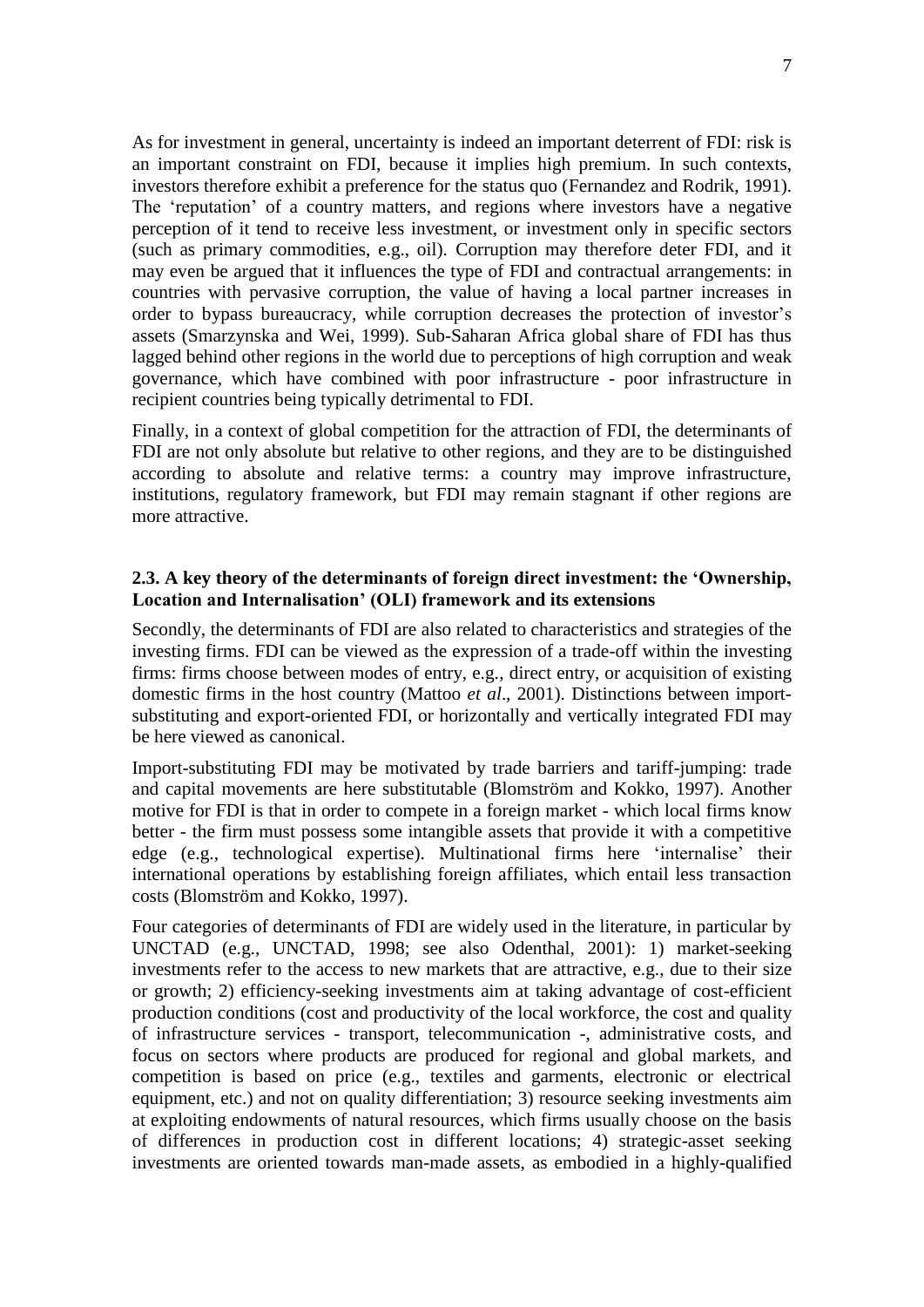and specialised workforce, brand names, or shares in particular markets - e.g., crossborder M&As, whereby a foreign firm takes over the entire or part of a domestic company that is in possession of such assets.

For Kubny *et al.* (2008), market-seeking FDI aims at serving the local market of the host country and involves a horizontal replication of similar production lines in different locations. Efficiency-seeking vertical FDI is motivated by international cost differentials and segments the value chain through relocating specific stages of the production process to where they are most cost-effective. Horizontal FDIs predominate when relative factor endowments and relative prices are similar in the home and the host country, and vertical FDI predominate when relative factor endowments vary. Kubny *et al.* thus argue that trade and horizontal FDI are substitutes, while trade and vertical FDI are complements. It may be added that when multinational corporations are resourceseeking, such as in Sub-Saharan Africa, human capital seems less important for attracting FDI: human capital, however, remains an indirect determinant of FDI as it contributes to political stability, which is another determinant of FDI.

Among the most well-known framework regarding the determinants and characteristics of FDI, a special importance may be given to the one elaborated by Dunning (among many papers, Dunning, 2000; Dunning and Lundan, 2008). Dunning coined it the 'Ownership, Location and Internalisation' (OLI) framework, or the 'eclectic paradigm'.

#### **Box 1: The OLI framework** (excerpt from Dunning, 2000: 163-164).

The eclectic paradigm avers that the extent, geography and industrial composition of foreign production undertaken by multinational enterprises is determined by the interaction of three sets of interdependent variables - which, themselves, comprise the components of three subparadigms. The first is the competitive advantages of the enterprises seeking to engage in FDI (or increase their existing FDI), which are specific to the ownership of the investing enterprises, i.e. their ownership (O) specific advantages. This sub-paradigm asserts that, ceteris paribus, the greater the competitive advantages of the investing firms, *relative to those of other firms* - and particularly those domiciled in the country in which they are seeking to make their investments the more they are likely to be able to engage in, or increase, their foreign production.

The second is the locational attractions (L) of alternative countries or regions, for undertaking the value adding activities of multinational enterprises. This sub-paradigm avers that the more the immobile, natural or created endowments, which firms need to use jointly with their own competitive advantages, favor a presence in a foreign, rather than a domestic, location, the more firms will choose to augment or exploit their O specific advantages by engaging in FDI.

The third sub-paradigm of the OLI tripod offers a framework for evaluating alternative ways in which firms may organize the creation and exploitation of their core competencies, given the locational attractions of different countries or regions. Such modalities range from buying and selling goods and services in the open market, through a variety of inter-firm non-equity agreements, to the integration of intermediate product markets, and an outright purchase of a foreign corporation. The eclectic paradigm avows that the greater the net benefits of internalising cross-border intermediate product markets, the more likely a firm will prefer to engage in foreign production itself, rather than license the right to do so, e.g. by a technical service or franchise agreement, to a foreign firm.

The eclectic paradigm further asserts that the precise configuration of the OLI parameters facing any particular firm, and the response of the firm to that configuration, is strongly contextual. In particular, it will reflect the economic and political features of the country or region of the investing firms, and of the country or region in which they are seeking to invest; the industry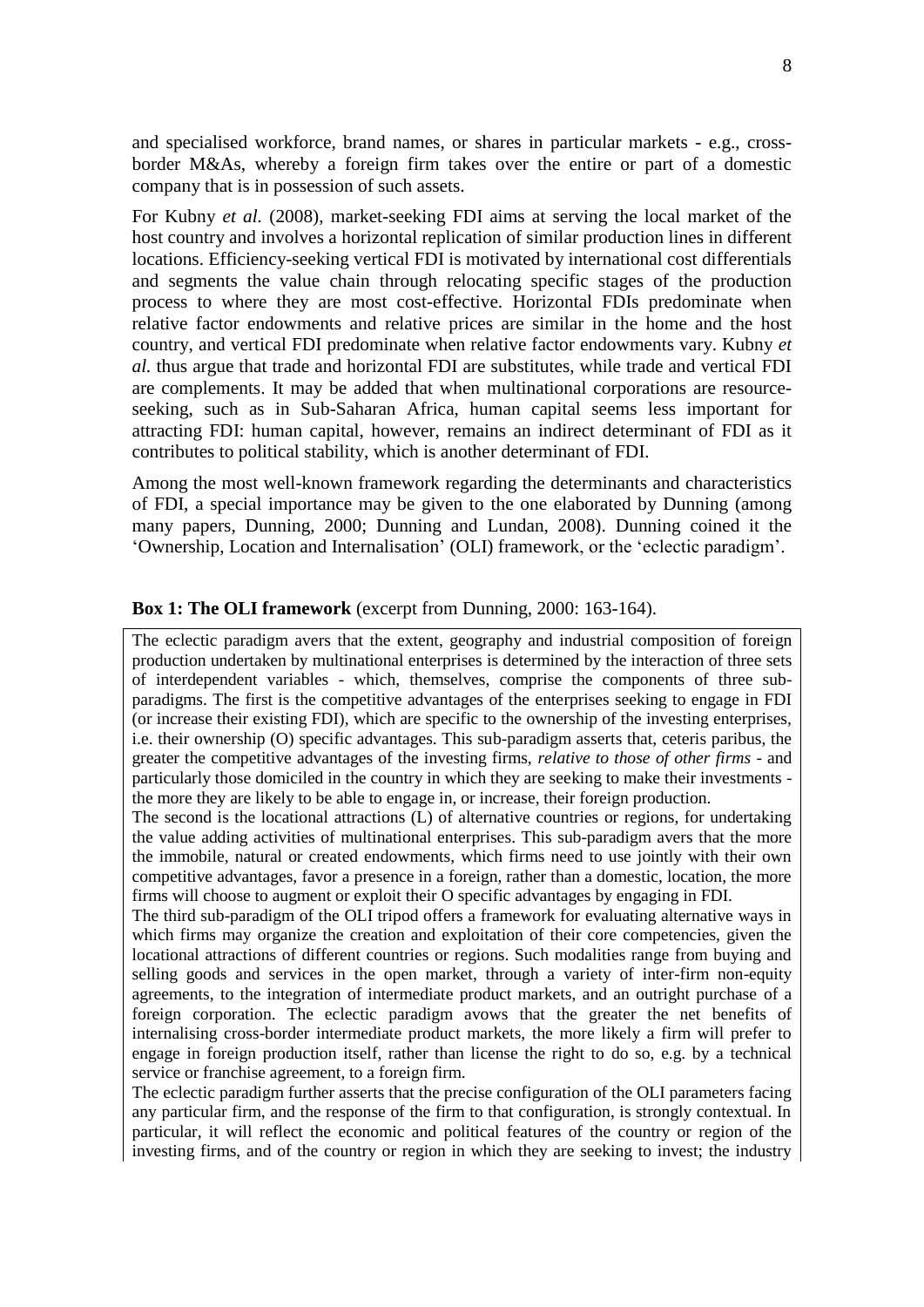and the nature of the value added activity in which the firms are engaged; the characteristics of the individual investing firms, including their objectives and strategies in pursuing these objectives; and the raison d'être for the FDI.

Regarding this last contextual variable, scholars have identified four main types of foreign based multinational enterprise activity: 1) that designed to satisfy a particular foreign market, or set of foreign markets, viz. market seeking, or demand oriented, FDI; 2) that designed to gain access to natural resources, e.g. minerals, agricultural products, unskilled labor, viz. resource seeking, or supply oriented FDI; 3) that designed to promote a more efficient division of labor or specialisation of an existing portfolio of foreign and domestic assets by multinational enterprises, i.e. rationalised or efficiency seeking FDI. This type of FDI, though related to the first or second kind, is usually sequential to it; 4) that designed to protect or augment the existing O specific advantages of the investing firms and/or to reduce those of their competitors, i.e. strategic asset seeking FDI.

Dunning (2002) has underscored that during the 1990s, the behaviour of MNEs in developing countries has been driven by efficiency-seeking motives and/or subcontracting, and that globalisation has changed the locational determinants of FDI. Indeed, determinants of FDI change with the transformation of international trade and the increasing pre-eminence of global value chains and global production networks, where trade is not only a 'trade in goods' but a 'trade in tasks' (Grossman and Rossi-Hansberg, 2006; Baldwin, 2011a). For Dunning (2002), the geography of FDI is affected by the widening scope of the knowledge-based economy and regional integration schemes. For multinational firms, spatially related decisions - i.e. what and how much to sub-contract, what and how much to produce, and to whom and where to sell end products - increasingly constitute the core of competitive advantage. The specific strategies of investing firms are less driven by 'traditional' motives, and, in particular, the existence of high skilled labour is increasingly viewed as crucial.

There have been debates as to whether the OLI framework is adapted to multinational enterprises (MNEs) from developing countries, as the latter may exhibit specificities vis-à-vis MNEs from developed countries (Buckley *et al.,* 2007; Gu, 2011; Henley *et al.,* 2008; Metallinou, 2013). Developing countries MNEs may be driven by additional motives and China's MNEs suggest that the OLI framework should be extended.

Indeed, the OLI paradigm is challenged by the internationalisation of latecomer and newcomer firms from the periphery, which try to have access to specific resources in order to improve their competitiveness in global markets. Mathews (2006) thus elaborated the 'LLL' framework, for 'linkage', 'leverage' and 'learning'. He stresses three motives that are under-addressed by the OLI framework, i.e. the 'linkage' and 'leverage' motives, which are linked and result in 'learning' motives (see also Sanfilippo, 2010). 'Linkage' refers to collaborative strategies with foreign companies through asymmetric partnerships (Peng, 2001), whereas 'leverage' makes use of these connections and the strengths of partners (Melin, 1992). Reiterated practice of both 'linkage' and 'leverage' may result in firm's 'learning'. Mathews thus underscores that globalisation, global value chains, fragmentation of activities and external international sourcing all require explicit coordination (as coined by Gereffi *et al*, 2005): therefore learning and accumulative know-how and competences become easier to acquire.

The strategies followed by Chinese firms when they venture abroad fit the 'LLL' scheme particularly well. A better understanding of Chinese firms' international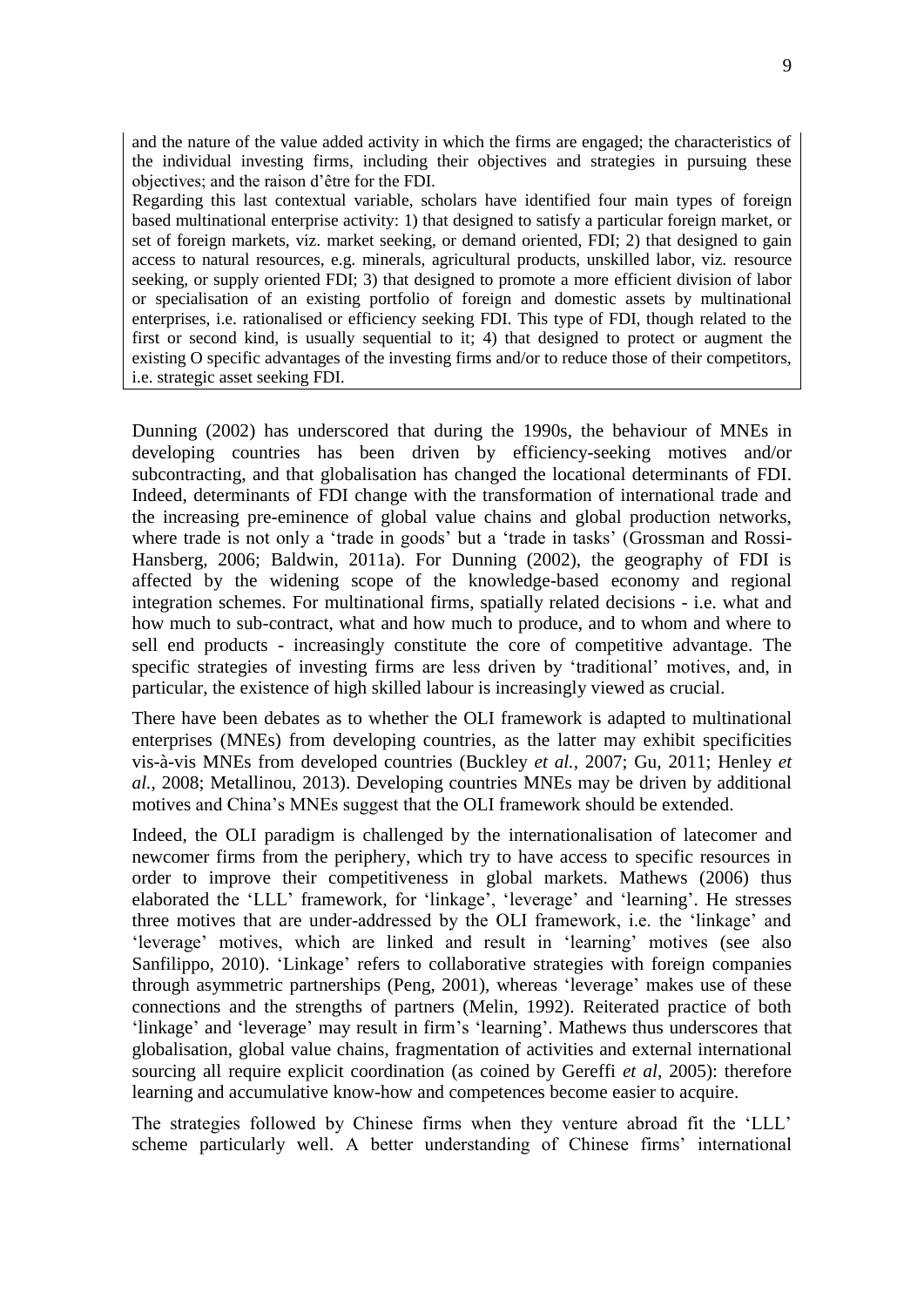strategies, however, requires a deeper analysis of the combinations of the still dominant OLI framework with this new approach, together with the role of relational assets that are based on the sharing of common social norms.

Kaplinsky and Morris (2009a) agree that the 'linkage', 'leverage' and 'learning' motives are particularly crucial. These combined factors may explain new forms of FDI from emerging countries, especially from Asia, regarding their investments in highincome economies: indeed, firms invest not so much to exploit their competences, but in order to augment these competences by learning from their overseas operations. For Kaplinsky and Morris, this 'leveraging' FDI may be a new type of outward FDI, which would characterise firms from low-income economies such as China, India and Brazil.

# <span id="page-10-0"></span>**3. Chinese foreign direct investment in developed and developing economies: key facts**

# <span id="page-10-1"></span>**3.1. The global landscape of foreign direct investment**

When considering global FDI outward stocks, Europe and North America are still the main regions of origin, even if their relative share decreased from 80% in 2000 to 72% in 2012. In contrast, the club of large emerging economies or BRIC (Brazil, Russian Federation, India and China) - driven by China with Hong Kong included - increased their position of global outward FDI stocks from 7.5% in 2000 to 11% in 2012 (figure 1). China was particular active during this period to become, in 2012, the third largest investor globally, after the United States and Japan (UNCTAD, 2013). This result, however, is still modest even if it displayed a sharp increase during the 2000s.

# **Figure 1: Global Outward FDI stock for main regions and country, 2000 and 2012 (\$billions)**



Source: computed by the authors from the series of UNCTAD World Investment Report, for the years 2000 and 2012.

A large part of FDI flows are composed of Mergers-and-Acquisitions (M&As), which involves developed economies both as countries of origin and destination. The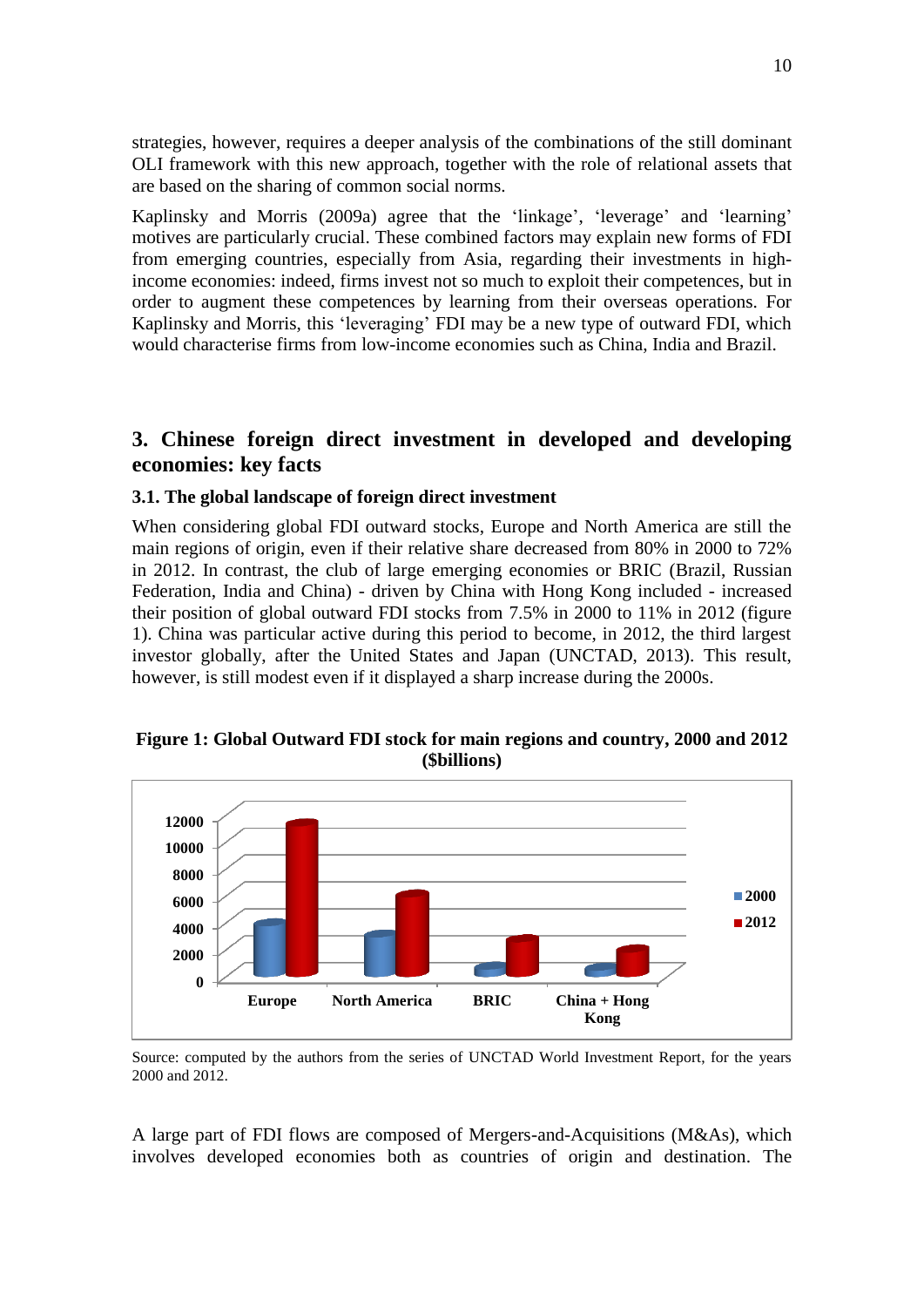preference for M&As over *greenfield* investments as the dominant mode of entry has been observed since the 1990s. This inclination lies in part on asymmetric information regarding the value of M&As and *greenfield* projects, and the development of financial markets. Indeed, financial markets usually provide efficient mechanisms to set the value of M&A targets, while there is no comparable mechanism to assess the value of *greenfield* investment. Other causes include a favourable contractual environment and corporate restructuring needs. The importance of Europe is boosted by intra-Europe deals.

The rise of developing countries in FDI destination is also likely to weigh on the choice between *greenfield* projects and M&As, as developing country enterprises become more attractive target for acquisitions (UNCTAD, 2010). FDI in developing economies is, however, still mainly composed of *greenfield* investments, whereas FDI outflows from developing economies remain still lower than FDI inflows.

When looking at industrial patterns of FDI, it comes to light that manufacturing and services are the main sectors of destination for FDI projects at a global scale (table 1). However, the primary sector grew rapidly during the 2000s - to increase twofold its relative share from 2006 to 2011 - due to the interest of investors for mining, quarrying and petroleum. Interestingly, investment outlays in fossil energy were made to a large extent in developed economies (Canada and USA), and were largely driven by oil shale. On the contrary the effect of the global financial crisis on services, particularly on financial services and banking, is clearly visible: indeed, the global share of services fell from 50% in pre-crisis period to an estimated 40% in 2011 (UNCTAD, 2012).

| Year              | Primarv | <b>Manufacturing</b> | <b>Services</b> |
|-------------------|---------|----------------------|-----------------|
| Average 2005-2007 | 8 %     | $\%$<br>41           | 50 %            |
| 2008              | 0%      | 42 %                 | 48 %            |
|                   | 14 %    | 46 %                 | 40 %            |

**Table 1: Global sectoral distribution of FDI projects, 2008-2011**

Source: computed by the authors from the series of the UNCTAD World Investment Report for the years 2008 and 2011.

#### <span id="page-11-0"></span>**3.2. Chinese outward foreign direct investment**

The growth of Chinese outward FDI flows began at the beginning of the millennium and accelerated in 2004. Outward FDI rose more than fortyfold - from 1.8 billions of dollars a year to \$77 billion a year - from 2004 to 2012, and is expected to reach 150 US\$ billions a year by 2015 (figure 2).

This dynamics was driven by two linked events: first, the adhesion of China to the World Trade Organization in 2001, after a decade of intense negotiations particularly with the US federal administration; second, the enactment by Chinese authorities, at the end of 1999, of the so-called 'go global' policy (*zou chu qu*) in order to support outbound investments in a broad spectrum of industries (Salidjanova, 2011). This policy was confirmed in 2004 when both the influential National Development and Reform Commission and the policy bank China ExIm Bank announced measures to support investments overseas in specific areas related to the basic needs of the booming Chinese economy.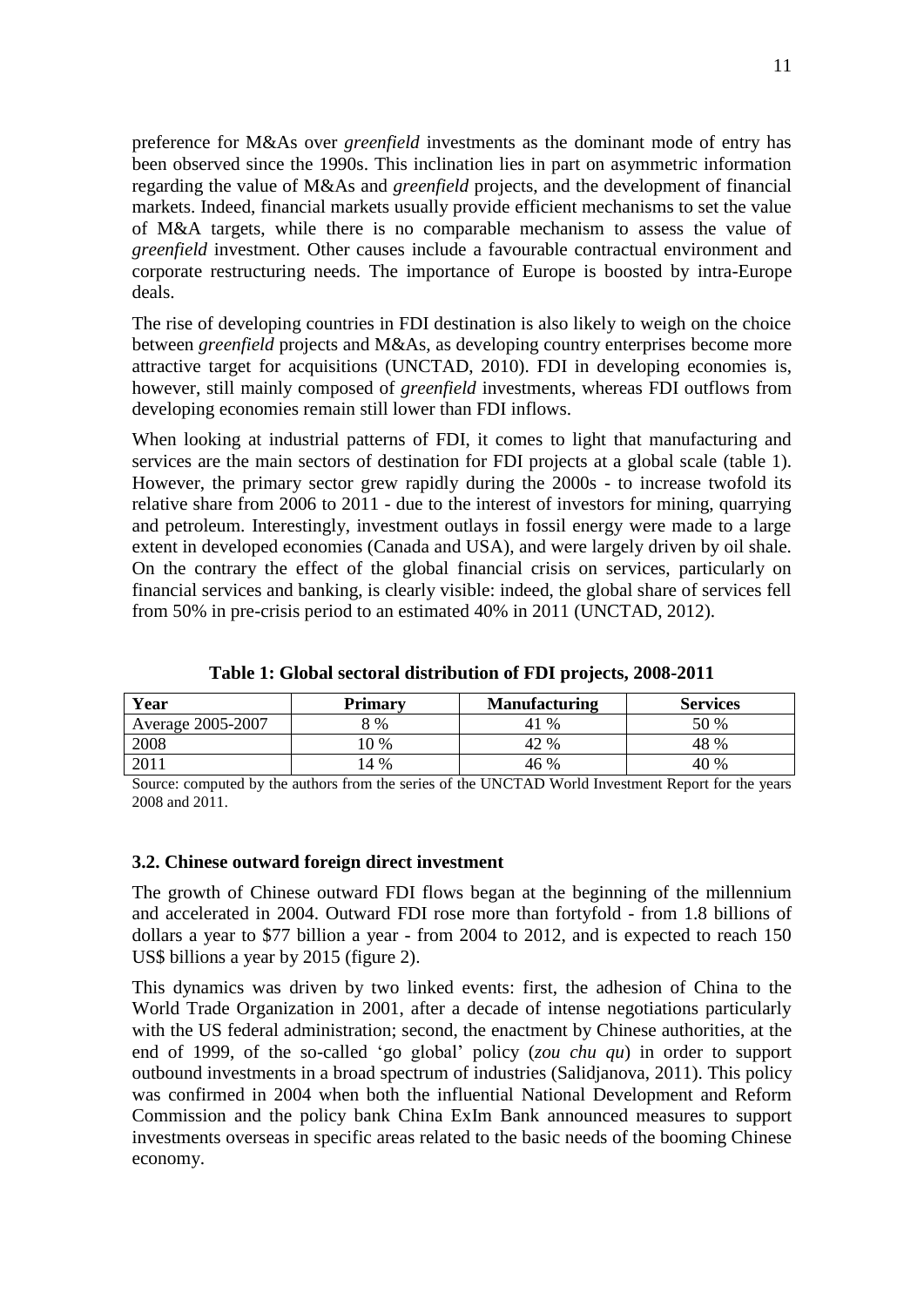Therefore, the following four key domains were put forward: i) natural resourcesseeking investments where domestic resources are in short supply; ii) investment in manufacturing that promotes export of products, technology and equipment; iii) R&D collaborative projects, which could bring in advanced technologies, managerial experience and talents; and iv) mergers-and-acquisitions in order to enhance firms' international competitiveness and enlarge their market share (Andreff, 2013).



**Figure 2: China outward FDI flows, 2002-2012 (US\$mn)**

To deal with the data on FDI released by the Ministry of Commerce of the Popular Republic of China's (MOFCOM), however, is a genuine challenge (see Appendix). Two well-known limitations can be reminded.

On the one side, financial offshore centres are severely distorting the geographical distribution of Chinese OFDI (Schüller *et al.*, 2012). Three geographical areas of destination are particularly affected: Asia, Latin America and Europe.

First and foremost, Asia is impacted by the so-called 'round-tripping' flows through Hong Kong bound to mainland China in order to obtain preferential FDI treatment. Indeed, if in 2010<sup>3</sup>, 72% of China's outward FDI total stock was officially reported to have flown to Asia, the share of Hong Kong was 87% of total Asia.

Second, if for the same year, 14% of China's outward FDI total stock was reported to have flown to Latin America, the share of Caribbean tax havens, i.e. the British Virgin Islands and the Cayman Islands, was 92%!

Last, if for the same year, 5% of China's outward FDI total stock was reported to have flown to Europe, the share of Luxembourg was 37%. Furthermore, the Russian Federation which is included within the European area (with a share of 18%) has to be discarded in order to select Europe as a developed area.

By putting aside financial offshore centres (and the Russian Federation for Europe) due to the uncertainty of the final destination of FDI flows that went through - except for Hong Kong where around three-quarters of FDI outflows are directed towards mainland

<u>.</u>

Source: computed by the authors from the series of the UNCTAD World Investment Report from 2002.

<sup>&</sup>lt;sup>3</sup> The following data come from the 2010 Statistical Bulletin of China's Outward Foreign Direct Investment (MOFCOM).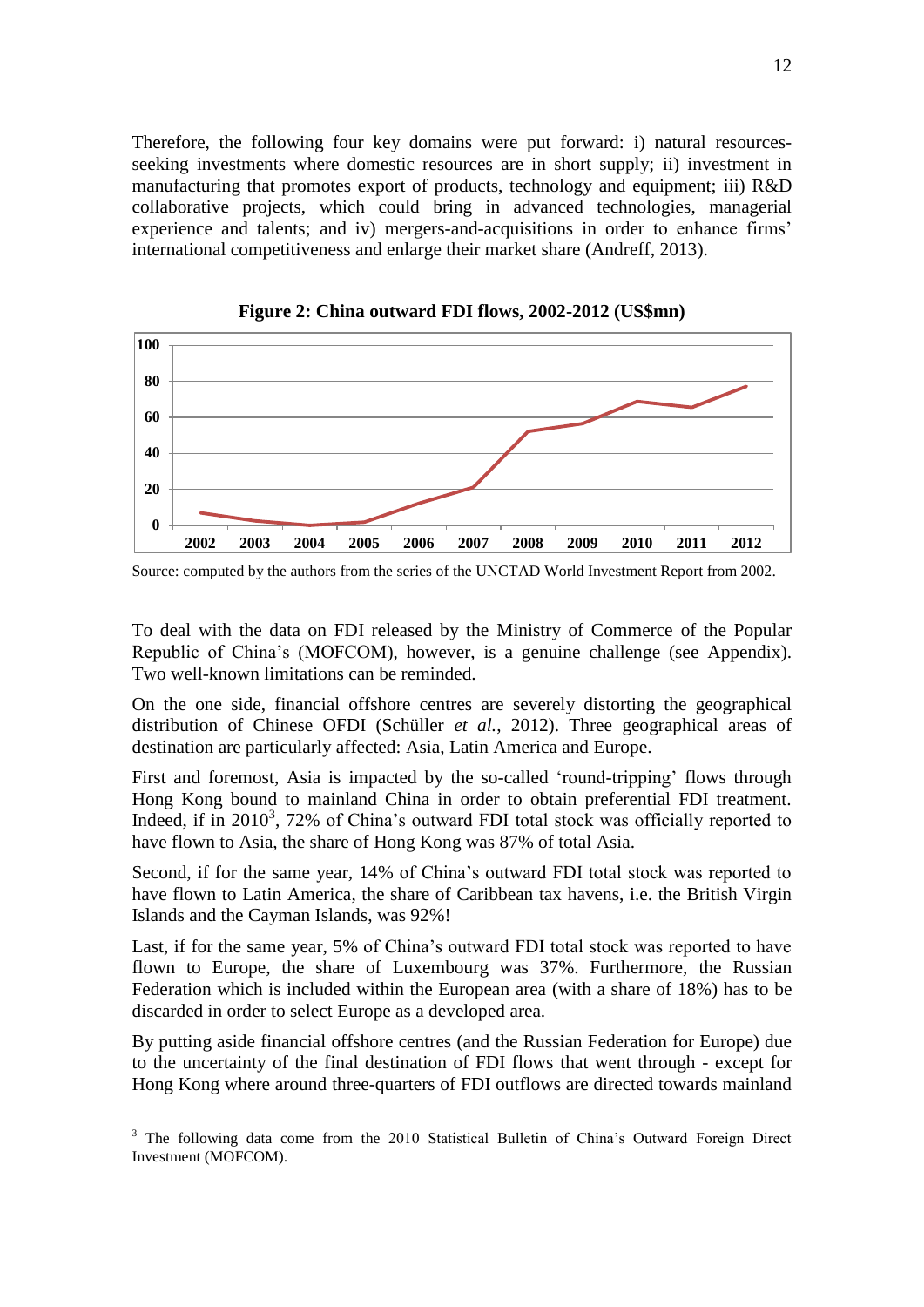China - the geographical distribution is more even, except Asia, which is still well ahead thanks to its spatial and cultural proximity (table 2).

When comparing OFDI stock for 2010 to 2005, Asia share is decreasing from 47.7% in 2005 to 41.7% in 2010, along with North America's share from 13.6% to 11.2% in 2010. On the contrary, Europe crossed over the symbolic threshold of 10% (table 2).

|            | Africa | Asia  | <b>Europe</b> | Latin America | <b>North America</b> | Oceania |
|------------|--------|-------|---------------|---------------|----------------------|---------|
| Value      | 13042  | 29089 | 7137          | 3377          | 7829                 | 860     |
| Percentage | 18.7   | 41.7  | 10.2          | 5.0           |                      | 12.1    |

**Table 2: Adjusted geographical distribution of Chinese ODFI stocks, 2010 (\$mns)**

Source: authors estimates, using data from MOFCOM 2010 Statistical Bulletin of China's Outward Foreign Direct Investment.

On the other hand, Chinese firms do not report foreign earnings that are reinvested abroad as OFDI along with intra-company loans and non-financial and private sector transactions. If the risk of underreporting was negligible when Chinese OFDI was in its infancy, it is not the same when firms expand abroad beyond their first implantation, and re-incorporating foreign earnings may increase the share of developed countries presented in table 2.

Overall, MOFCOM data can be used when one wants to envision a general trend and orientations. If more details are needed, however, one has to deal with firm-level data and switch to commercial databases. Among the datasets available no single one reflects the different modes (*greenfield*, M&A, joint-venture or partnership) followed by the companies to go abroad. Therefore, one has to cautiously combine different datasets. There are again limitations: for example, it is difficult to pick up all the M&A deals as many Chinese companies use 'special purpose vehicles' from third countries as Caribbean tax havens (Rosen and Hanemann, 2009).

# <span id="page-13-0"></span>**3.3. Chinese OFDI in developed countries, with a focus on Europe**

1

When considering adjusted data on Chinese OFDI (table 2), developed countries, i.e. Europe and North America, ranked second in 2010 among destinations (with more than 20% of China's outward FDI total stock in 2010), behind Asia (particularly South Asia) but ahead of Africa, Latin America and Oceania.

Accordingly, Europe is an appropriate representative of the attractiveness of developed countries for Chinese companies when venturing abroad even if alternative destinations, such as North America or Japan to a lesser extent, have their own specificities and advantages. Moreover, Europe's share has expanded in the course of the 2000s.

The present analysis of Chinese investments made across Europe is based on firm-level data extracted from a proprietary database built by the authors with the support of the French Ministry of Economy<sup>4</sup>. In 2013, more than 700 Chinese companies have been

 $4$  This database has been elaborated by Francoise Hay (University of Rennes-1) and Christian Milelli from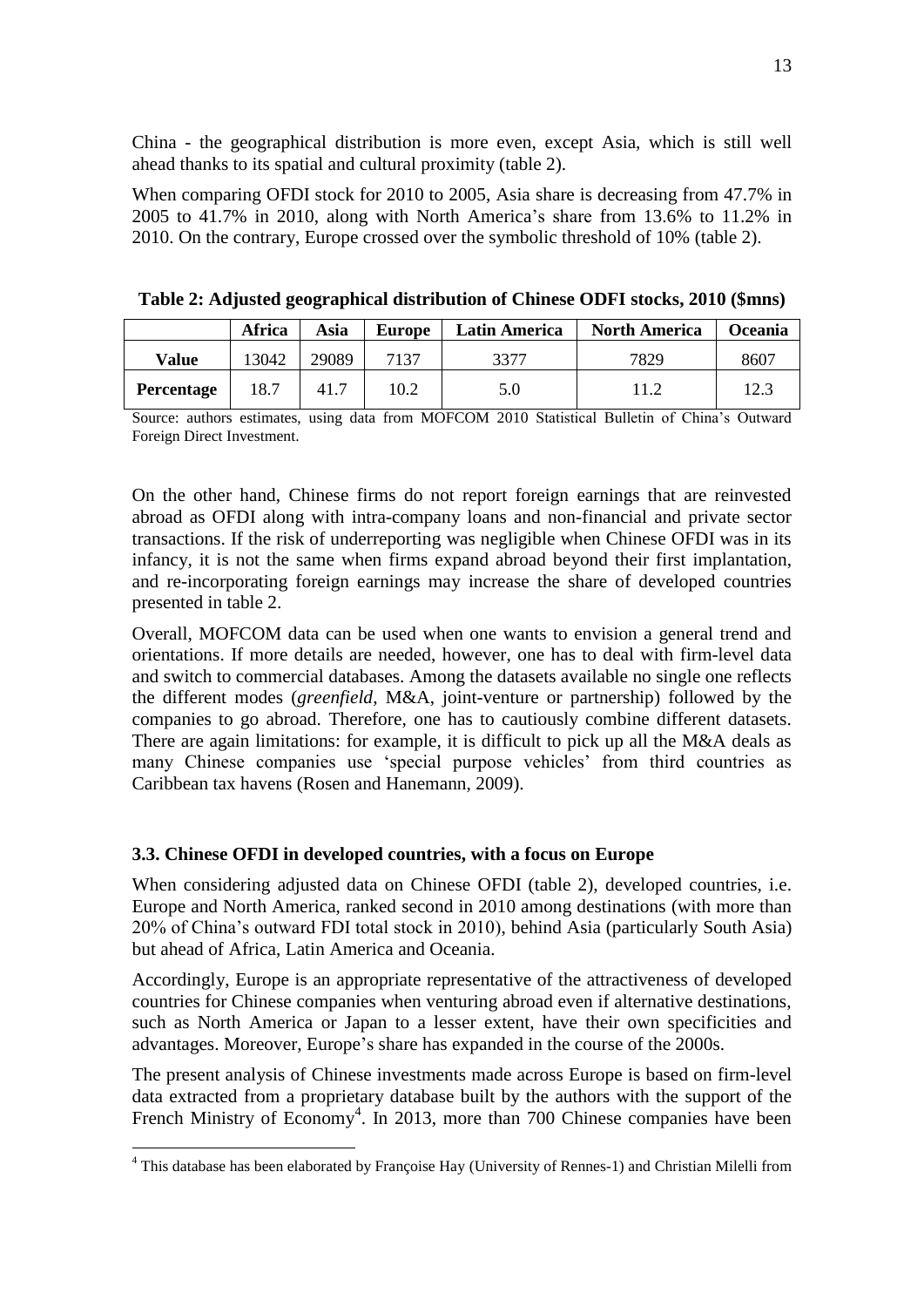identified for Greater Europe, i.e. including non EU-countries except Russia, Ukraine and Belarus. These firms have realised over the 2002-2012 period around 1800 operations of investment (1200 operations from mainland China's firms, the remaining being from Hong Kong's firms). More fine-grained findings emerge from the pooling of several sources (see Appendix). The originality of the database not only stems from the continuous collection of information related to investments that are planned or effectively made but also from the monitoring of the life-cycle of these operations (extensions, relocation across Europe or in China, or closures).

Europe remains attractive: indeed, it still holds several advantages for Chinese investors. It is a highly-integrated geographical area in terms of institutions (European Union), economy (single market), currency (Eurozone) and movement of people (Schengen area). In addition, Europe has a population of around 500 million of highincome consumers, it is an area of outstanding political stability, it has an efficient transport infrastructure network, all this with a qualified labour force and first-class technologies and skills. This is particularly attractive for investors from emerging economies, which are embarked on an unabated catching-up move.

Regarding the types of Chinese firms that invest in Europe, this database suggests that most operations of investment are made by small and medium enterprises (SMEs). The most important investments in terms of value, however, are made by large state-backed and private firms.

The following features emerge from the dataset and analysed more in depth below:

- Chinese firms follow a learning process
- Motives are broadened and become more complex
- Steady increase of mergers-and-acquisitions with low level of risk
- Spatial polarisation

1

- Specialisation according to host country advantages
- Sectoral coverage is expanded

# <span id="page-14-0"></span>*3.3.1. Chinese firms follow a learning process*

Most Chinese investors are following long-term strategies. Thus, when they invest in Europe it is not to earn money at any price but first and foremost to gain a foothold in European markets, particularly in wholesale and retail trade, because the Chinese economy is still export-driven. Another reason lies in the still large cultural distance between China and Europe on how to conduct and succeed in business activities and reflects the insights of the 'Uppsala school' (Johanson and Wiedersheim-Paul, 1975). However, as there are largely backed by their state - be it directly and conspicuously, or indirectly and in a non-transparent way -, their investments are easier to finance and less risky. As a result, they can accept low-return in their operations contrary, for example, to Indian corporations, which are basically private entities.

The French manager of a Chinese subsidiary in Europe met by one of the authors made a revealing point: most Chinese firms do not have an expansionist spirit *per se*, they simply wish for their European acquisitions to serve their parent company. This

<sup>2006</sup> onwards, with re-integration of data for the period 2002-2006.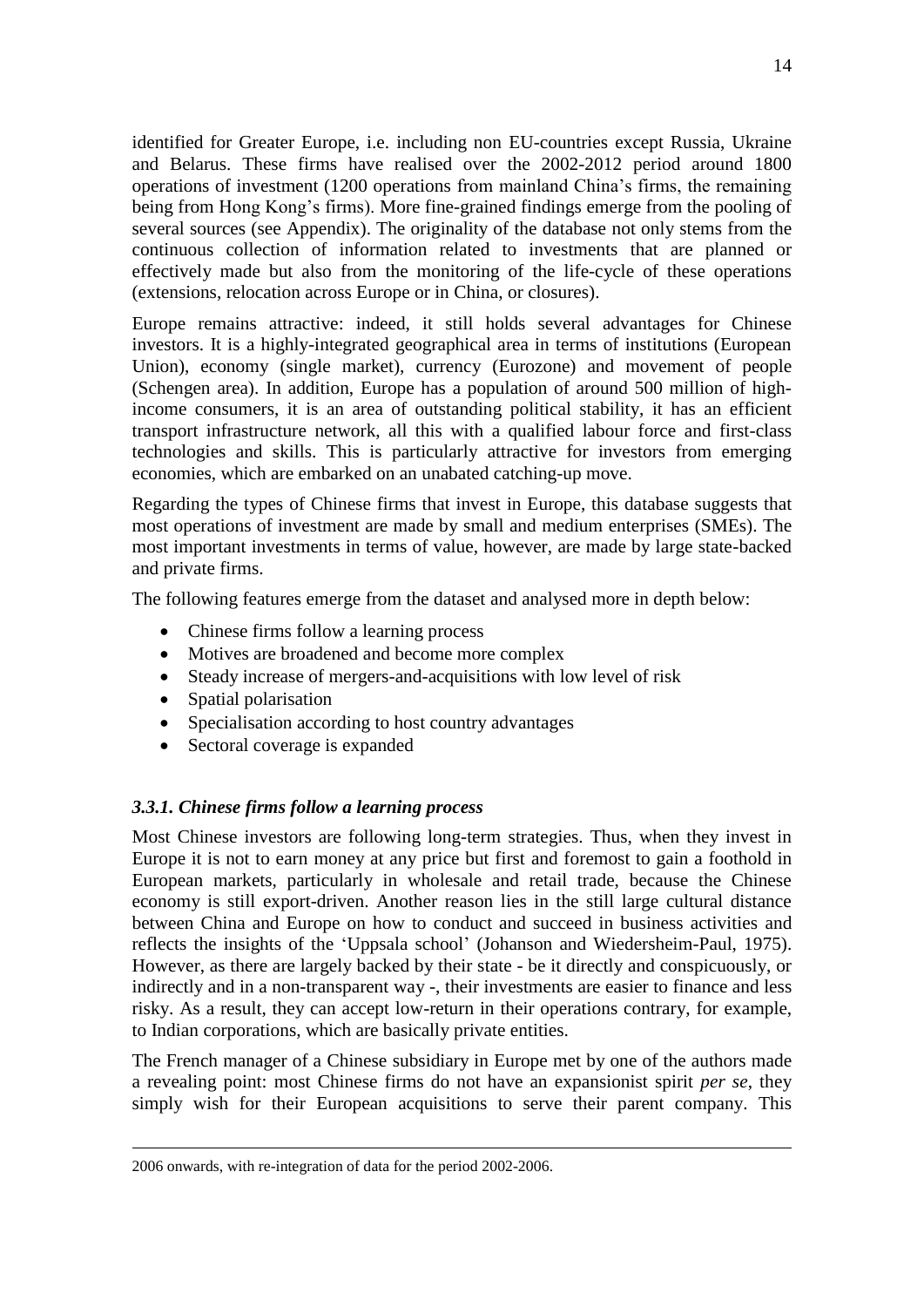15

coincides with the observation made by several analysts on the so-called 'light touch' approach following the acquisition of foreign firms by Asian firms, mainly Chinese: corporate stability takes precedence over everything else (Cogman and Tan, 2010).

The Chinese investment projects initiated during the economic crisis are better prepared, with clearer geographical and sectoral targets. These investors also keep out of the public view, in order to avoid fuelling protectionist reflexes or even xenophobic feelings in a Europe that has been in crisis since 2008 (Hay *et al*., 2011).

#### <span id="page-15-0"></span>*3.3.2. Broadened and more complex motives: seeking for strategic assets*

The first motive for Chinese firms when investing in Europe was basically access to markets, either to secure new markets in Europe or expand already existing market shares, or to support exports to Europe, which is to date the first consumer market overseas for China. This motive is still important for Chinese companies coming into Europe and explains the importance of services compared to manufacturing activities when looking at the whole distribution of activities for Chinese companies in Europe. When looking in detail at the content of services, one can identify numerous commercial premises or representative offices.

The second motive is to search for strategic assets - i.e. R&D qualifications, managerial capabilities, organisational skills, marketing expertise, brands and reputation (Hay and Milelli, 2013). By doing so Chinese firms either acquire or augment their resources and capabilities, at home or/and abroad, in order to raise their competitive edge. Strategic assets are obtained either through cumulative experience or collaborative modalities, such as joint-ventures or partnerships, or even the takeover of distressed firms or noncore subdivisions. The former is a long lasting process and is often coupled with the search for specific resources outside the company in order to move up the value chain, whereas the latter is time-saving but requires firms to have substantial absorptive and learning capabilities. Such a quest corresponds either to the needs of Chinese firms or to the shortages of the Chinese economy (Deng, 2007). It is a new strategy for two reasons: first, this motive was rare for the incumbent multinational companies, which generally had ownership-specific advantages before investing abroad. Second, this motive came after the access to the market, which is still paramount.

The third motive, which is related to efficiency issues, is new. Usually, this motive concerns incumbent multinationals from developed economies that are confronted with increased costs, particularly wages. It is surprising to see this motive at play for companies from a country at this stage of development: indeed, China is still a developing economy. And even if Chinese wages rose rapidly during the last two years, particularly in coastal regions, i.e. around 20% per year, there is still a substantial gap with Western wages, particularly for low or middle qualifications.

When they expand across Europe Chinese firms are, in fact, looking for particular locations that are endowed with specific advantages, which match suitable locations for R&D centres, production or distribution facilities, or regional headquarters. The aim is to improve the efficiency and the competitiveness of Chinese companies (Hay *et al*., 2011).

The previous three motives are increasingly pursued by Chinese firms in Europe in an integrated scheme. For example, market- and asset-seeking (or increasing assets)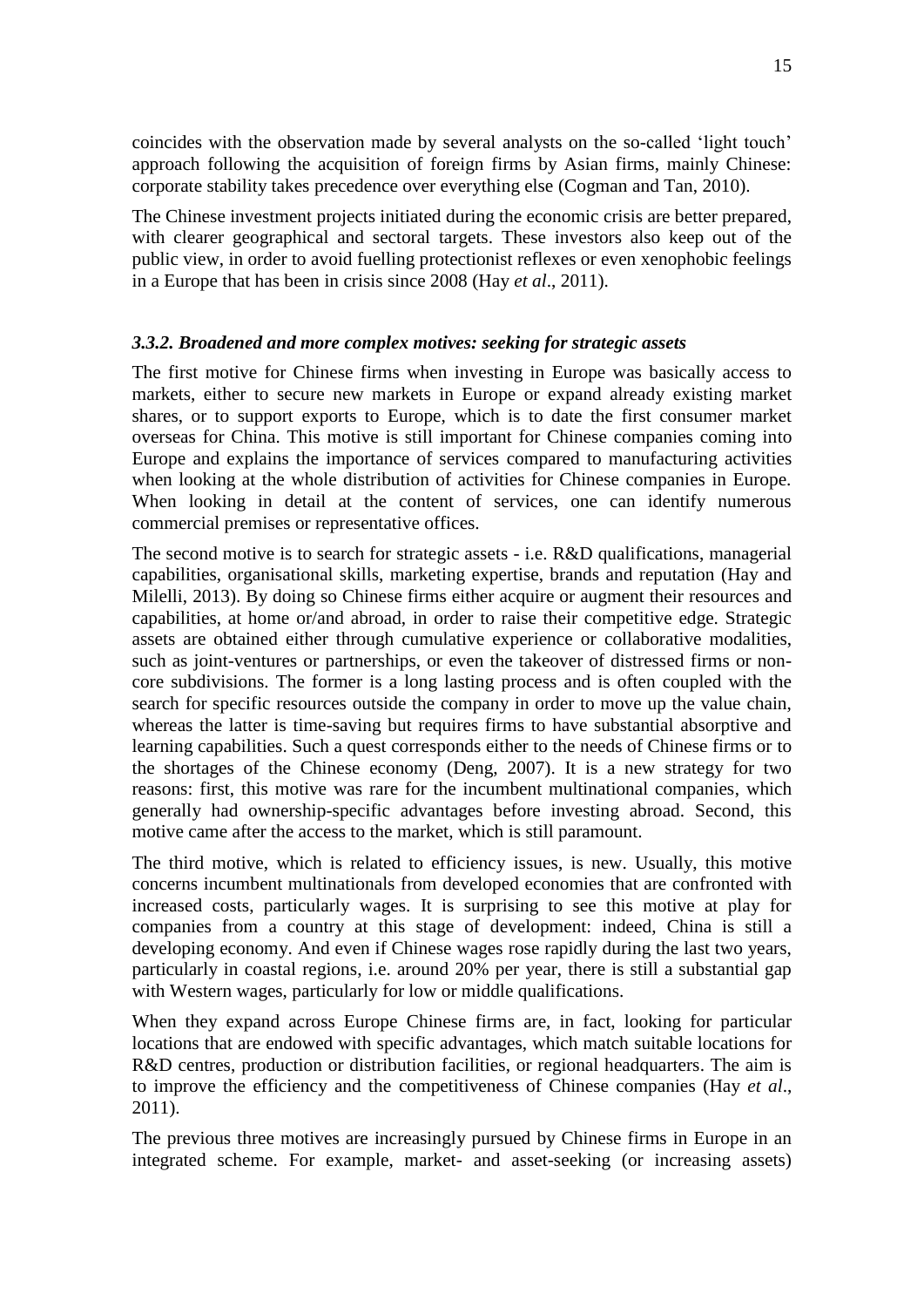motives, are pursued hand in hand in a growing number of sectors. The same is true with the efficiency-seeking motive, when Chinese companies are setting R&D centres in technological clusters not only to acquire directly (or indirectly through spillovers) strategic assets in order to sustain the ramping up of their technological ability, but also to entice talented people at affordable cost.

More generally, by dispersing design, R&D or manufacturing activities across Europe Chinese firms are following genuine regional strategies, which are part of a global design (Andreff, 2013).

# <span id="page-16-0"></span>*3.3.3. Steady increase of mergers-and-acquisitions of firms with low level of risk*

Chinese investment is increasingly taking the form of merger-and-acquisitions of foreign firms that are in difficulty but present a low level of risk, and with which Chinese investors already had business relationships**.**

The number of Chinese acquisitions, i.e. from minority equity participations to mergers, has continuously increased over the period to overpass in 2012 the number of *greenfield* investments: 51% against 49% (figure 3).

Equity participations are still the main vehicle due to the 'liability of foreignness', i.e. uncertainty related to the context they are not familiar with, but mergers are also rising, particularly in the case of transactions involving former Chinese sub-contractors, suppliers or partners of European firms in joint-ventures or partnerships. Thus, internal workings, know-how and the manufacturing lines hold no more secrets for them. They can provide liquidity and take over their debt. However, it could be challenging as it often entails companies, which seasoned Western managers have been unable to turn around. These buyouts usually keep the activity in place with, in some cases, a duplication activity in China, or a relocation of all the firm's manufacturing lines combined with sales offices or outlets maintained in Europe. This may be a contrast with OFDI from other emerging countries, such as India, which tend to focus on highlyvisible firms in host countries.

Investments that aim to extend capacity are also rising, which is a sign that Chinese companies are integrating within European economies and local communities. At the end of the cycle, closure is a possible contingency but still in modest magnitude: basically, it concerns small and medium enterprises, except some large firms such as TCL, a TV manufacturer, which closed all its European plants in 2006.

Lastly, joint-ventures are so far not a valued entry mode for Chinese investors into Europe. As mentioned previously, due the 'liability of foreignness' this choice is not specific to Chinese companies but concerns all companies from emerging economies when they come in developed countries; Chinese companies, however, are more aggressive and want to capture more activity along the value chain. For example, when firms from China or Hong Kong operating to the textile-clothing sector come to or expand in Europe they move upstream, in particular by buying renowned brands, or downstream, by setting up retail chain (the Esprit group being an example).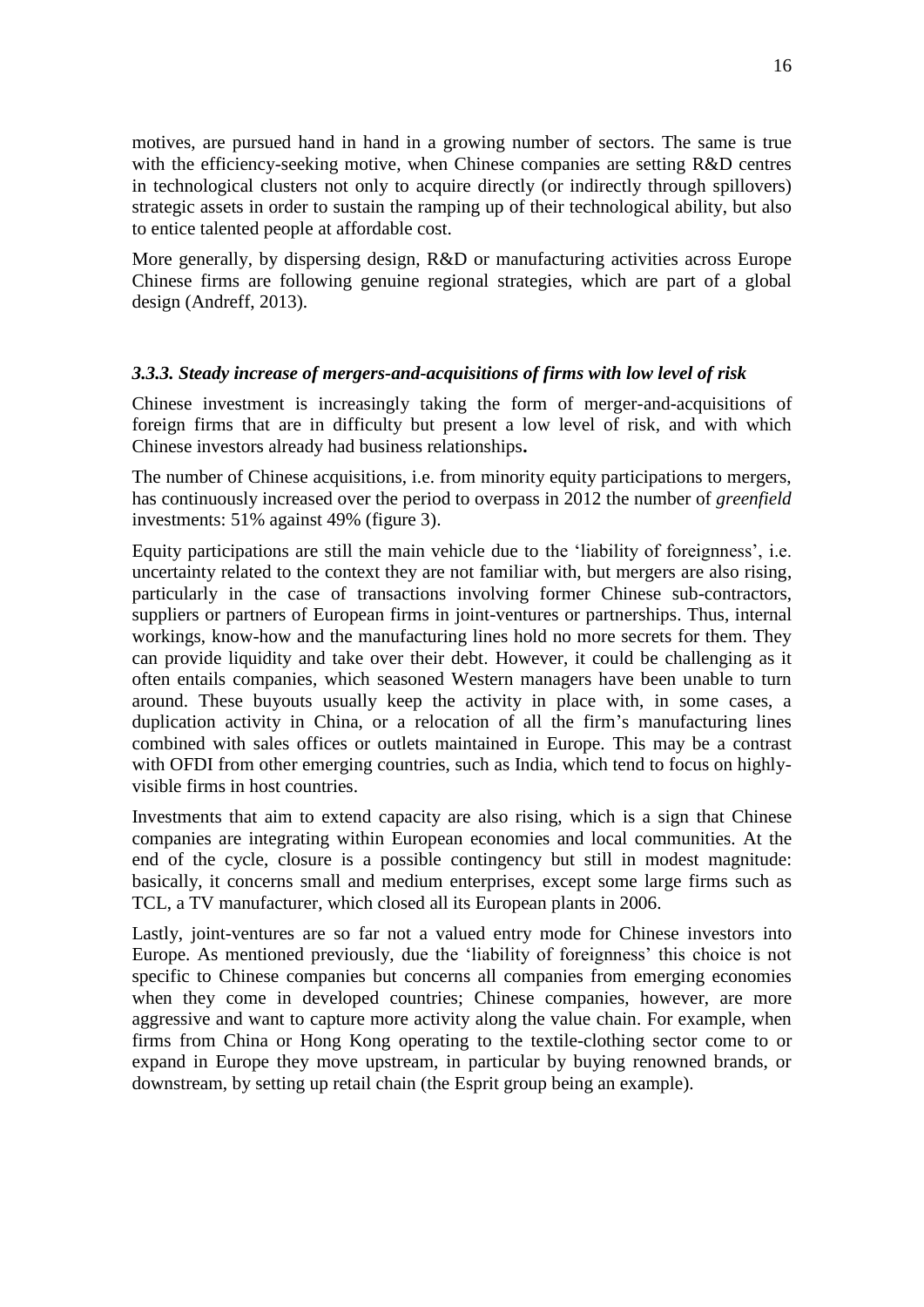

**Figure 3: Chinese investments in Europe, 2002-2012:** *Greenfield* **investments and Mergers-and-Acquisitions** (vertical axis: number of transactions)

Source: computed by the authors from a proprietary database on Chinese firms in Europe.

# <span id="page-17-0"></span>*3.3.4. An ongoing spatial polarisation*

When looking at the geographical distribution of the number of Chinese firms in Europe, two opposed results emerge. A first one consists of a growing polarisation on the three largest countries, i.e. the United Kingdom, France and Germany: 56% during the whole period (2002-2010), and 60% for 2011-12.

On the contrary, a second outcome consists of a lesser polarisation in five countries - Belgium, Italy, Netherlands, Spain and Poland: 21% during the whole period, 17% for the two last years, 2011-12.

It is worth mentioning that these trends go hand in hand with an extensive approach initiated in the early 2000s with more European countries being targeted by Chinese companies to set up commercial premises, export-support activities or plants.

But what comes out from the post-2008 crisis period is that the country (market) size matters along with the geographical position in relation with Continental Europe: indeed, France and Germany have increased their relative share during the last two years. Another factor plays against the United Kingdom, which was previously the main destination, i.e. the fact it does not belong to the Schengen area. Indeed, Chinese citizens willing to travel from the UK to Continental Europe have to get a visa. Thus, one cannot infer that the last trend is only related to the market-seeking motive. Indeed, these countries have also been the destination of the majority of the R&D facilities set up by Chinese companies across Europe (Hay and Milelli, 2013).

Lastly, a marked interest by Chinese investors for Central or Eastern European countries up to 2007 has apparently not been able to withstand the financial crisis: decisions to invest there made before the outburst of the crisis have seen the lowest rate of effective achievement when compared to other European countries.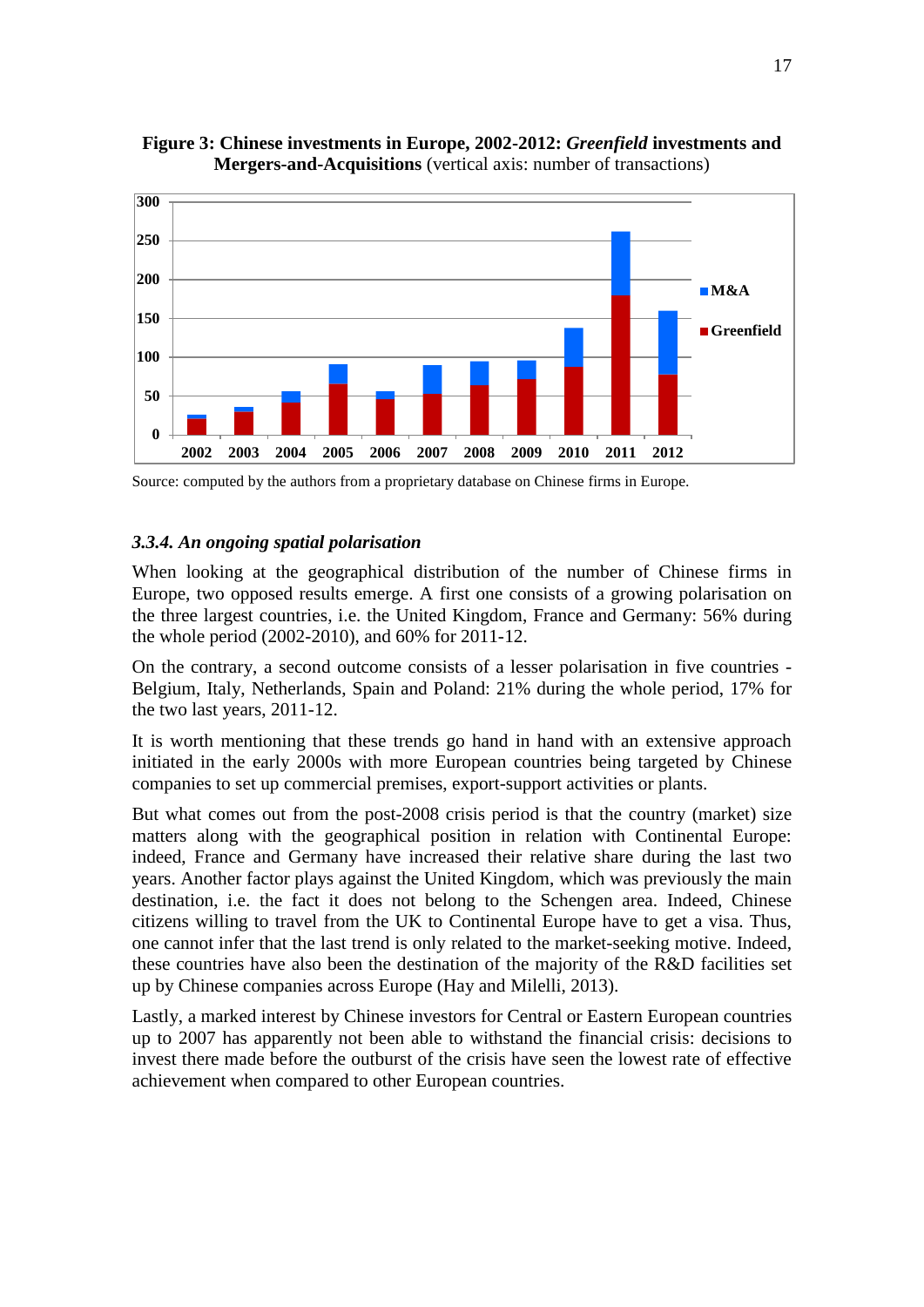#### <span id="page-18-0"></span>*3.3.5. A specialisation according to host country advantages*

When Chinese companies select Europe for their investment projects they have increasingly in mind a strategic map of the host country advantages, not only at the country level but also at the micro level, be a province or a cluster. This move is in large part of a mimetic or herding nature: first-movers, however, are common and successful in a large spectrum of activities, and they are basically market-driven. French vineyards are an example, particularly those from Bordeaux label origin; experts know that if they produce renowned agricultural products they are also a valued reserve with the opportunity to realise substantial capital gains by selling them. When foreign investors bought vineyards at the end of the  $20<sup>th</sup>$  century, North-American investors had the lead, whereas since the 2000s investors from emerging economies with 'deep pockets', i.e. China or Persian Gulf countries, or at a lesser extent, Brazil or India, are much more active.

By locating in London or Luxembourg for financial or banking activities, in Italy for design, in France for the acquisition of prestigious brands in luxury activities, or in Germany for automotive or engineering activities, Chinese investors are demonstrating a rational behaviour, which is similar to that of other foreign investors. It is surprising, however, to observe the rapidity of their acquisition of this extensive knowledge, and their maturity when they carry out their investment projects.

# <span id="page-18-1"></span>*3.3.6. The expansion of sectoral coverage*

Chinese investors have continuously expanded their sectoral coverage at a global level as well as in Europe. In the latter the expansion was particularly impressive from 2002 to 2012 (figures 4a-4b). It extends beyond manufacturing sectors and includes transport companies (particularly shipping companies, Cosco and China Shipping Containers Lines), which generated numerous investments in 2002 (figure 4a). Banks (e.g., Bank of China or ICBC) were also a growing sector. The share of medium-high technology sectors (e.g., electrical machinery or transport equipment) is also rising rapidly, which reflects that China is moving up the technology ladder due to its integration into global production networks (Ma and Van Assche, 2012).

The prominent place of the equipment sector (i.e. 30% of all the numbers of Chinese investments made in Europe for 2002-2012) was driven by car manufacture, with one third of investments going into the United Kingdom, electrical-electronic equipment (mainly into France, Italy and Spain), and mechanical engineering (Germany, France and Italy). In addition, there is substantial investment in the telecommunications sector, with Germany receiving nearly one third. For example, Huawei Technologies moved its European headquarters from London to Düsseldorf along with the setting-up of R&D facilities.

The current economic crisis has been viewed by Chinese companies as a genuine source of opportunity either to acquire ailing European companies or divisions, or start investing from scratch in new sectors or reinforce their presence.

The authors collected empirical evidence on the following sectors. First, in relation with the surge of the Chinese automobile market and its crowded and competitive nature more than 150 automakers - Chinese companies have continued to make investments -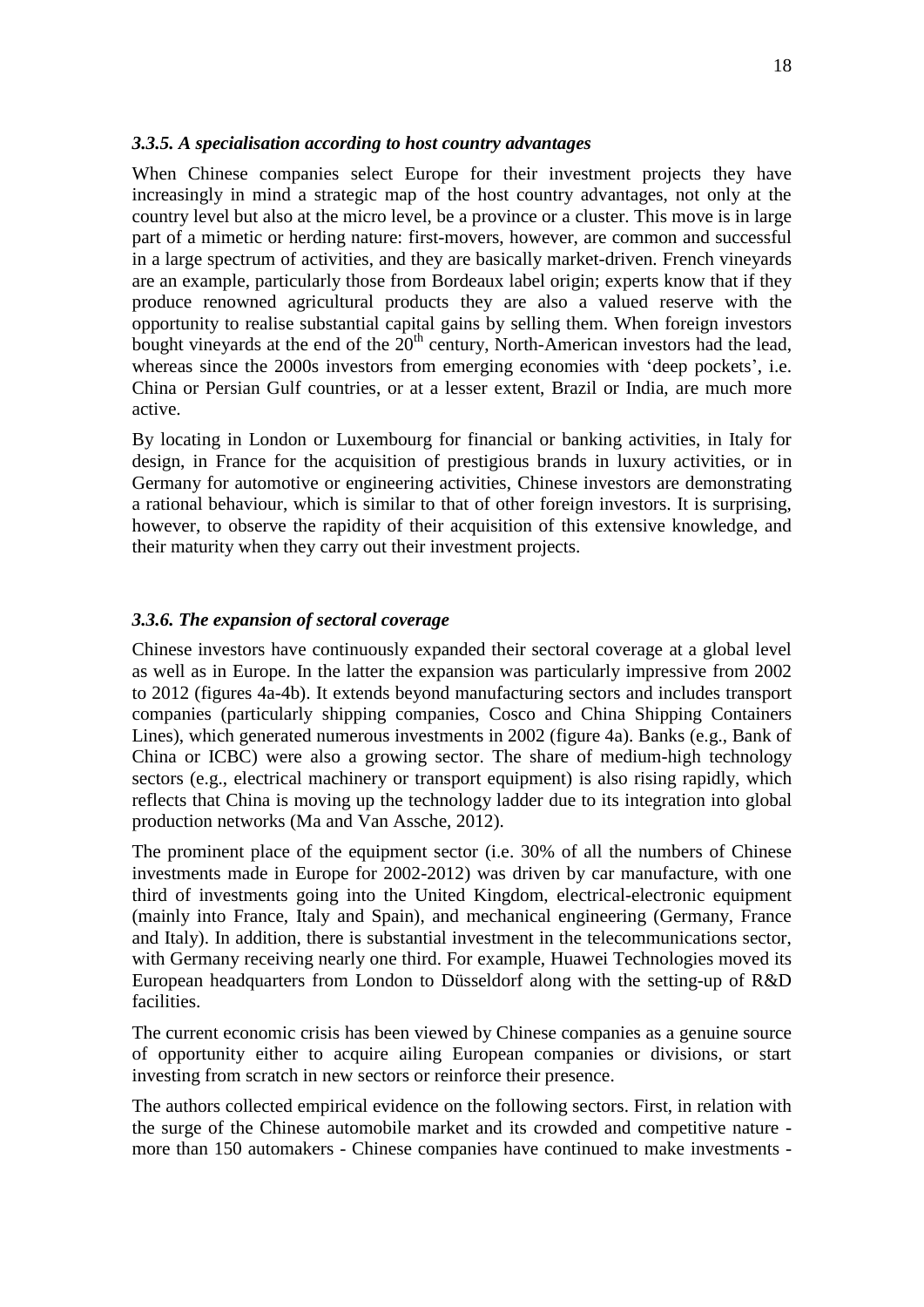plants, R&D facilities or commercial premises - in the European automotive industry. Indeed, independent Chinese firms searched for overseas automotive companies or auto-parts makers, which were for sale. For example, Geely bought Volvo cars from the US firm Ford Co. in 2010 and thus harnessed a global brand and technological assets.

Second, due to the intensity of the 2008 financial crisis it is surprising that Chinese financial institutions have set up numerous branches and other units. This result is at odd with the previous result based on MOFCOM data on global sectoral distribution (table 1). The discrepancy could be explained either by an expansion process from reinvesting earnings or by so limited amounts that authorisations are not required.

Third, Chinese investments in information technologies and telecommunications are significant. This is a new trend, as these activities were previously more of an Indian domain. This is due to new investments in software and related services by Chinese firms, with nearly half focusing on the United Kingdom.

Another salient point is the interest in utilities and transport infrastructures. For example, during the 2000s, Chinese companies invested in the sectors of water in the United Kingdom or electricity energy in Portugal. All these investments were not successful, as was the case of the construction of a highway in Poland in  $2011<sup>5</sup>$ .

Lastly, investments made in renewable energies, which were practically non-existent before the crisis, have since accounted for a significant proportion. Indeed, for the 2008- 2012 period, they represent more than 10% of investments made in Europe. The importance of these investments, however, must be tempered by the fact that they relate mainly to sales activities. They have been stimulated by the effects of the crisis in both China and the rest of the world. Germany has received around 40% of these new investments and France more than 22%. Suntech Power and Yingli Green are the most active investors and some Chinese companies were considering setting up assembly units in Europe before the industry was plagued by overcapacity in Europe and China.



**Figure 4a: Chinese foreign direct investment in Europe: sector breakdown for 2002**

Source: computed by the authors from a proprietary database on Chinese firms in Europe.

 $\overline{5}$ <sup>5</sup> COVEC stops Polish highway construction: [http://www.china.org.cn/business/2011-](http://www.china.org.cn/business/2011-06/18/content_22811134.htm) [06/18/content\\_22811134.htm](http://www.china.org.cn/business/2011-06/18/content_22811134.htm)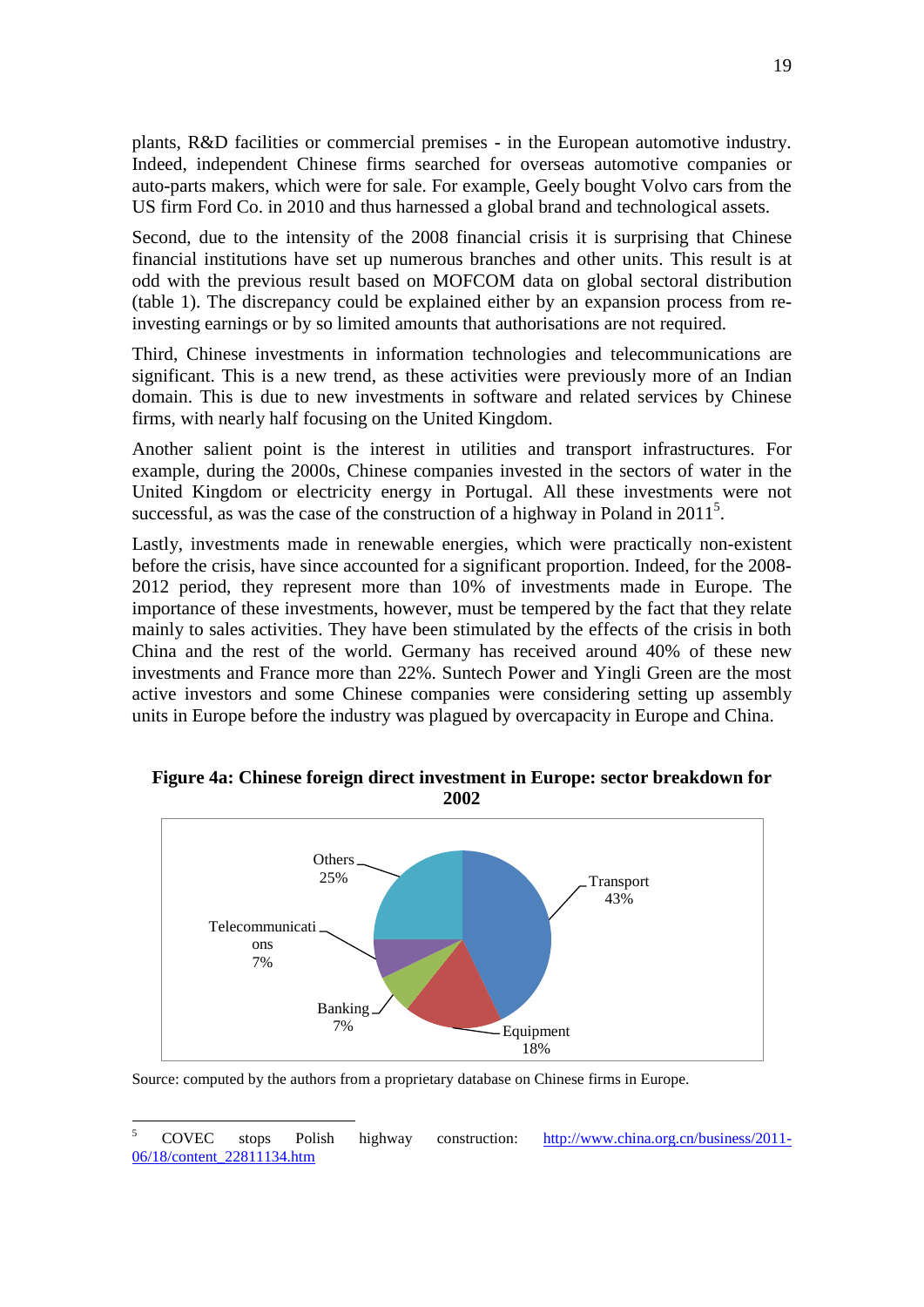

**Figure 4b: Chinese foreign direct investment in Europe: sector breakdown for 2012**

# <span id="page-20-0"></span>**3.4. Chinese outward foreign direct investment in developing countries, with a focus on Sub-Saharan Africa**

China invests in developing countries, firstly in Asia, but also in Latin America and Sub-Saharan Africa (SSA). The case of SSA is here examined in detail, as it has given rise to an increasing literature, which aims at demonstrating that China's FDI is driven by its quest for natural resources as inputs for its own growth (Sindzingre, 2011; 2013).

China's FDIs in SSA, however, also focus on the manufacturing and service sectors: they are not only driven by resource-seeking motives, but also by motives of improving their access to markets, either the domestic markets of host countries or other markets; they are also driven by motives of improving efficiency, mainly in labour-intensive sectors (not in capital-intensive sectors), in harnessing the lower production costs that prevail in some SSA countries when those are not erased by infrastructure deficiencies (outages, transportation and the like).

A key point is that while it is very difficult to compute the exact volume and value of Chinese FDI, it must be underscored that it is even more the case for Chinese FDI in developing countries, and particularly FDI in SSA.

#### <span id="page-20-1"></span>*3.4.1. The evolution of Chinese foreign direct investment in developing countries*

China's OFDI targets less the developing countries than it does Asia, the US and the EU. According to the Heritage Foundation<sup>6</sup>, China's OFDI still increased in 2012, with Chinese enterprises moving as a group from region to region. The main sectors were energy and metals, with the leading recipient of new Chinese investment being the U.S. (especially in energy and transportation construction).

1

Source: computed by the authors from a proprietary database on Chinese firms in Europe.

<sup>&</sup>lt;sup>6</sup> <http://www.heritage.org/research/projects/china-global-investment-tracker-interactive-map>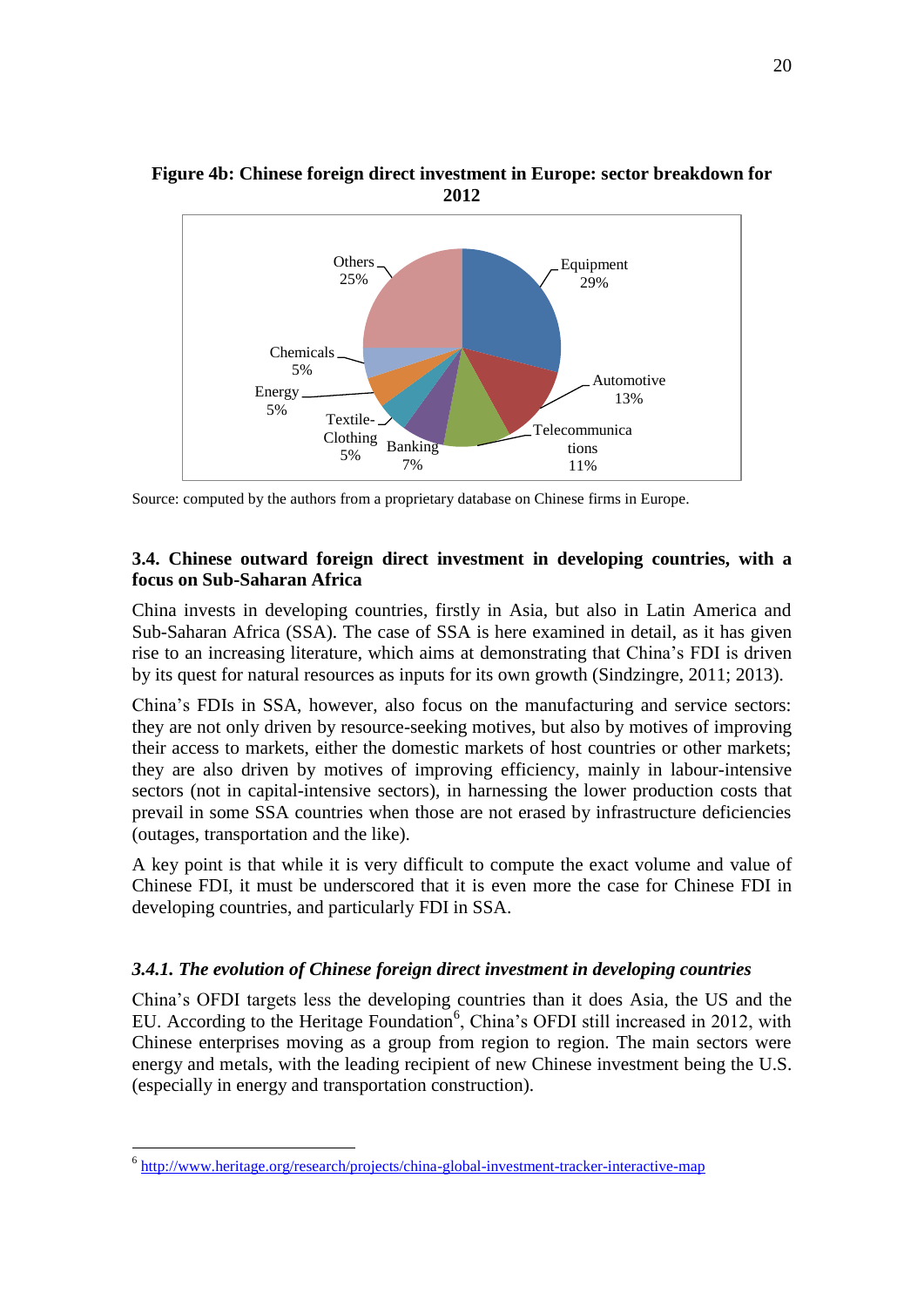China's OFDI, however, is increasingly important for the recipient developing countries. This is the case for Latin America, although, as for the other developing countries, there is no reliable database of Chinese investment in the region. As for SSA, Chinese financial flows in Latin America tend to target the commodity sectors, and Chinese companies have started in the 2010s to arrange new types of loan packages that exchange finance for commodities, typically loans-for-oil (e.g., in Venezuela, Brazil, Ecuador) (Gallagher *et al*., 2012).

# <span id="page-21-0"></span>*3.4.2. The pre-eminence of the resource-seeking motive: the example of Sub-Saharan Africa*

China's FDI in SSA is similarly very difficult to compute. The Chinese presence may be overestimated by official statistics, as the latter sometimes include in the category of FDI the activities of Chinese services providers in the construction and infrastructure sectors (Pairault, 2013).

Figures regarding the share of China's FDI into Africa (not SSA) vary according to sources. According to UNCTAD (2013), Chinese FDI stock in Africa represented \$16 billion at the end of 2011, with South Africa being the leading recipient of Chinese FDI, followed by the Sudan, Nigeria, Zambia. China is a top investor in countries such as Sudan and Zambia. China's FDI flows would amount to around US\$20bn, which is modest in absolute terms and compared with trade flows<sup>7</sup>. For Standard Bank research, "China's FDI stock in Africa is almost always conflated with the estimated US\$35 billion in concessional loans from China Development Bank and China ExIm Bank which have been extended to various African governments over the course of the past decade<sup>38</sup>. These loans are often treated as fully-realised cash flows even though they will be drawn over a number of years, may not be fully utilised, and are often used to pay for purchases of materials and equipment from a Chinese contractor.

As underscored by Mlachila and Takebe (2011), FDI flows are driven by two types of factors: pull factors (domestic conditions of recipient countries, e.g., macroeconomic conditions attracting inward FDI - size of the economy, growth, inflation, fiscal and external balances, and openness of the economy -, and structural factors such as infrastructure) and push factors (external conditions encouraging outward FDI, e.g., world interest rates and world growth). For Chinese FDI to SSA countries, push factors include: 1) abundant foreign reserves, which are compounded by the growing incentives for China to invest in emerging markets and low-income countries, including Africa; 2) increasing natural resource security concerns; 3) Chinese government support for outward FDI; 4) rising labour costs in China; 5) more acceptance of risk.

For SSA countries, Mlachila and Takebe (2011) list as pull factors: 1) abundant natural resources, which usually offer a high rate of return - e.g., oil, copper, iron ore; 2) investment climate; 3) better macroeconomic conditions; 4) liberalisation and deregulation; 5) privatisation; 6) preferential trade agreements (e.g., the EU's Everything but Arms initiative, the U.S. African Growth and Opportunity Act (AGOA), which provide foreign firms incentives to invest in SSA countries as a base for

<u>.</u>

<sup>&</sup>lt;sup>7</sup> Source: [http://www.southerntimesafrica.com/news\\_article.php?id=8393.](http://www.southerntimesafrica.com/news_article.php?id=8393) Felix Njini, 3 June 2013.

<sup>&</sup>lt;sup>8</sup> Ibidem, [http://www.southerntimesafrica.com/news\\_article.php?id=8393.](http://www.southerntimesafrica.com/news_article.php?id=8393) Felix Njini, 3 June 2013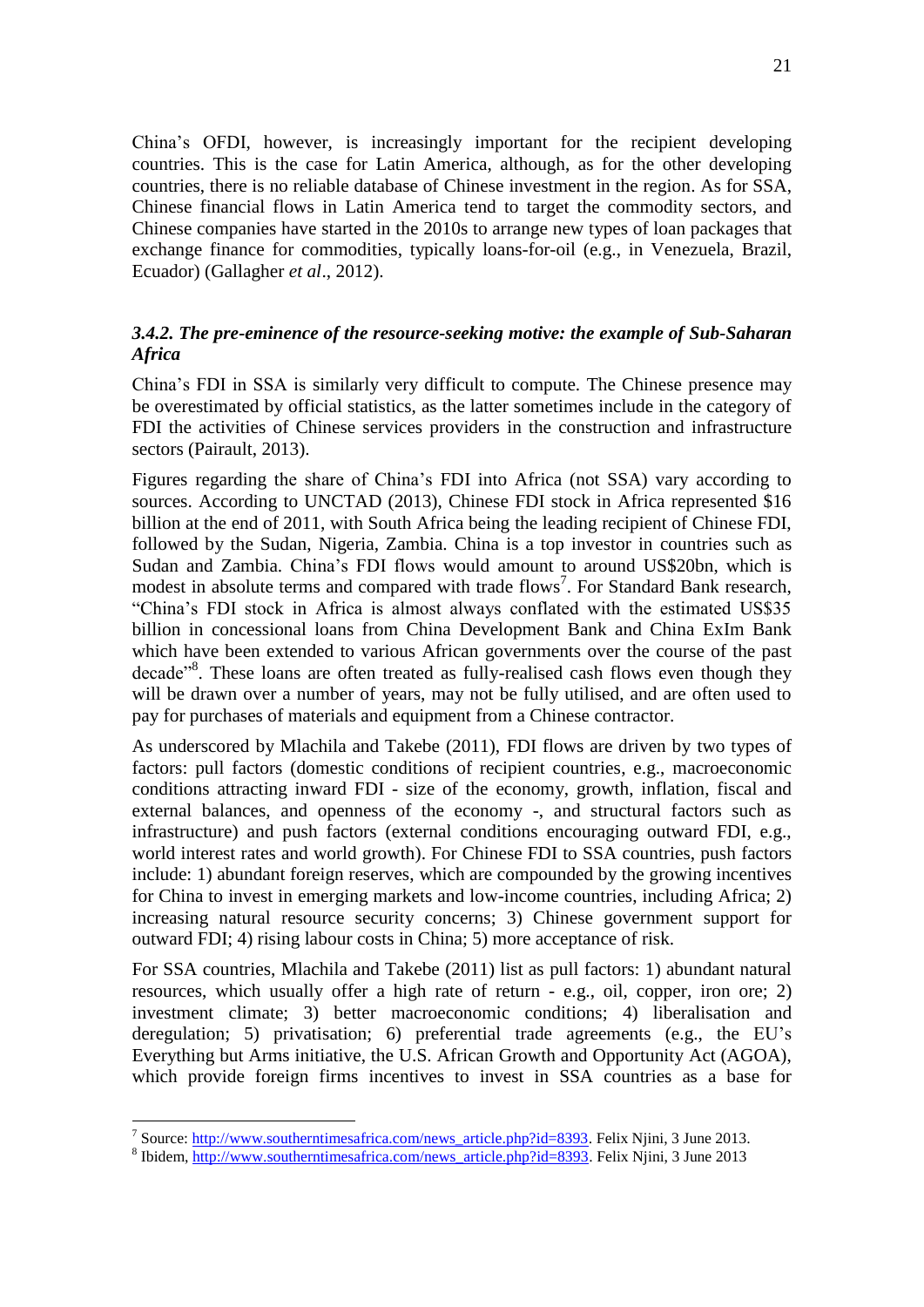exporting to Europe and the US, especially in sectors where low-costs matter, e.g. apparel. China's moving up the industrial value chain is an incentive for lower cost destinations for its lower end industries, e.g., SSA.

China's 'first movers' multinational firms were driven by the quest for securing the country's energy needs (Alden and Davies, 2006). Alves (2013a) lists some major investments of China in the commodity sector in SSA, with most of them being above one \$billion: e.g., Sinopec in Nigeria and Gabon (oil); Minmetals in DR Congo (copper); CNOOC in Uganda (oil); CNMC in Zambia (copper); Sichuan Hanlong in Cameroon and Congo (iron ore), and the like. Standard Bank research considers that China's future investments across Africa will be driven by ensuring resource security and this include hard and soft commodities, growing domestic consumption, shifting manufacturing to a higher value-added chain<sup>9</sup>.

A key characteristic of Chinese OFDI in SSA is the fact that a significant share of it is backed by the central government, i.e. it is driven by enterprises that are supported by the government, in particular public enterprises, and within this category, firms that are directly supervised by the government: indeed, as shown by Pairault (2013), this latter category would represent on average 80% of the stock of Chinese foreign direct investment: although they enjoy a genuine autonomy, such enterprises therefore can be said to express China's investment policy in SSA.

Kaplinsky and Morris (2009a), along with Gu (2009) and Corkin (2011), emphasize that China's investment in SSA may be divided in two types. The first one are investments that are driven by predominantly state-owned companies - belonging either to the central state, e.g., very large MNEs such as China National Petroleum Company (CNPC) and China Petroleum and Chemical Corporation (Sinopec), or to the provincial states levels. Such investment is typically resource-seeking; such firms typically invest in the resource sector, in infrastructure and construction projects, and focus on the longterm. The second type are investments that are driven by privately-owned firms: they typically invest in manufacturing and services sectors, act independently from the Chinese government and are self-financed; they may also be incorporated in SSA only, and in this case they rather invest in petty manufacturing and services.

In volume, Chinese OFDI in SSA is driven by government-backed and large firms, and they focus on the commodity sector. The sectors are those of 'hard commodities', in particular oil and metals. In terms of number of firms, Chinese OFDI is driven by private firms.

According to Mlachila and Takebe (2011), based on the World Bank-Public-Private Infrastructure Advisory Facility/PPIAF Chinese Project Database and IMF staff surveys, during 2003-2007, 40% of Chinese OFDI was in the oil sector, 55% in mining, and 5% in natural gas. In terms of value, more than 70% of the total commitment cumulatively was in the oil sector. In the oil sector, most investments were initiated under bilateral agreements and run by one or more of three state-owned enterprises: China National Petroleum Corporation (CNPC), China Petroleum & Chemical Corporation (Sinopec), and China National Offshore Oil Corporation (CNOOC). In the mining sector, both Chinese state-owned and private companies are active in mining

1

<sup>&</sup>lt;sup>9</sup> Ibidem, [http://www.southerntimesafrica.com/news\\_article.php?id=8393.](http://www.southerntimesafrica.com/news_article.php?id=8393) Felix Njini, 3 June 2013.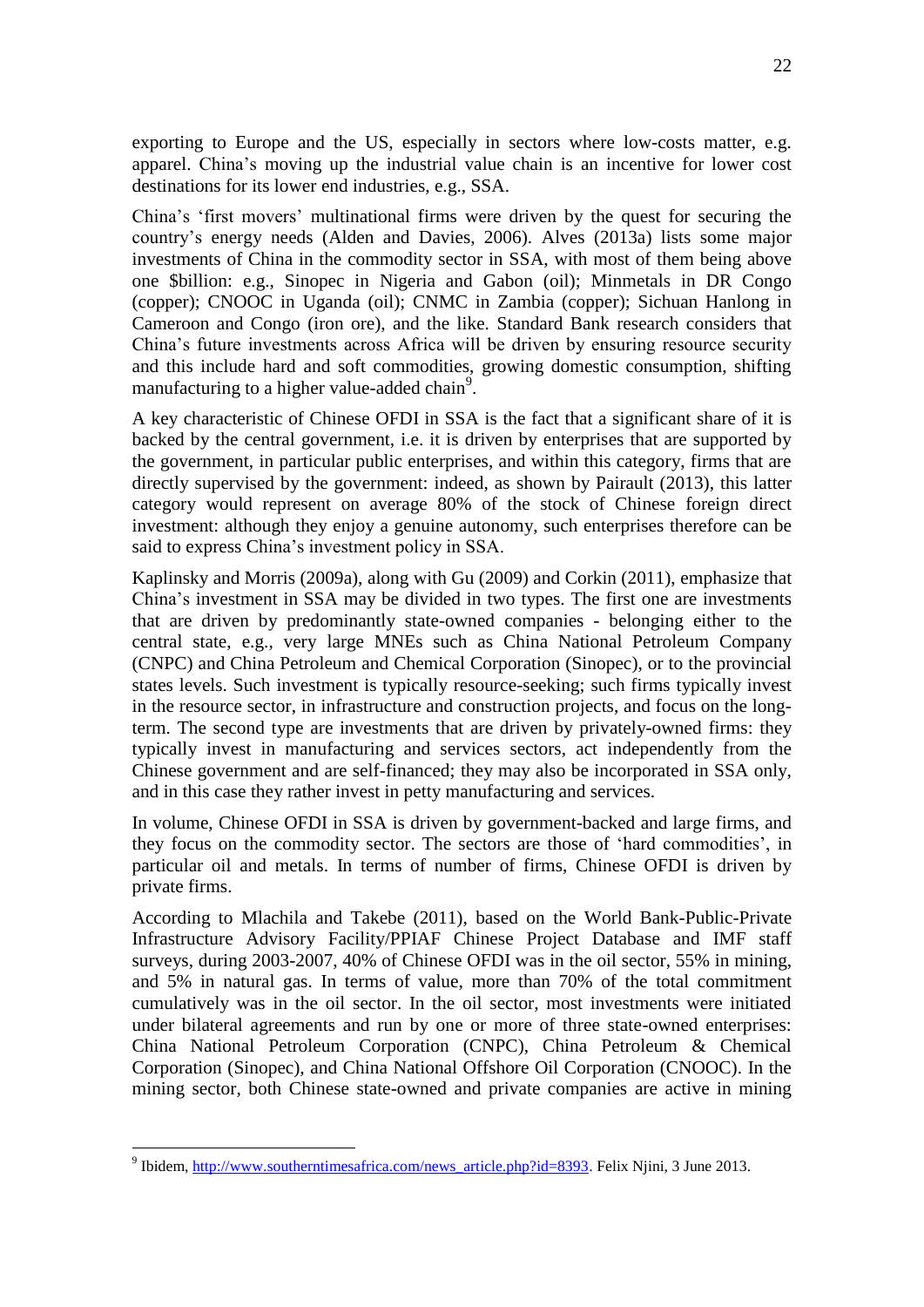projects. Such investing in the commodity sector has entailed some political risks (Moreira, 2013).

# **Figure 5: China's FDI in natural resources [share of China's total FDI (left scale); share of global FDI in natural resources (right scale)]**



Source: Mattoo and Subramanian (2012).

In terms of modes of financing, China's ExIm Bank, which plays a key role in financing global trade and investment, is the principal source of debt financing, with most of its loans targeted at infrastructure developments (Mlachila and Takebe, 2011), while the China-Africa Development Fund (or CAD Fund) established in 2006 to encourage Chinese private enterprises to invest in Africa, has been increasingly facilitating equity financing. Its priorities are agriculture and manufacturing, infrastructure, natural resources and industrial parks run by Chinese companies (Mlachika and Takebe, 2011, based on the China-Africa Business Council and China-Africa Development Fund<sup>10</sup>).

Another key dimension of the resource-seeking motive is its association with the development of infrastructure in SSA. A well-known mode of Chinese investment refers to the so-called 'Angola mode': this type of contract links trade, investment and aid, and is a 'packaged' contract of 'commodity-for-infrastructure financing', where a SSA country exports a commodity to China in exchange for the financing of an infrastructure project (Orr and Kennedy, 2008; Davies, 2010).

SSA infrastructure is very poor, which has made such contracts particularly attractive for SSA governments. The natural resource part is equity-financed by Chinese entities as FDI and the infrastructure part is debt-financed usually by China's ExIm Bank on concessional terms (Mlachila and Takebe, 2011; Christensen, 2010).

Such contracts, which aim at securing the long-term supply of a natural resource and accessing exploration rights, appear to be more effective in Africa than in South America (Alves, 2013a). These are associated, however, with little linkages with local economies in the sense of Hirschman (1958), as shown by the case of Angola (Corkin, 2011).

1

 $10$  [http://www.cabc.org.cn,](http://www.cabc.org.cn/) and [http://www.cadfund.com](http://www.cadfund.com/)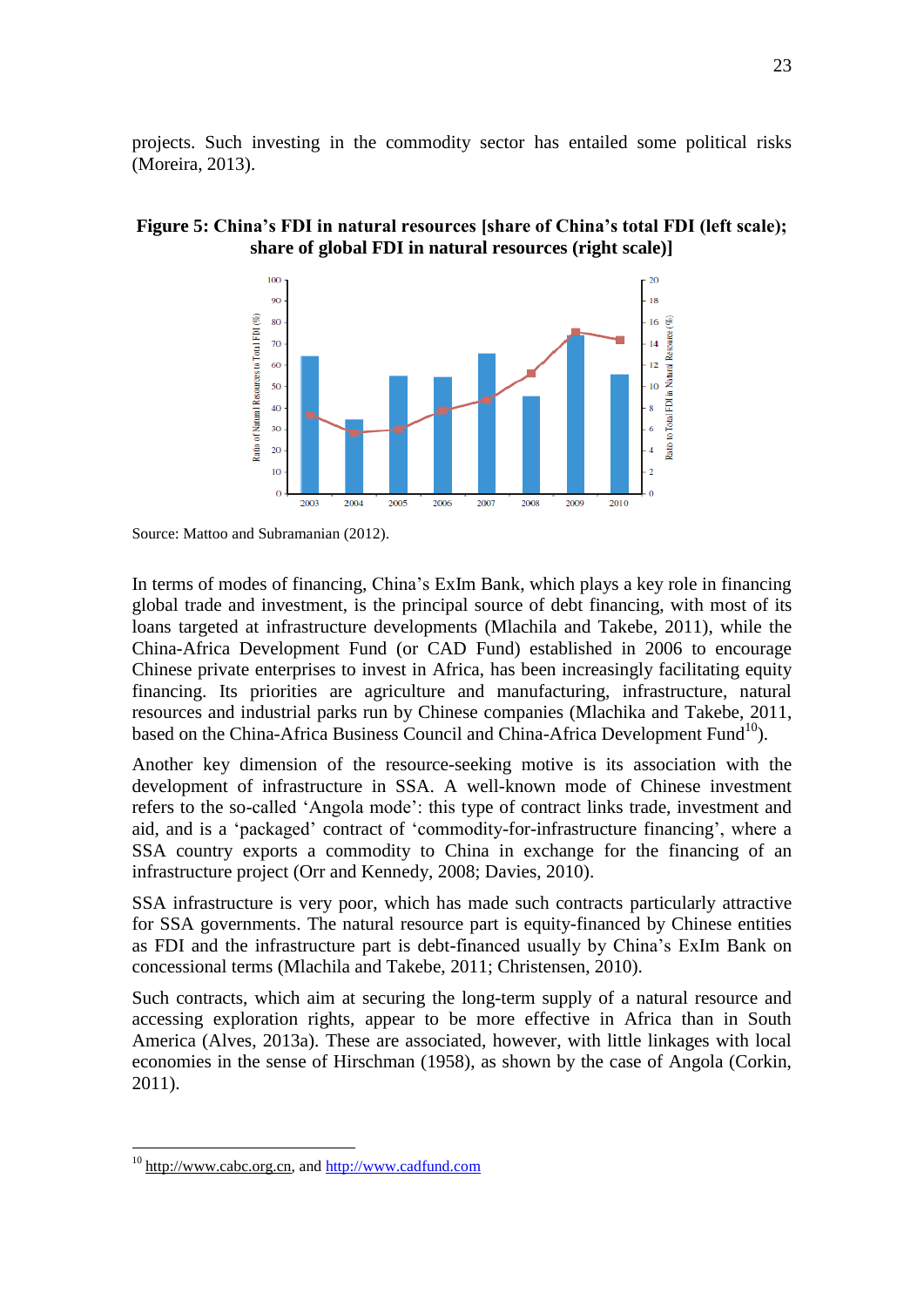

## **Figure 6: Structure of the 'Angola mode' arrangement**

Source: Foster *et al.* (2008).

Alves (2013b) thus lists the major 'resource-for-infrastructure' concessional loans (from 2\$bn to \$6bn pledged) in SSA over 2006-12: four are in the oil sector (Nigeria, Ghana, and Angola), and two others in the mining sectors (cobalt in DRC and iron ore in Gabon). Such contracts and loans have triggered controversy, regarding their opacity ad the risks they involve (Jansson, 2013).

China also invests in Special Economic Zones (SEZs) with the objective of promoting manufacturing - which may be viewed as a duplication of one of the ingredients of their success at the initial stages of China's growth, when foreign investors were confined within SEZs, such as Shenzhen. Among the 19 SEZs initially planned by China in the world, 6 are in SSA - in Zambia, Nigeria, Ethiopia and Mauritius (Bräutigam and Tang, 2012; 2011; OECD, 2001, table 6.10).

Foreign direct investment also includes investment in agriculture, and in particular land. There has been a widely publicised increase of such investment in SSA since the early-2000s (sometimes coined as 'land grabs'), which are often implemented by investors from emerging countries - motives usually being the improvement of food security for the investing country. Chinese firms have achieved such investments, which appear to have the characteristics that are similar to other countries' investments in large-scale acquisitions of land (on Senegal, Buckley, 2013).

# <span id="page-24-0"></span>*3.4.3. The increasing orientation of Chinese foreign direct investment in Sub-Saharan Africa towards manufacturing sectors*

China FDI is not only driven by the resource-seeking motives but also by marketseeking ones (Cheung *et al*., 2011). Chinese firms are also driven by the motives of linkages and learning.

The natural resource and infrastructure sectors attract the biggest share of Chinese FDI to SSA, but investment in manufacturing is increasing (IMF, 2011): in addition to resource-seeking FDI, the rapid industrial upgrading currently taking place in China provides opportunities for these countries to attract FDI in manufacturing (UNCTAD, 2013). It should be noted, however, that SSA local manufacturing firms may be threatened by imports of cheaper manufactured goods (Kaplinsky and Morris, 2009b).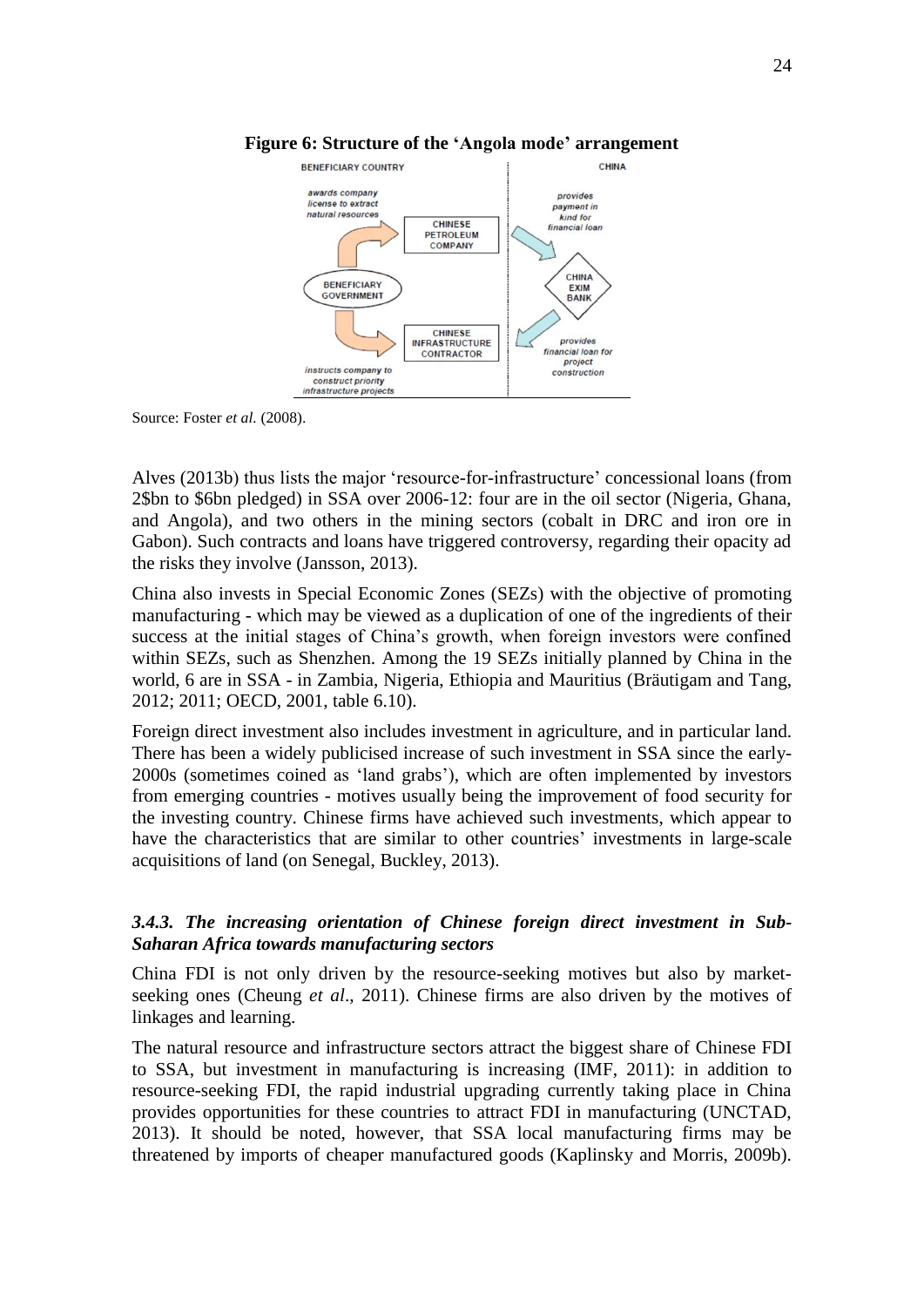In Zambia, for example, Chinese firms have invested in the textile and clothing sectors, and have also supported this sector via an improved infrastructural development, which indirectly benefit the textile industry: however, their investments have remained limited, and Zambia's needs are covered by imports low-priced textile and clothing items, which highlights the difficulties in fostering industrialisation - difficulties facing both SSA governments and Chinese investors (Eliassen, 2012, on the example of Zambia).

The investing firms, however, differ from the firms that invest in the commodity sector: they tend to be medium and small private enterprises. As underscored by the IMF (2011), large state-owned firms tend to focus on resources and infrastructure, whereas private firms tend to concentrate on manufacturing and service industries. Therefore, although resource and infrastructure investment may be the largest sector in value, the number of private projects in other sectors is high and growing, driven by private small and medium enterprises, which target local and regional markets<sup>11</sup>. Yet, as underscored by Mthembu-Salter (2012) in the case of the DR Congo, the Chinese government facilitates access by Chinese state-owned companies to large mining deposits in the DR Congo through loans from the state-owned ExIm Bank.

In Ethiopia for example, China's financing is driven by market size and low labour costs (as well as attractive public policies, such as facilitation of large land-leases), as Ethiopia has no significant natural resources: the manufacturing sector accounts for the largest amount of Chinese FDI, and one of the largest shoe exporters in China has started an important investment in Ethiopia in 2013: Chinese manufacturers increasingly invest in SSA in order to benefit from preferential trade tariffs and lower labour costs<sup>12</sup> (Dinh *et al.*, 2012). Even in resource-rich countries, Chinese FDI is not necessarily concentrated solely in the resource sector. Similarly, Zambia is another example where Chinese FDI targets all sectors of the economy (Kragelund, 2009).

Chinese firms also harness the preferential trade agreements that some SSA countries have with developed countries. Regional trade agreement may reinforce the marketseeking motives. According to the IMF (2011), some southern SSA countries have attracted FDI in the apparel sector from China thanks to the U.S. Africa Growth and Opportunity Act (AGOA), which gives eligible sub-Saharan African countries duty-free access to the U.S. market.

The survey made by Shen (2013a) thus underscores the growing visibility of Chinese private-sector investment in the manufacturing sector in some parts of SSA (Ethiopia, Ghana, Liberia, Nigeria, Rwanda, Zambia), which may be explained by the increased pressure of industrial restructuring in coastal China, a force that drives some labourintensive firms to relocate to other parts of the developing world, including SSA. The comparison of government- and private-led outward FDI made by Shen (2013b) in 2011 shows that the latter focuses more on manufacturing sectors, and less on contracting and mining.

1

 $11$  And even large firms: a major non-natural-resource-related Chinese investment in SSA is the US\$5.4 billion purchase of a 20% stake in South Africa's Standard Bank by the Chinese Industrial and Commercial Bank (IMF, 2011).

<sup>12</sup> William Wallis, China plans multimillion Ethiopian investment, *Financial Times*, 3 June 2013.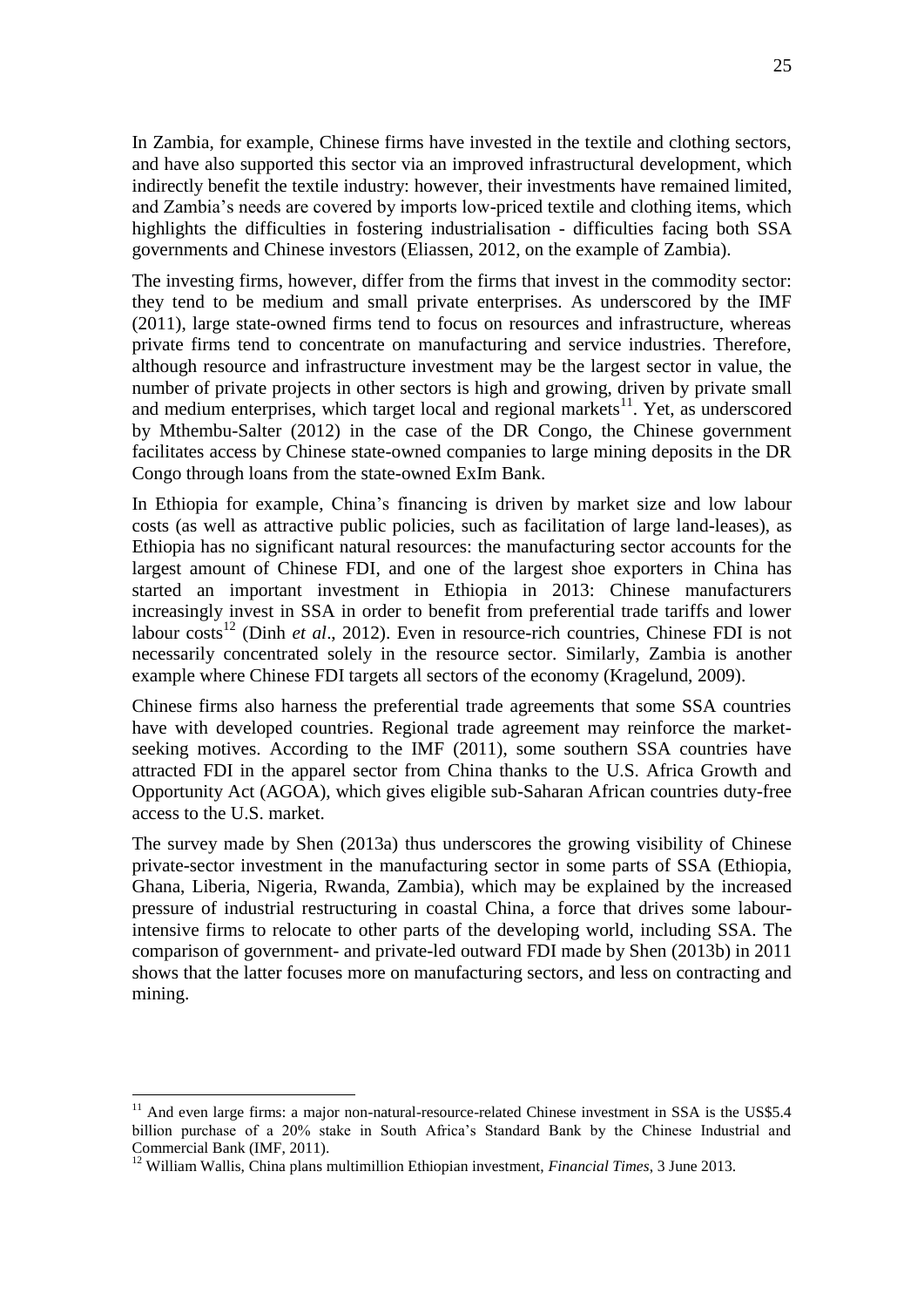# <span id="page-26-0"></span>**4. Differences and similarities: increasing convergences of determinants and characteristics of Chinese foreign investments**

If the steady increase of Chinese outward FDI since early 2000s concerned more countries and areas, and was driven by different motives in order to benefit from comparative advantages, commonalities are also expanding rapidly due to sizable underlying forces both domestically and globally.

# <span id="page-26-1"></span>**4.1. Less differences than commonalities**

Differences in motives of FDI may stem from variations in the level of development of recipient countries, as well as differences in the assets that Chinese firms can pick up abroad. Similarly, differences in motives of FDI also stem from variations in the level of development of Chinese firms: successful transfers of technological or intellectual assets require a certain level of 'social capability' (Abramovitz, 1986): Chinese firms willing to embark in this strategy must have achieved a critical stage of development.

An important difference in developed countries relative to developing countries lies in the prevalence in developed countries of the strategic asset-seeking motive for FDI to harness patents, codified and tacit knowledge, management capabilities, marketing skills, brands or goodwill.

Chinese OFDI flows, however, rapidly converge from contrasted motives - e.g., access to markets in developed countries *vs.* access to natural resources in developing countries - to more integrated motives.

A first commonality refers to the typology of Chinese firms: in both Europe and Sub-Saharan Africa, small and medium enterprises prevail in terms of numbers of investment operations, while large state-backed and private firms prevail in terms of value of investments.

A second commonality refers to the resource-seeking motive. As underscored by a large literature (e.g., World Bank, 2012), it is still the prevailing motive of Chinese FDI in developing countries, notably Sub-Saharan Africa, and could represent a key difference with developed countries, and Europe in particular. Nevertheless, the resource-seeking motive is also a significant driver of Chinese FDI in developed countries, as shown by Chinese FDI in a country that is endowed in abundant natural resources, such as Australia. Large investments in natural resources are mainly achieved by Chinese statebacked firms - for example, Sinopec or Petrofina in oil, or China Minmetals or Baosteel in metal ores. As a result, and this is a difference with Chinese FDI in developed countries, Chinese state-owned enterprises are more present in developing countries, whereas private firms tend to take the lead in developed countries.

Another commonality across developed and developing countries is the market-seeking motive. This motive historically prevailed in developed countries: yet Chinese firms increasingly invest in developing countries in order to produce intermediary or final goods for local and regional markets.

Several underlying factors can explain the increasingly common motives of Chinese FDI across recipient countries - developed and developing. On aggregated terms there is no convincing evidence of a Chinese exception as far as outward FDI is concerned, even if at an early stage there was some specificity. Buckley *et al.* (2007) identified three potential domains of distinctiveness: capital market imperfection, special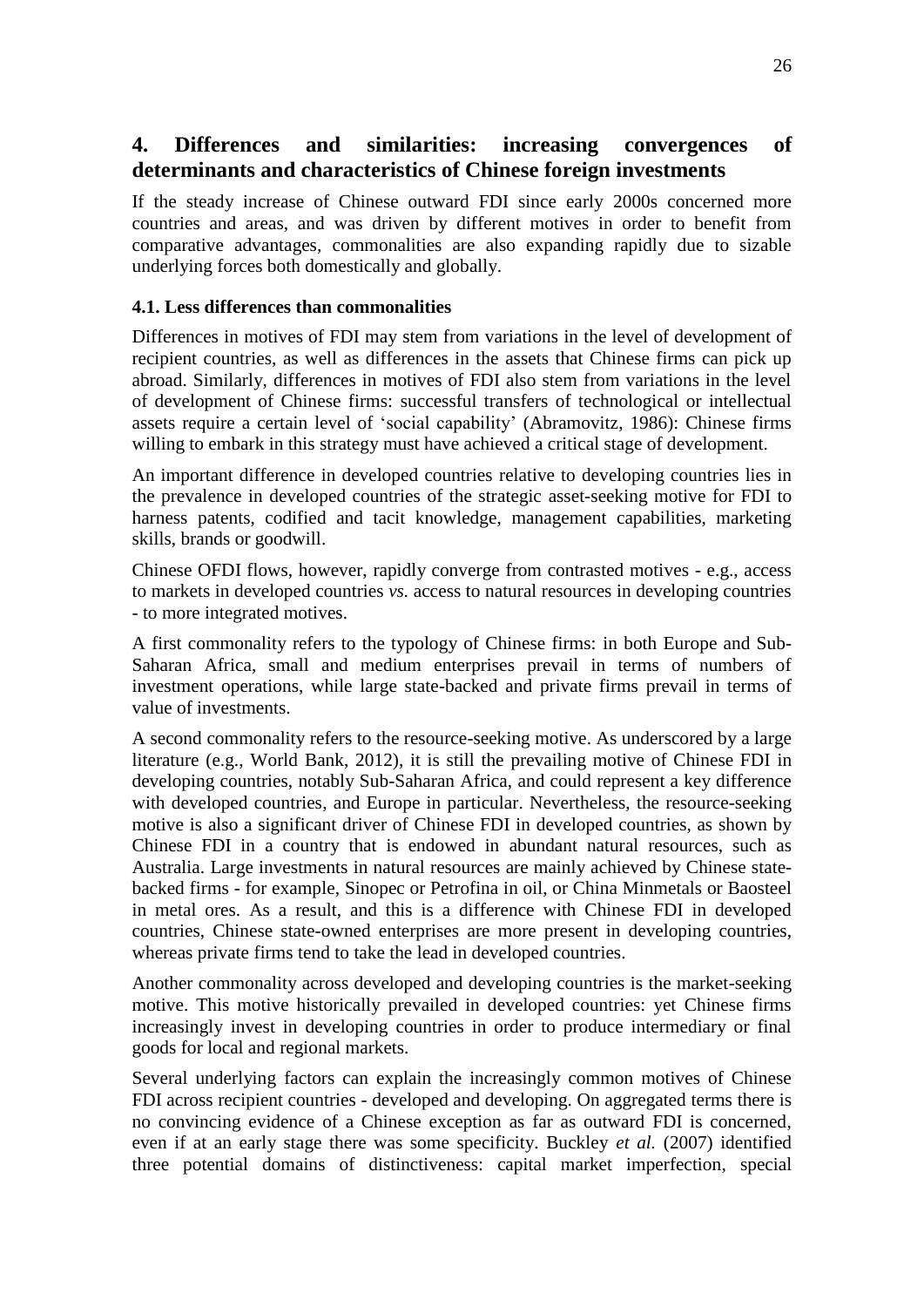ownership advantages of Chinese multinationals, and institutional factors, particularly the high levels of government support. Nowadays, the pattern of Chinese investment abroad is converging toward the profile of investment that is exhibited by the U.S. or EU countries – yet with a greater share in natural resources for Chinese FDI relatively to the US and EU countries (World Bank, 2012): in particular, M&A deals are expanding rapidly, services are gaining in importance, especially if the many construction and engineering projects are taken into account, with both developed and developing countries being targeted.

Moreover, as mentioned above, the integration of Chinese companies into global value chains at different steps induces new motives, or combinations of different motives, to invest or globally streamline operations through non-equity forms.

# <span id="page-27-0"></span>**4.2. The determinants of convergence in Dunning's OLI and Mathews' 'LLL' frameworks**

Two dimensions - ownership advantages (O) and internalisation (I) - of the tripod elaborated by Dunning's 'eclectic theory' can be used here (Dunning, 2000). First, the greater the competitive advantages of the investing firms relative to those of other firms - particularly those domiciled in the country in which they are seeking to invest — the more they are likely to be able to engage in, or increase, their foreign production. Second, the greatest the benefits of internalising cross-border intermediate product markets, the more a firm will prefer to engage in foreign production.

When matching these two trade-off with Chinese OFDI flows and corresponding strategies followed by Chinese multinational firms, there is growing evidence that both phenomena are in line with the theory. This result, however, is not enough to explain the growing convergence between the determinants of Chinese FDI towards developed countries and developing countries. Both aspects must therefore be deepened.

On the one hand, as private Chinese firms are increasingly venturing abroad due to push factors at home (particularly, over-competition in several industrial sectors resulting from highly subsidised state-backed enterprises; Nolan, 2001) along with pull factors (more favourable business environment and many opportunities in host countries), the competitive advantages of these firms, which are based on internal strength and often relational assets, entails similar strategies and motives.

On the other hand, Chinese firms from sectors where contracting and sourcing have been developed on a large extent (e.g. textile and clothing, consumer electronics, home appliances) have no choice but to capture more value and more profit, upward or downward, along the value chain (Lardy 2012; Beardson, 2013). This propensity to control more tasks and functions, i.e. internalise, is driven either by technical reasons (to better coordinate activities) or financial reasons in order to secure more profitable segments. Further, global value chains have accelerated this trend with numerous dispersed units where determinants are similar wherever they are located. If motives are still depending on an appropriate fit of ownership advantages and internalisation requirements, the development of external international sourcing requires a high level of explicit coordination. The transaction theory shows that this aim is more efficiently achieved through in-house procedures and routines (Gereffi *et al.*, 2005).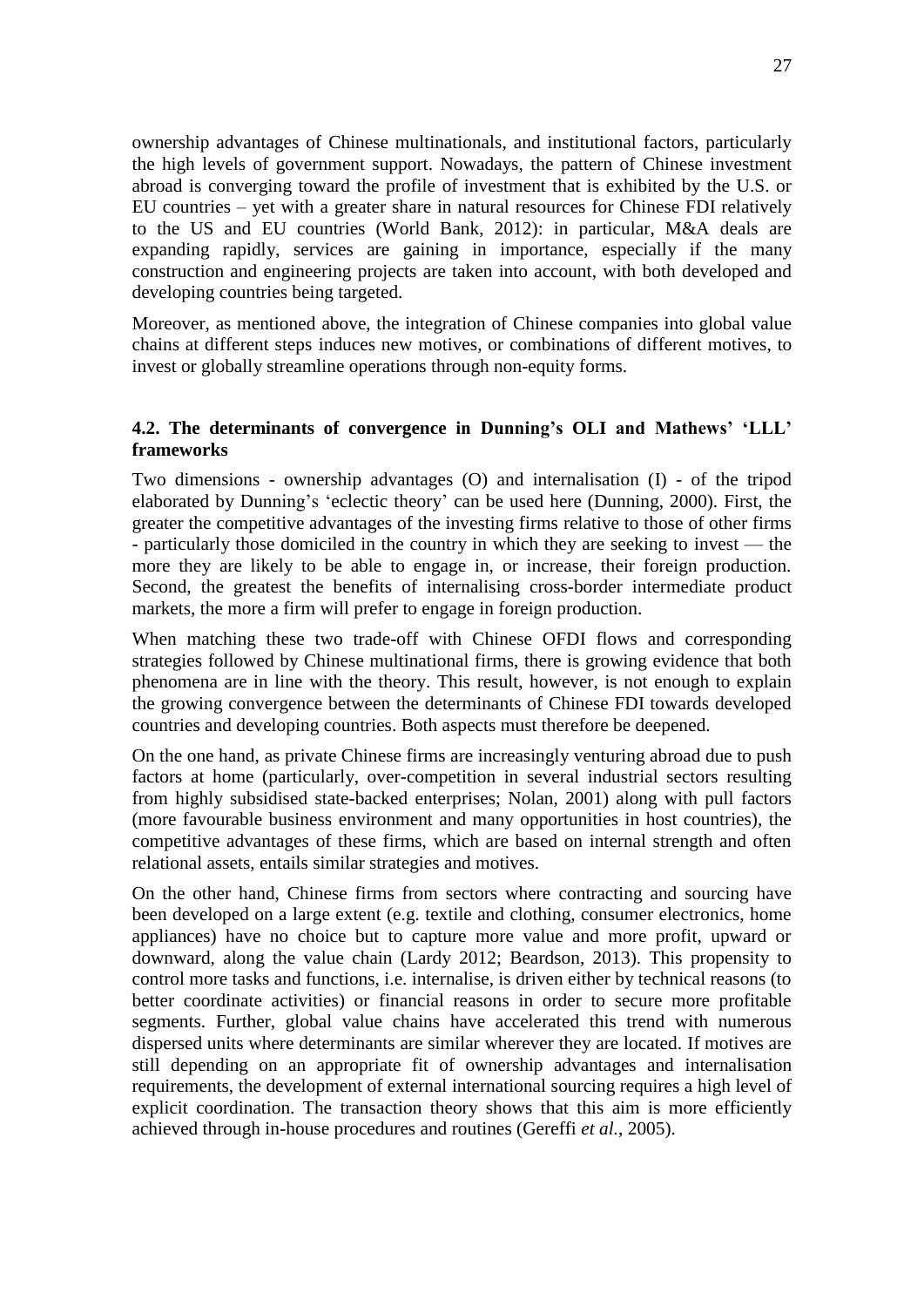Table 3a provides an overview of the current distribution of motives according to Dunning's conceptual framework whereas table 3b highlights the distribution of the different processes at play according to Mathews' approach.

| <b>Motive</b>             | <b>Europe</b>                                                                                                                    | Sub-Saharan Africa                                                                                              |  |
|---------------------------|----------------------------------------------------------------------------------------------------------------------------------|-----------------------------------------------------------------------------------------------------------------|--|
| <b>Resource-seeking</b>   |                                                                                                                                  | Main motive due to abundant<br>natural resources                                                                |  |
| <b>Market-seeking</b>     | Still first motive                                                                                                               | New motive but rapidly<br>expanding in order to supply<br>local markets, often in<br>relation with exports      |  |
| <b>Asset-seeking</b>      | Rapidly expanding,<br>particularly since the 2008<br>global financial crisis                                                     |                                                                                                                 |  |
| <b>Efficiency-seeking</b> | New motive, in order to<br>acquire highly-qualified<br>people, still scarce in China;<br>and streamline operations<br>regionally | Relocation of Chinese firms,<br>particularly small and<br>medium enterprises, in<br>labour-intensive industries |  |

**Table 3a: Motives of Chinese FDI: Europe versus Sub-Saharan Africa**

Source: the authors, using Dunning' conceptual framework.

|  |  | Table 3b: Processes underlying Chinese FDI: Europe versus Sub-Saharan Africa |  |
|--|--|------------------------------------------------------------------------------|--|
|  |  |                                                                              |  |

| <b>Process</b> | <b>Europe</b>                                                                                                                                                   | Sub-Saharan Africa                                                                    |
|----------------|-----------------------------------------------------------------------------------------------------------------------------------------------------------------|---------------------------------------------------------------------------------------|
| Linkage        |                                                                                                                                                                 | Inter-relations with Chinese<br>ethnic communities, or<br>Chinese officials and state |
|                |                                                                                                                                                                 | support institutions                                                                  |
| Leverage       | Large financial resources                                                                                                                                       | Large financial resources                                                             |
|                |                                                                                                                                                                 | Political connections                                                                 |
| Learning       | From previous joint ventures<br>and partnerships in China<br>with Western companies<br>Insights from Chinese failures<br>that occurred in Europe (e.g.,<br>TCL) |                                                                                       |

Source: the authors, using Mathews' conceptual framework.

# <span id="page-28-0"></span>**4.3. Convergence driven both by global forces and China's internal transformation**

Two other arguments can be put forward to explain why determinants and patterns of Chinese OFDI change over time and converge towards global strategies.

# <span id="page-28-1"></span>*4.3.1. Convergence pushed by connected global production and supply chains*

As revealed by Baldwin (2012a, b), until the late 1980s, globalisation was associated with a 'first unbundling', which referred to lower trade and transportation costs. From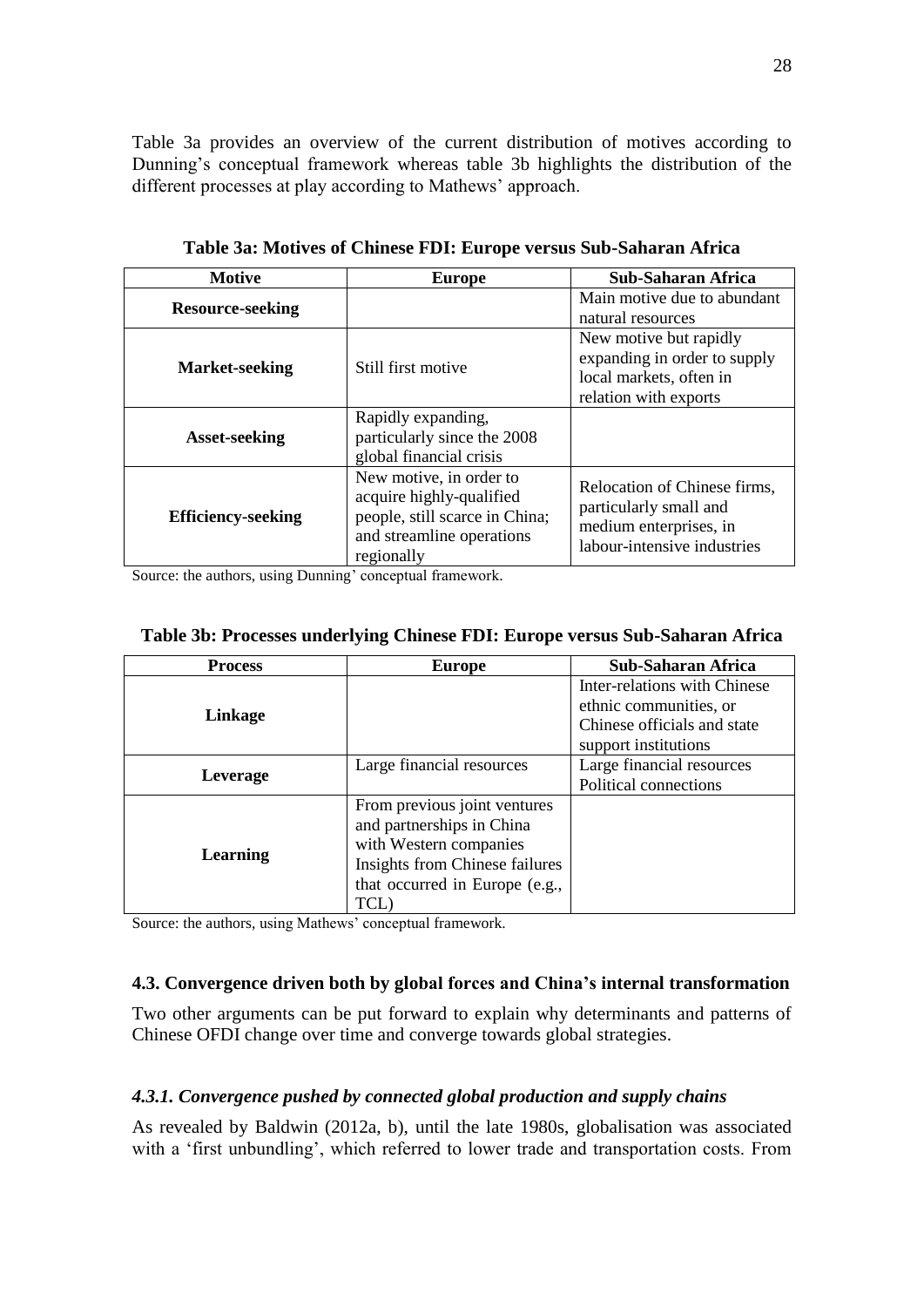the early 1990s onwards, globalisation's 'second unbundling' has referred to lower communications and transmission costs: it involves both fractionalisation of stages of production and geographic dispersion of the unbundled stages, all theses stages being connected by global supply chains.

Global supply chains work as a force of convergence for firms from developing countries: as shown by Baldwin (2012a, b), developing countries could join supply chains, thus avoiding to spend time in building up their own: latecomers and their multinationals join supply chains and grow because off-shored production brings elements, which Korea and Taiwan took decades to develop (Baldwin, 2011b). The internal logic of global value chains, i.e. fragmentation and geographical dispersion according to tasks to be performed ('research, design and product development activities' upward or 'marketing, sales, distribution, and after-sales services' activities downward), indeed favours uniformity (Sturgeon, 2013).

China's growth was driven by developed country multinationals that invested in developing countries due to low-wages in the sectors of production or assembling components and final goods, along with favourable export promotion policies - i.e. China's processing trade regime (Ma and Van Assche, 2012). Baldwin (2012a, b) emphasises that with the rise of Chinese wages, Chinese firms have a similar behaviour with poorer developing countries and firms, according to the classic Akamatsu (1962) 'flying geese' pattern where early developers move up the value chain and enables countries with lower wages to step in them.

Overall, diversifying and globalising through creeping external international sourcing, which is at the core of global value chains, fosters the road to convergence and commonalities of the motives of Chinese OFDI.

# <span id="page-29-0"></span>*4.3.2 Convergence pulled by the transformation of the Chinese growth model*

The transformation of the Chinese growth model from a regime that is driven by inward investment and exporting impetus towards a pattern that is spurred by domestic consumption and imports also fosters commonalities in Chinese firms' FDI projects.

The Chinese growth regime has indeed been driven over a long period of time by exports and investment outlays in manufacturing capacities and economic infrastructures at home. Several converging factors - which are confirmed by historical experience and empirical research -, show that this path is no longer sustainable (Lardy, 2012), and since the early-2010s China's government policies aim at reorienting the Chinese growth model towards a regime that is more driven by domestic consumption and imports. The outburst of the *subprime* financial crisis in 2008 has accelerated this orientation, although it may take time to switch to a new direction due to institutional and political constraints and inertia (Beardson, 2013).

One channel of causality between the transformation of the Chinese growth model and converging motives for Chinese outward FDI refers to the level of development and maturity of the Chinese economy, which is characterised by a continuous increase in living standards. Forces at play are rising urbanisation and educational levels, particularly tertiary education, and a growing middle class that generate a burgeoning and diversified domestic demand (World Bank, 2012) These changes encourage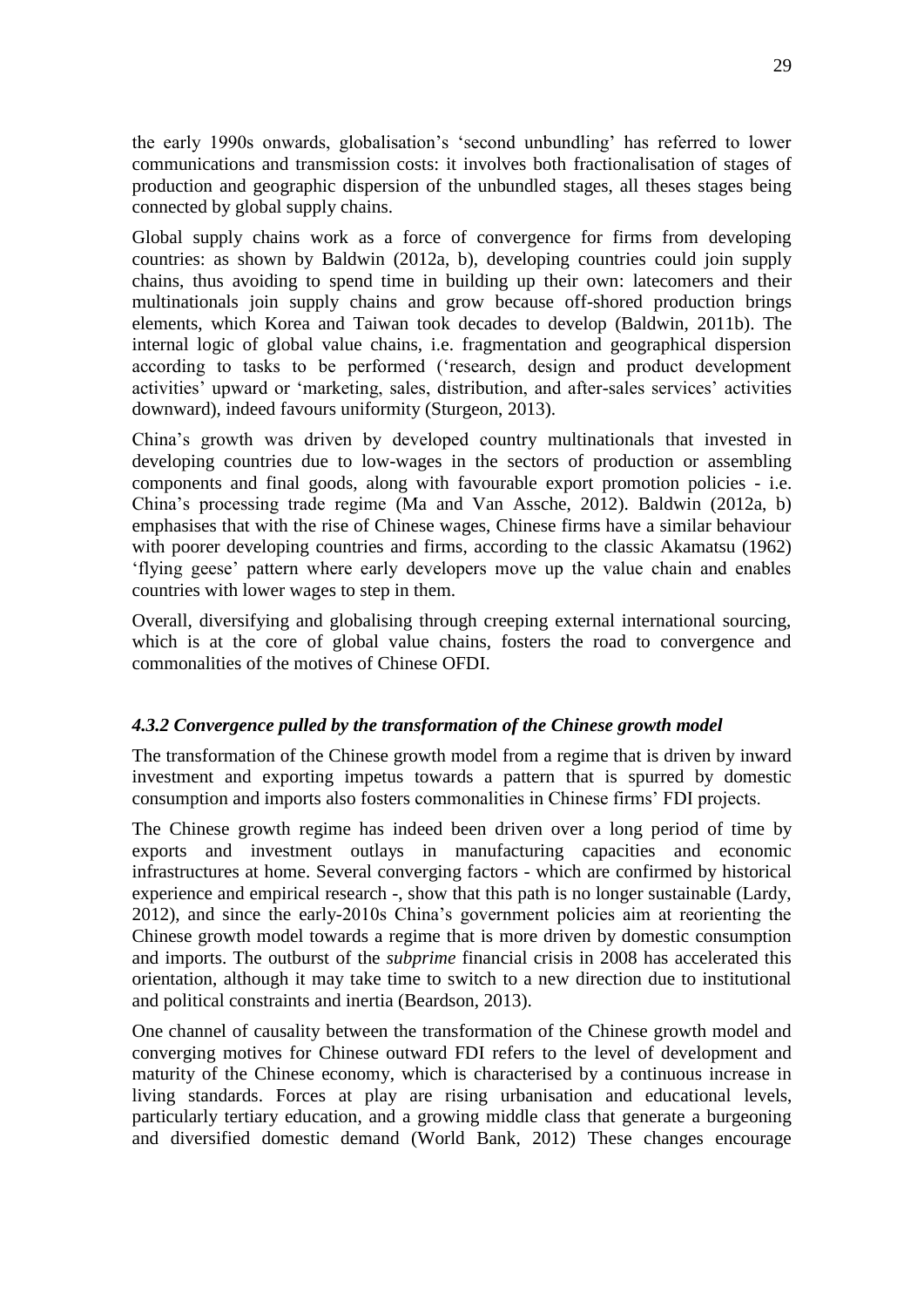Chinese multinationals to produce for the domestic market and also to provide overseas markets with more sophisticated goods and services.

Another causality stems from the rapid increase in numbers of privately-owned small and large firms, both in absolute terms and relatively to the numbers of state-owned enterprises, and their increasing move to overseas markets. Indeed*,* according to official sources (the National Bureau of Statistics of China), the number of registered private companies grew by around 30% for the period 2000-2009 and reached 40 million at the end of 2012.

Chinese private firms share several commonalities. First, they are basically marketoriented and their main goal is to maximise profit. Second, they have in common a family management system. Third, these private firms share the common constraint of securing the financial resources that are required for their development: it is another cause of a more standardised behaviour (Beardson, 2013). Furthermore, private firms are more attracted by large markets and host-country strategic assets. Moreover, contrary to large Chinese state-owned enterprises, they are averse to economic and political risks when choosing investment locations abroad (Amighini *et al.*, 2012).

# <span id="page-30-0"></span>**5. Conclusion**

This paper has investigated the determinants and characteristics of Chinese OFDI according to Dunning's framework, both in developed and developing countries, with a particular focus on Europe and Sub-Saharan Africa respectively.

It has shown that Chinese outward investment in Europe follows a learning curve, driven by the initial distance of Chinese investors vis-à-vis host countries. It has also revealed that investment motives have become more complex, i.e. including strategic assets-seeking: the initial motives of market-seeking and export-support increasingly combine with asset-seeking motives. Efficiency-seeking motives, although increasing, remain limited. Chinese investments therefore increasingly engage in merger-andacquisitions of foreign firms or units of them, which display a certain level of security and on which Chinese investors already have some knowledge.

In contrast, the paper has also revealed that Chinese investment in a developing region such as Sub-Saharan Africa is more driven by resource-seeking motives, and increasingly by motives of improving access to markets, either local or international, as well as efficiency-seeking motives, mainly in labour-intensive sectors.

The comparison of both regions has shown that Chinese OFDI exhibits more commonalities that differences, and converge toward global strategies: Chinese OFDI in the 2010s combine a variety of motives and integrate geographical spaces; they are also shaped by constraints that stem from the transformation of the domestic Chinese growth path towards a more domestic consumption-led model.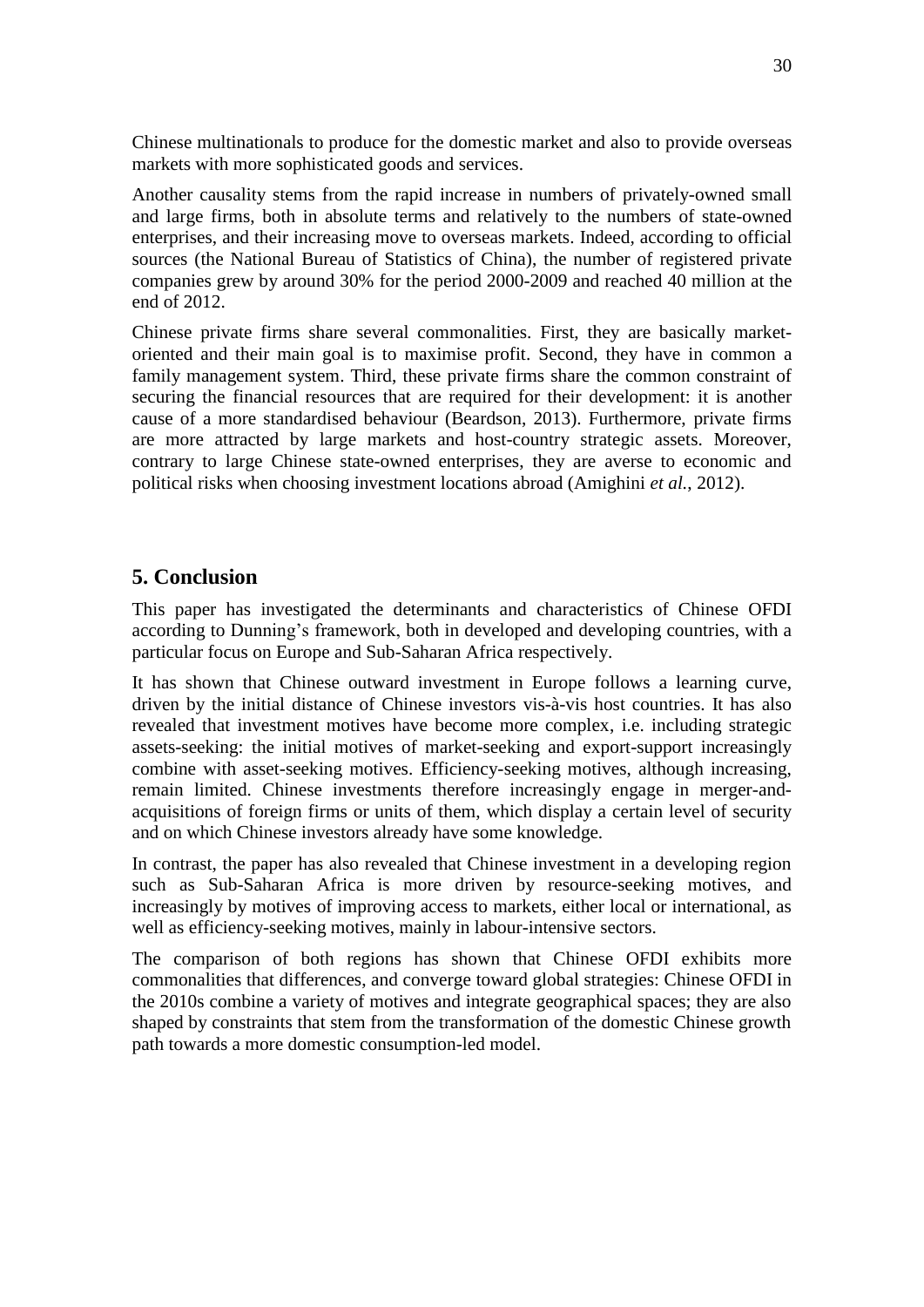# **Bibliography**

- Abramovitz, Moses (1986). Catching Up, Forging Ahead, and Falling Behind, **Journal of Economic History**, vol. 46, n°2, June, pp. 385–406.
- Agosin, Manuel R. and Roberto Machado (2007), Openness and the International Allocation of Foreign Direct Investment, **Journal of Development Studies**, vol. 43, n°7, October, pp. 1234-1247.
- Ajayi, S. Ibi (2004), **The Determinants of Foreign Direct Investment in Africa: A Survey of the Evidences**, Nairobi, IMF/AERC Special Workshop on the determinants of FDI in Africa, 2-3 December.
- Akamatsu, Kaname (1962), A Historical Pattern of Economic Growth in Developing Countries, **The Developing Economies**, vol. 1, n°1, August, pp. 3-25.
- Alden, Chris and Martyn Davies (2006), A Profile of the Operations of Chinese Multinationals in Africa, **South African Journal of International Affairs**, vol. 13, n°1, pp. 83-96.
- Alon, Ilan, Julian Chang, Marc Fetscherin, Christoph Lattenan and John R. McIntyre eds. (2009), **China Rules: Globalization and Political Transformation**, Basingstoke and New York, Palgrave MacMillan.
- Alves, Ana Cristina (2013a), Chinese Economic Statecraft: A Comparative Study of China's Oil-backed Loans in Angola and Brazil, **Journal of Current Chinese Affairs**, vol. 42, n°1, pp. 99-130.
- Alves, Ana Cristina (2013b), **China's Economic Statecraft and African Mineral Resources: Changing Modes of Engagement,** Johannesburg, SAIIA occasional paper 131, January.
- Amighini, Alessia, Roberta Rabelotti and Marco Sanfilippo (2012), **Do Chinese SOEs and Private Companies differ in their Foreign Location Strategies**, Florence, European University Institute, Robert Schuman Centre for Advanced Studies (RSCAS) working paper 27.
- Andreff, Wladimir (2013), Maturing Strategies of Russian Multinational Companies: Comparison with Chinese Multinationals, in David Dyker ed., **Foreign Investment: the World Scientific Reference on Globalisation in Eurasia and the Pacific Rim**, London, Imperial College Press/World Scientific.
- Asiedu, Elizabeth (2006), Foreign Direct Investment in Africa: the Role of Natural Resources, Market Size, Government Policy, Institutions and Political Instability, **World Economy** (special issue on FDI to developing countries), vol. 29, n°1, pp. 63-77.
- Baldwin, Richard (2011a), **21st Century Regionalism: Filling the Gap between 21st Century Trade and 20th Century Trade Rules**, London, CEPR Policy Insight 56.
- Baldwin, Richard (2011b), **Trade and Industrialisation After Globalisation's 2nd Unbundling: How Building and Joining a Supply Chain Are Different and Why It Matters**, Cambridge MA, NBER working paper 17716.
- Baldwin, Richard (2012a), **Supply Chains Changed the Growth Model,** The Economist, 15 August.
- Baldwin, Richard (2012b), **Global Supply Chains: Why They Emerged, Why They Matter, and Where They Are Going,** Hong Kong, Fung Global Institute,working paper 2012-1.
- Beardson, Timothy (2013), **Stumbling Giant: the Threats to China's Future**, New Haven and London, Yale University Press.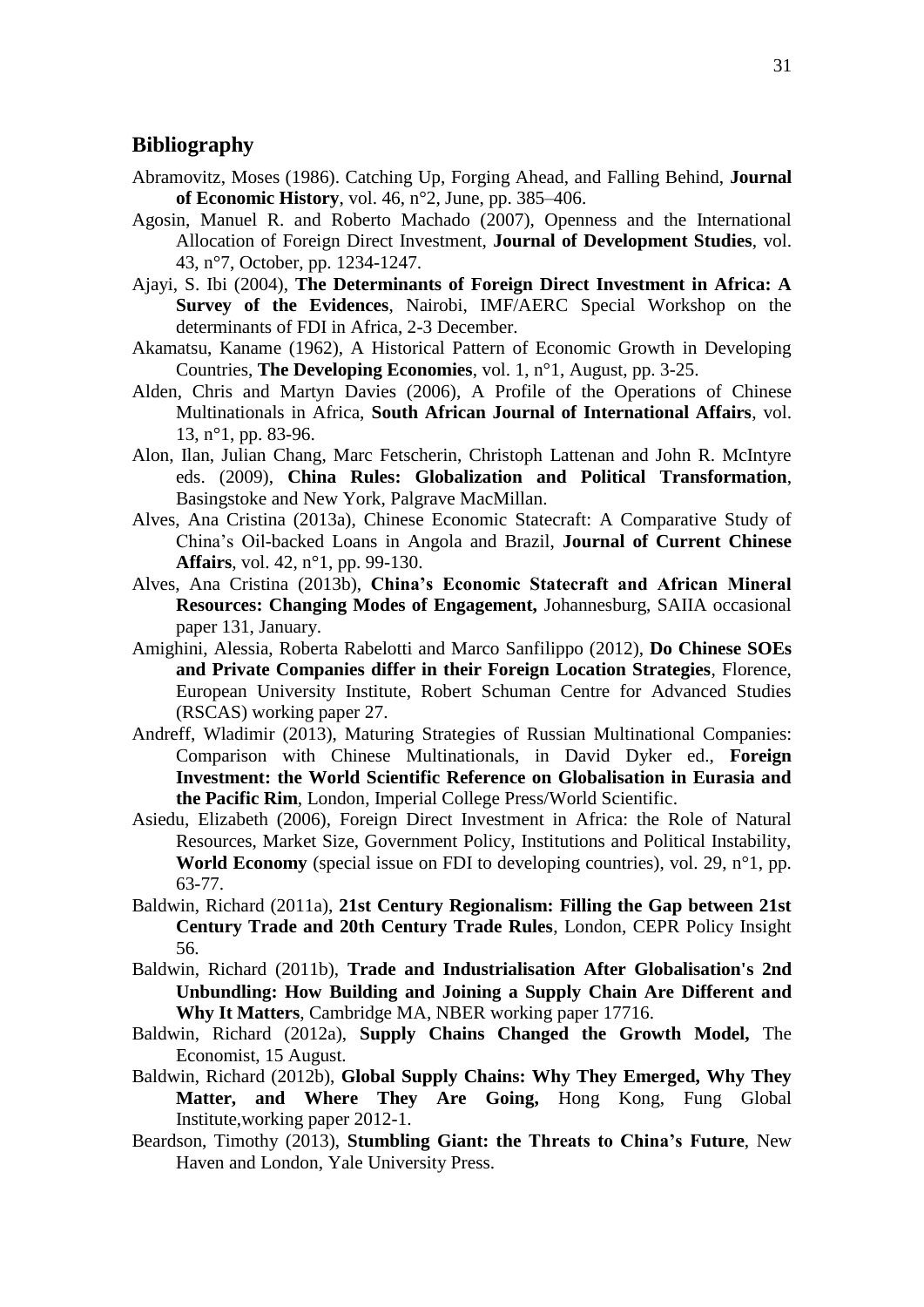- Blomström, Magnus and Ari Kokko (1997), **Regional Integration and Foreign Direct Investment: a Conceptual Framework and Three Cases**, Washington D. C., the World Bank, policy research working paper 1750.
- Bräutigam, Deborah and Xiaoyang Tang (2011), China's Investment in African Special Economic Zones: Overview and Initial Lessons, in Thomas Farole and Gokhan Akinci eds., **Special Economic Zones: Progress, Emerging Challenges, and Future Directions**, Washington, D. C., the World Bank.
- Bräutigam, Deborah and Xiaoyang Tang (2012), **Economic Statecraft in China's New Overseas Special Economic Zones: Soft Power, Business, or Resource Security?,** International Food Policy Research Institute (CGIAR). <http://www.ifpri.org/sites/default/files/publications/ifpridp01168.pdf>
- Buckley, Lila (2013), Chinese Land-Based Interventions in Senegal, **Development and Change (**Special Issue: Governing the Global Land Grab: the Role of the State in the Rush for Land), vol. 44,  $n^{\circ}2$ , March, pp. 429–450.
- Buckley, Peter J., L. Jeremy Clegg, Adam R. Cross, Xin Liu, Hinrich Voss and Ping Zheng (2007), The Determinants of Chinese Outward Foreign Direct Investment, **Journal of International Business Studies**, vol. 38, pp. 499-518.
- Calderón, César, Norman Loayza and Luis Servén (2004), **Greenfield Foreign Direct Investment and Mergers and Acquisitions: Feedback and Macroeconomic Effects**, Washington D. C., the World Bank, policy research working paper 3192.
- Cheung, Yin-Wong, Jakob de Haan, XingWang Qian and Shu Yu (2011**), China's Outward Direct Investment in Africa**, Hong Kong, Institute for Monetary Research, HKIMR working paper 13/2011.
- Christensen, Benedicte Vibe (2010), **China in Africa: a Macroeconomic Perspective**, Washington D. C., Center for Global Development, working paper 230.
- Cogman, David and Jacqueline Tan (2010), A Lighter Touch for Postmerger Integration, **McKinsey Quarterly**, January.
- Corkin, Lucy (2011), **Chinese Construction Companies in Angola: a Local Linkages Perspective, Cape Town, University of Cape Town and Open University, Making** the Most of Commodities Programme (MMCP), MMCP discussion paper 2.
- Davies, Martyn (2010), **How China Is Influencing Africa's Development**, OECD Development Centre, background paper for the Perspectives on Global Development 2010 Shifting Wealth.
- Deng, Ping (2007), Investing For Strategic Resources and Its Rationale: The Case of Outward FDI from Chinese Companies, **Business Horizons,** vol. 500, pp. 71-81.
- Dinh, Hinh T., Vincent Palmade, Vandana Chandra and Frances Cossar (2012), **Light Manufacturing in Africa: Targeted Policies to Enhance Private Investment and Create Jobs**, Washington D. C., the World Bank and Agence Française de Développement.
- Dunning, John (1981), **International Production and Multinational Enterprises**, London, Allen and Unwin.
- Dunning, John H. (2000), The Eclectic Paradigm as an Envelope for Economic and Business Theories of MNE Activity, **International Business Review**, vol. 9, pp. 163–190.
- Dunning, John H. (2002), **Determinants of Foreign Direct Investment: Globalization Induced Changes and the Role of FDI Policies**, Oslo, World Bank, Annual Bank Conference on Development Economics.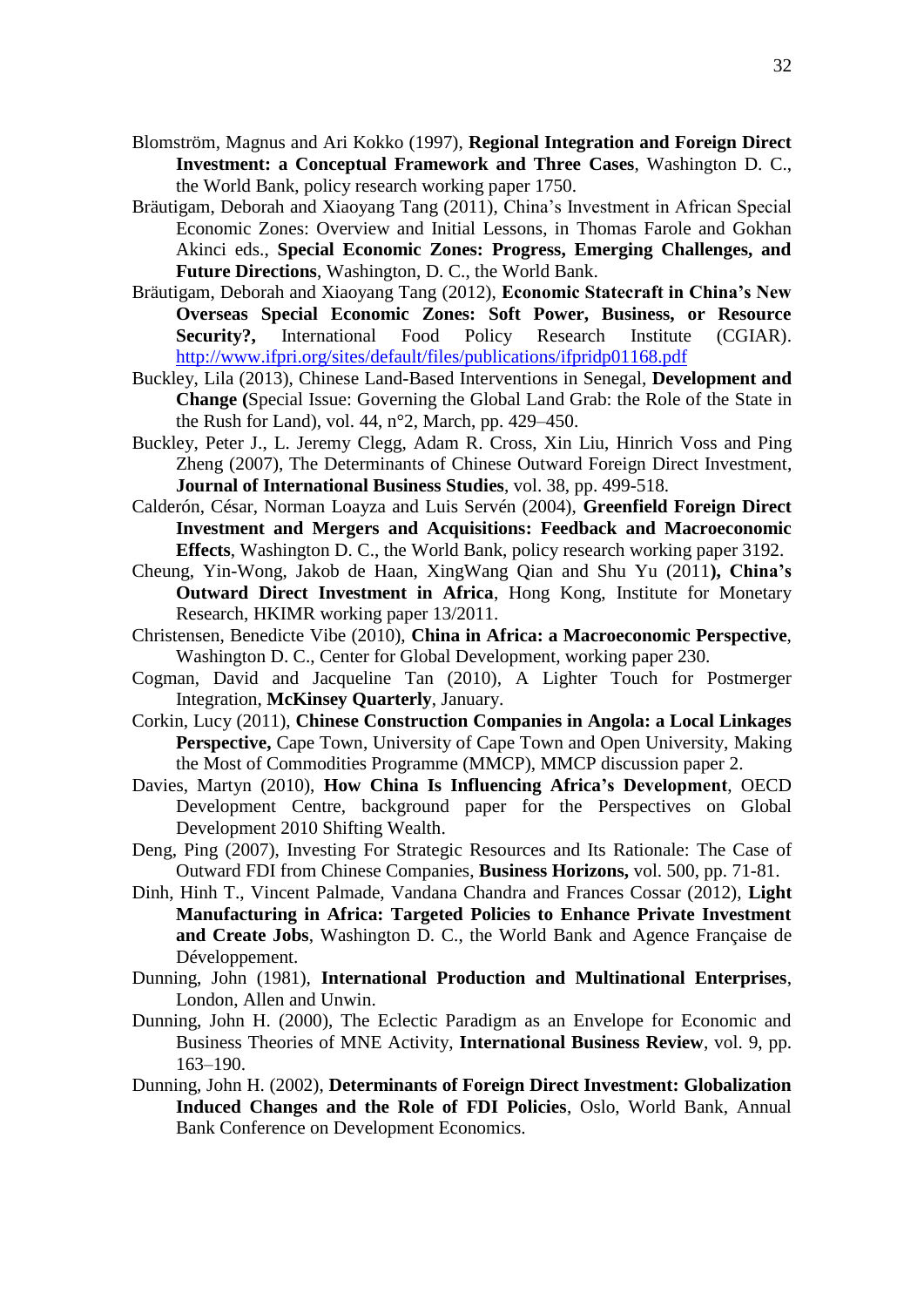- Dunning, John and Sarianna M. Lundan (2008), **Multinational Enterprises and the**  Global Economy, 2<sup>nd</sup> ed., Cheltenham, Edward Elgar.
- Eliassen, Ina Eirin (2012), **Chinese Investors: Saving the Zambian Textile and Clothing Industry?,** Stellenbosch, Stellenbosch University, Center for Chinese Studies.
- Faini, Riccardo (2004), **Trade Liberalization in a Globalizing World**, London, CEPR discussion paper 4665.
- Fernandez, Raquel and Dani Rodrik (1991), Resistance to Reform: Status Quo Bias in the Presence of Individual-Specific Uncertainty**, American Economic Review,** vol. 81, n°5, December, pp. 1146-1155.
- Foster, Vivien, William Butterfield, Chuan Chen and Nataliya Pushak (2008), **Building Bridges: China's Growing Role as Infrastructure Financier for SSA**, Washington D. C., the World Bank.
- Gallagher, Kevin P., Amos Irwin and Katherine Koleski (2012), **The New Banks in Town: Chinese Finance in Latin America,** Inter-American Dialogue Report.
- Gereffi, Gary, John Humphrey and Timothy Sturgeon (2005), The Governance of Global Value Chains, **Review of International Political Economy**, vol. 12, n°1, pp. 78-104.
- Grossman, Gene M., and Esteban Rossi-Hansberg (2006), **The Rise of Offshoring: It's Not Wine for Cloth Anymore,** Jackson Hole, the Federal Reserve Bank of Kansas City conference for central bankers, 24-26 August. [http://www.kc.frb.org/publicat/sympos/2006/pdf/grossman-rossi](http://www.kc.frb.org/publicat/sympos/2006/pdf/grossman-rossi-hansberg.paper.0728.pdf)[hansberg.paper.0728.pdf](http://www.kc.frb.org/publicat/sympos/2006/pdf/grossman-rossi-hansberg.paper.0728.pdf)
- Gu, Jing (2009), China's Private Enterprises in Africa and the Implications for African Development, **European Journal of Development Research**, vol. 21, n°4, pp. 570-587.
- Gu, Jing (2011), **The Last Golden Land? Chinese Private Companies Go to Africa**,' Brighton, Institute of Development Studies, working paper 356.
- Hay, Françoise and Christian Milelli (2010), Chinese and Indian Firms in Europe: Main Characteristics and Presumed Impacts, in Louis Brennan ed., **The Emergence of Southern Multinationals and their Impact on Europe**, London, Palgrave Macmillan.
- Hay, Françoise and Christian Milelli (2013), **The Endless Quest to Strategic Assets by Chinese Firms through FDI: from Inward to Outward Flows**, Paris, University Paris-West, Economix, working paper 2013-16.
- Hay, Françoise, Christian Milelli and Yunnan Shi (2011), **The Impact of the Global Financial Crisis on the Presence of Chinese and Indian Firms in Europe**, Eastbourne, Sussex Academic Press.
- Henley, John Stefan Kratzsch, Mithat Külür and Tamer Tandogan (2008), **Foreign Direct Investment from China, India and South Africa in sub-Saharan Africa: A New or Old Phenomenon**? Helsinki**,** WIDER Research Paper 2008/24.
- Hirschman, Albert O. (1958), **The Strategy of Economic Development**, New Haven, Yale University Press.
- International Monetary Fund (2011), **Sub-Saharan Africa Regional Outlook**, Washington D. C., October.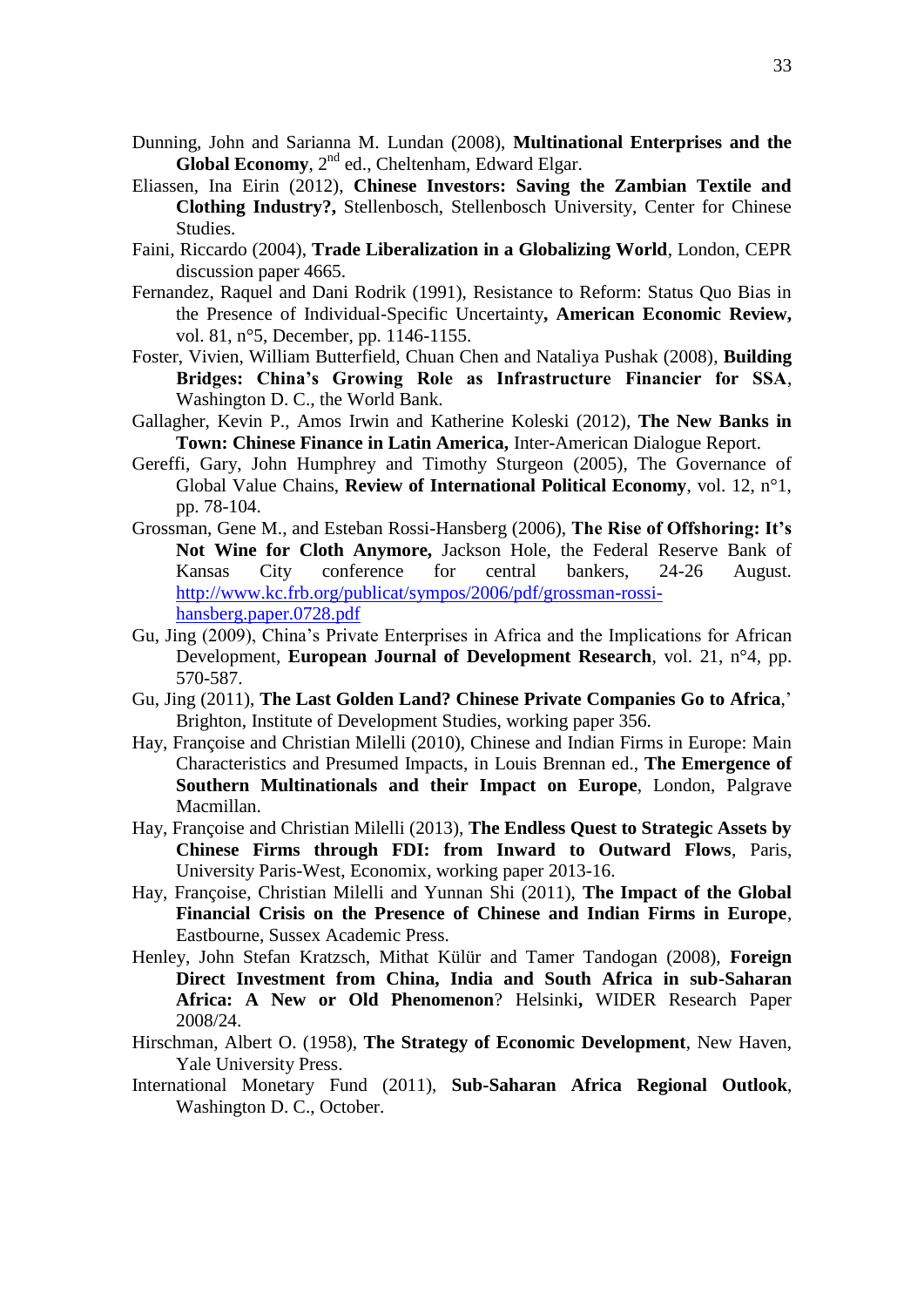- Jansson, Johanna (2013), The Sicomines Agreement Revisited: Prudent Chinese Banks and Risk-taking Chinese Companies, **Review of African Political Economy**, vol. 40, n°135, pp. 152-162.
- Johanson, Jan and Finn Wiedersheim-Paul (1975), The Internationalization of the Firms: Four Swedish cases, **Journal of Management Studies**, vol. 12, n°3, pp.305-322.
- Kaplinsky, Raphael and Mike Morris (2009a), Chinese FDI in Sub-Saharan Africa: Engaging with Large Dragons*,* **European Journal of Development Research**, vol. 21, n°4, September, pp. 551–569.
- Kaplinsky, Raphael and Mike Morris (2009b), The Asian Drivers and SSA: Is There a Future for Export-oriented African Industrialisation?**, World Economy,** vol. 32, n°11, pp 1638-1655.
- Kragelund, Peter (2009), Knocking on a Wide-open Door: Chinese Investments in Africa, **Review of African Political Economy**, vol. 36, n°122, pp. 479-497.
- Kubny, Julia, Florian Mölders and Peter Nunnenkamp (2008), **Regional Integration and FDI in Emerging Markets**, Kiel, Kiel Institute for the World Economy, working paper 1418.
- Lardy, Nicholas (2012), **Sustaining China's Economic Growth after the Global Financial Crisis**, Washington D.C., Peterson Institute for International Economics.
- Ma, Alyson C. and Ari Van Assche (2011), China's Role in Global Production Networks, in Aaron Sydor ed., **Global Value Chains: Impacts and Implications**, Ottawa, Trade Policy Research 2011, Minister of Public Works and Government Services.
- Mathews, John A. (2006), Dragon Multinationals: New Players in the 21st Century Globalization, **Asia Pacific Journal of Management**, vol. 23, pp. 5-27.
- Mattoo, Aaditya, Marcelo Olarreaga and Kamal Saggi (2001), **Mode of Foreign Entry, Technology Transfer, and FDI Policy**, Washington D. C, the World Bank, policy research working paper 2737.
- Mattoo, Aaditya and Arvind Subramanian (2012), China and the World Trading System, **World Economy**, pp. 1733-1771.
- Melin, Leif (1992), Internationalization as a Strategy Process, **Strategic Management Journal**, vol. 13, n°2, pp. 99-108.
- Metallinou, Lida (2013). **Investigating the Intensification of Sino-Africa Relationships: An Empirical Analysis. Dragon's Investment in Africa: A Different Kind of Investor,** Lyon, Université Lyon 2, Faculté des Sciences Économiques et de Gestion, GATE, dissertation for the Research Master Game Theory, Experiments and Applied Econometrics.
- Milelli, Christian, Françoise Hay and Yunnan Shi (2010), Chinese and Indian firms in Europe: Characteristics, Impacts and Policy Implications, **International Journal of Emerging Markets**, vol. 5, n°3/4, pp. 377-397.
- Mlachila, Montfort and Misa Takebe (2011), **FDI from BRICs to LICs: Emerging Growth Driver?**,Washington D. C., International Monetary Fund.
- Moreira, Susana (2013), Learning from Failure: China's Overseas Oil Investments, **Journal of Current Chinese Affairs, vol.** 42, n°1, pp. 131–165.
- Mthembu-Salter, Gregory (2012), **Goodwill and Hard Bargains: The DRC, China and India,** Johannesburg, South African Institute of International Affairs, SAIIA occasional paper 114.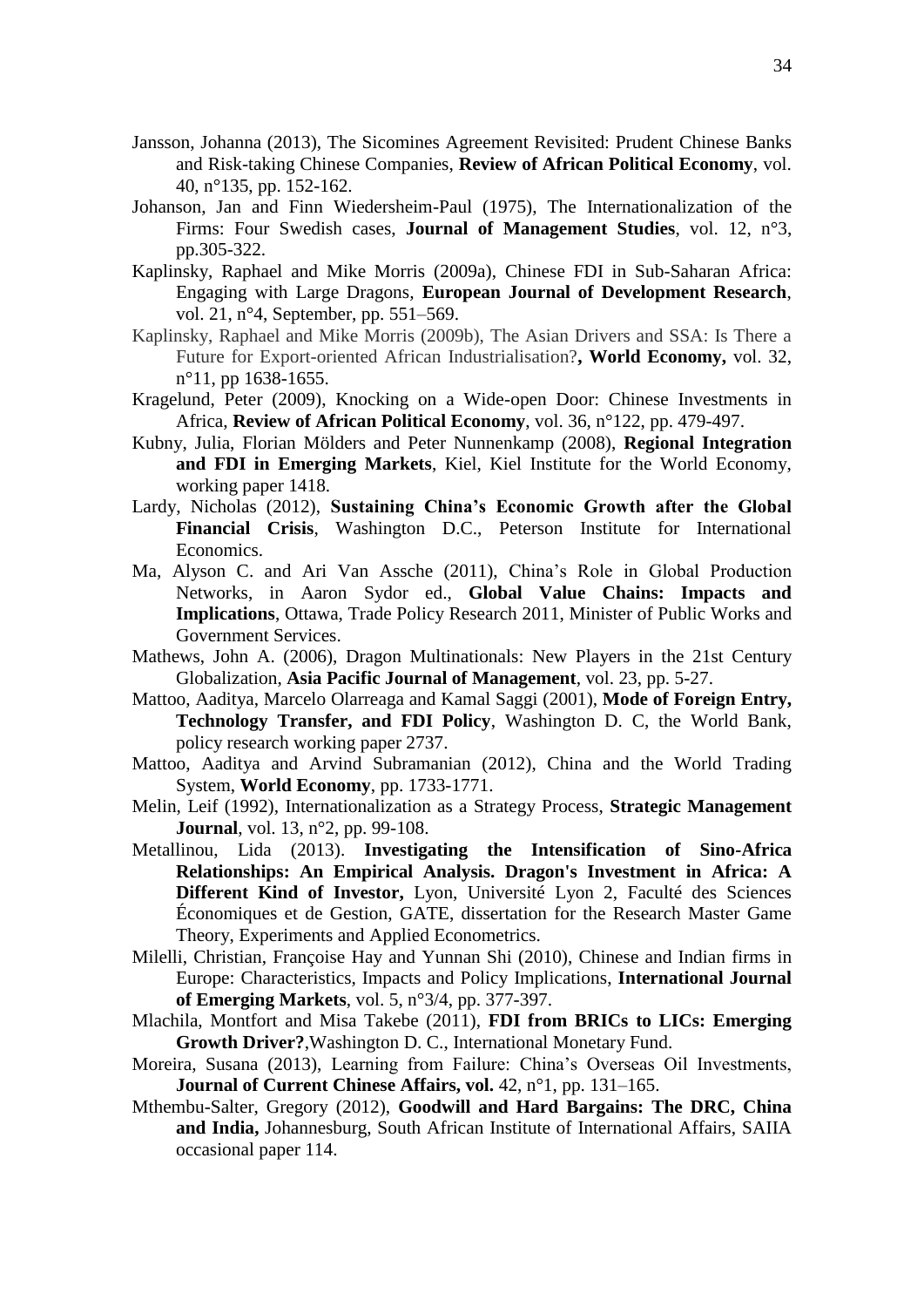Nolan, Peter (2001), **China and the Global Economy**, Basingstoke, Palgrave.

- Ndikumana, Leonce (2003), Capital Flows, Capital Account Regimes and Foreign Exchange Regimes in Africa, in **Management of Capital Flows: Comparative Experiences and Implications for Africa**, Geneva, UNCTAD.
- Odenthal, Ludger (2001), **FDI in Sub-Saharan Africa**, Paris, OECD Development Centre working paper 173.
- OECD Development Centre and African Development Bank (2011), **African Economic Outlook: Africa and its Emerging Partners**, Paris, OECD Development Centre.
- Orr, Ryan J. and Jeremy R. Kennedy (2008), Research Note: Highlights of Recent Trends in Global Infrastructure: New Players and Revised Game Rules, **Transnational Corporations,** UNCTAD, vol. 17, n°1, April, pp. 99-133.
- Pairault, Thierry (2013), Les entreprises chinoises sous la tutelle directe du gouvernement illustrées par leur investissement en Afrique, **Revue de la Régulation**, vol. 13, 1st Semester, Spring. <http://regulation.revues.org/10195>
- Peng, Mike W. (2001), The Resource-Based View and International Business, **Journal of Management**, vol. 27, pp. 803-829.
- Razin, Assaf and Efraim Sadka (2007), Productivity and Taxes as Drivers of Foreign Direct Investment, **Brookings Trade Forum 2007**, pp. 105-148.
- Rodriguez, Carlos and Ricardo Bustillo (2011), A Critical Revision of the Empirical Literature on Chinese Outward Investment: a New Proposal, **Panoeconomicus,**  vol. 5, pp. 715-733.
- Rogoff, Kenneth and Carmen Reinhart (2003), **FDI to Africa: the Role of Price Stability and Currency Instability,** Washington D.C., International Monetary Fund, working paper WP/03/10.
- Rosen, Daniel and Thilo Hanemann (2009), **China's Changing OFDI Profile**, Washington D. C., Petersen Institute for International Economics.
- Salidjanova, Nargiza (2011), **Going Out: An Overview of China Outward Foreign Direct Investment**, Washington D. C., US-China Economic and Security Review Commission, 30 March. http://www.uscc.gov
- Sanfilippo, Marco (2010), Chinese FDI to Africa: What Is the Nexus with the Foreign Economic Cooperation? **African Development Review**, vol. 22, n°1, pp. 559- 614.
- Shen, Xiaofang (2013a), **Private Chinese Investment in Africa: Myths and Realities**, Washington D. C., the World Bank, policy research working paper 6311.
- Shen, Xiaofang (2013b), **How the Private Sector is Changing Chinese Investment In Africa,** Columbia FDI Perspectives, n°93, 15 April.
- Schüller, Margot and Yun Schüler-Zhou (2012), **China's OFDI Footprint in Europe: Investment Patterns, Drivers and Implications**, mimeo, Hamburg, Institute of Asia Studies.
- Sindzingre, Alice (2011), **The Conditions for Long-Term Growth in Sub-Saharan Africa: China as a Model, a Constraint and an Opportunity**, Bordeaux, Cahiers du Centre Emile Durkheim, working paper 9, July.
- Sindzingre, Alice (2013), The Ambivalent Impact of Commodities: Structural Change or Status Quo in Sub-Saharan Africa?, **South African Journal of International Affairs,** vol. 20, n°1, pp. 23-55, 2013 (special issue: 'Emerging' Africa: Critical Transitions).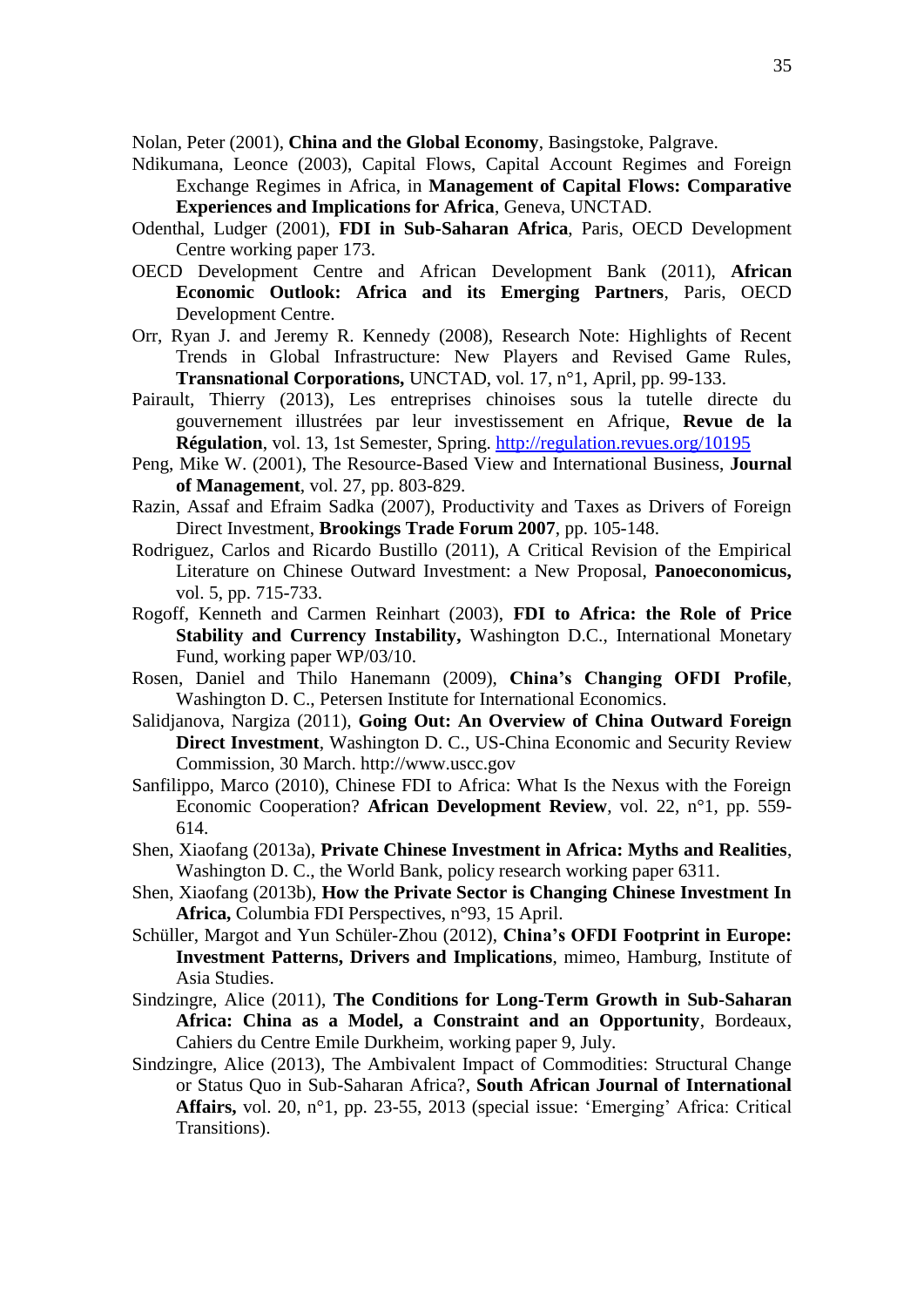- Smarzynska, Beata K. and Shang-Jin Wei (1999), **Corruption and Composition of Foreign Direct Investment: Firm-Level Evidence**, Washington D. C., the World Bank, policy research working paper 2360.
- Sturgeon, Timothy (2013), **Global Value Chains and Economic Globalization: Towards a New Measurement Framework**, Report, Luxembourg, Eurostat.
- Sydor, Aaron ed. (2011), **Global Value Chains: Impacts and Implications**, Ottawa, Trade Policy Research 2011, Minister of Public Works and Government Services. [http://www.international.gc.ca/economist-economiste/analysis-analyse/policy](http://www.international.gc.ca/economist-economiste/analysis-analyse/policy-politique/TPR_2011_GVC_ToC.aspx)[politique/TPR\\_2011\\_GVC\\_ToC.aspx](http://www.international.gc.ca/economist-economiste/analysis-analyse/policy-politique/TPR_2011_GVC_ToC.aspx)
- UNCTAD (1998), **World Investment Report: Trends and Determinants**, Geneva, UNCTAD.
- UNCTAD (2002), **World Investment Report: Transnational Corporations and Export Competitiveness,** Geneva, UNCTAD
- UNCTAD (2003), **World Investment Report: FDI Policies for Development: National and International Perspectives,** Geneva, UNCTAD.
- UNCTAD (2004**), World Investment Report: the Shift towards Services**, Geneva, UNCTAD.
- UNCTAD (2005), **World Investment Report: Transnational Corporations and the Internationalization of R&D**, Geneva, UNCTAD.
- UNCTAD (2007), **World Investment Report: Transnational Corporations, Extractive Industries and Development**, Geneva, UNCTAD.
- UNCTAD (2012), **World Investment Report: Towards a New Generation of Investment Policies**, Geneva, UNCTAD.
- UNCTAD (2013), **World Investment Report**: **Global Value Chains: Investment and Trade for Developmen**t, Geneva, UNCTAD.
- World Bank (2012), **China 2030: Building a Modern, Harmonious, and Creative Society**, Washington D. C., the World Bank.